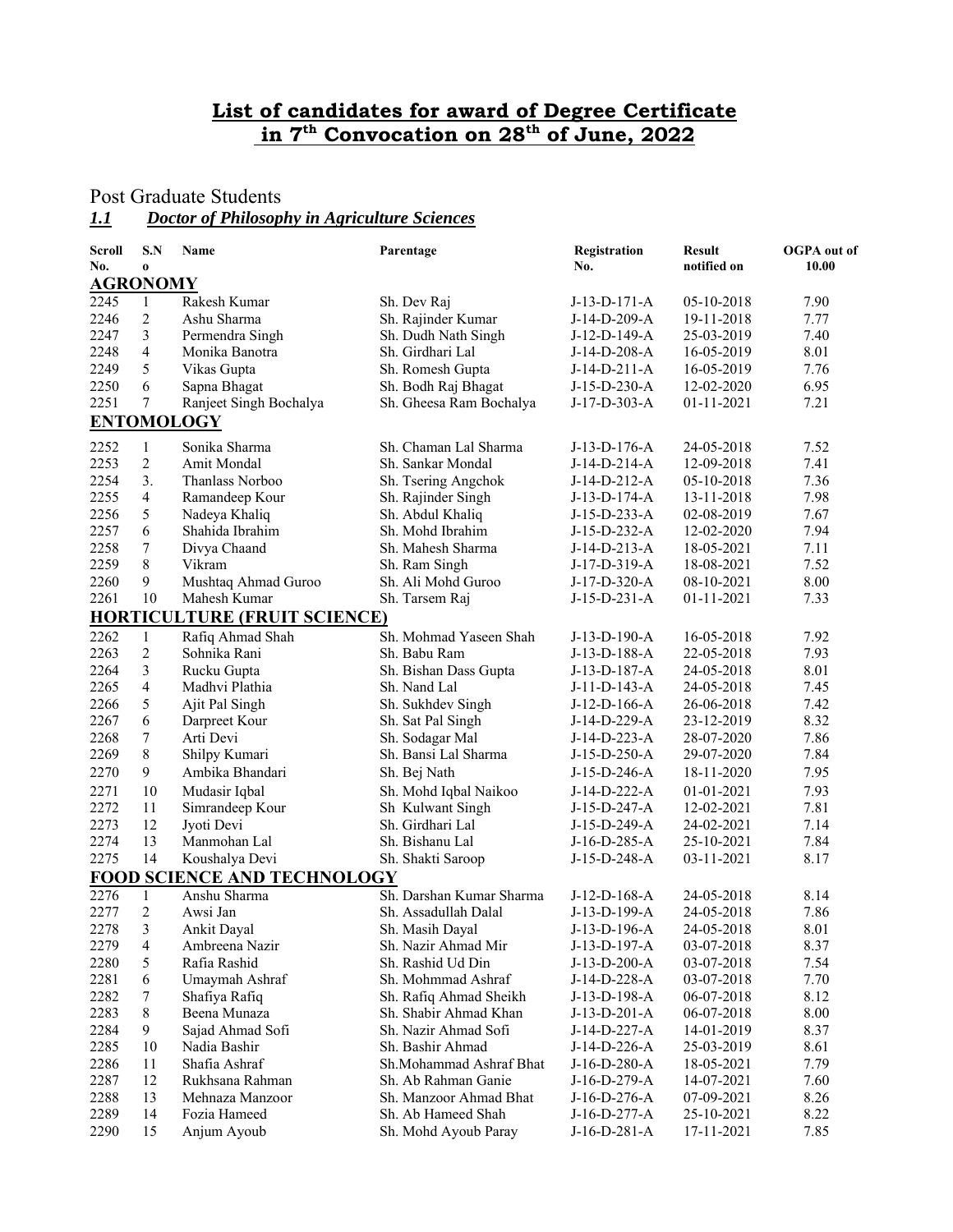| 2291               | 16             | Meenu Rani                                        | Sh. Dhian Chand             | J-15-D-257-A   | 30-12-2021 | 7.69 |
|--------------------|----------------|---------------------------------------------------|-----------------------------|----------------|------------|------|
| 2292               | 17             | Meenakshi Trilokia                                | Sh. Surinder Kumar Trilokia | $J-16-D-278-A$ | 09-05-2022 | 7.99 |
|                    |                | <b>GENETICS AND PLANT BREEDING</b>                |                             |                |            |      |
| 2293               | 1              | Neelam Chaudhary                                  | Sh. Roopa Ram Jakhar        | $J-12-D-160-A$ | 02-08-2018 | 7.45 |
| 2294               | 2              | Ashwani Kumar                                     | Sh. Rajpal Singh            | $J-13-D-180-A$ | 21-12-2018 | 7.09 |
| 2295               | 3              | Asif Ashraf Shah                                  | Sh. Mohd Ashraf Shah        | J-13-D-181-A   | 14-01-2019 | 7.11 |
| 2296               | 4              | Amardeep Kour                                     | Sh. Charanjeet Singh        | $J-13-D-183-A$ | 14-01-2019 | 7.00 |
| 2297               | 5              | Vanya Bawa                                        | Sh. Prem Nath Bawa          | J-15-D-244-A   | 23-12-2019 | 7.70 |
| 2298               | 6              | Rubby Sandhu                                      | Sh. Amar Jeet               | J-15-D-241-A   | 11-06-2020 | 7.72 |
| 2299               | $\tau$         | Heena Attri                                       | Sh. Suram Chand             | J-15-D-243-A   | 11-06-2020 | 7.46 |
| 2300               | 8              | Ashok Kumar                                       | Sh. Dalip Kumar             | J-16-D-287-A   | 17-11-2021 | 6.85 |
| 2301               | 9              | Zafar Ali Dar                                     | Sh. Abdul Razak Dar         | $J-17-D-311-A$ | 22-02-2022 | 7.22 |
| 2302               | 10             | Ashish Sheera                                     | Sh. Prabhu Dayal Meena      | J-18-D-346-A   | 19-05-2022 | 7.51 |
|                    |                | <b>AGRO-FORESTRY</b>                              |                             |                |            |      |
| 2303               | $\mathbf{1}$   | Meenakshi Gupta                                   | Sh. D N Gupta               | J-13-D-193-A   | 26-03-2018 | 8.31 |
| 2304               | 2              | Vishal Mahajan                                    | Sh. Suresh Chander Gupta    | J-13-D-195-A   | 05-10-2018 | 8.31 |
| 2305               | 3              | Gowher Amin Mir                                   | Sh. Mohammad Amin Mir       | $J-15-D-265-A$ | 30-09-2020 | 6.94 |
| 2306               | 4              | Lalit Upadhyay                                    | Sh Bhuvan Chand Upadhyay    | J-15-D-266-A   | 24-03-2021 | 7.29 |
|                    |                | SOIL SCIENCE AND AGRICULTURAL CHEMISTRY           |                             |                |            |      |
|                    |                |                                                   |                             |                |            |      |
| 2307               | 1              | <b>Balbir Dhotra</b>                              | Sh. Ram Rattan Sharma       | $J-11-D-140-A$ | 16-03-2018 | 7.11 |
| 2308               | $\overline{c}$ | Manoj Kumar                                       | Sh. Madan Raj               | $J-12-D-163-A$ | 16-08-2018 | 7.21 |
| 2309               | 3              | Bhoye Ranjanabai Chhagan                          | Sh. Chhagan Bhoye           | J-13-D-191-A   | 17-07-2019 | 7.17 |
| 2310               | $\overline{4}$ | Shalini Khajuria                                  | Sh. Kanwar Krishan Khajuria | J-13-D-192-A   | 25-10-2019 | 7.25 |
| 2311               | 5              | Vishaw Vikash                                     | Sh. Jag Paul Sharma         | J-15-D-236-A   | 08-01-2020 | 8.12 |
| 2312               | 6              | Tajamul Islam Shah                                | Sh. Mohd Syed Shah          | J-14-D-216-A   | 28-07-2020 | 7.63 |
| 2313               | 7              | Rohit Kumar Arora                                 | Sh Bodh Raj Arora           | $J-12-D-164-A$ | 12-02-2021 | 7.64 |
| 2314               | 8              | Govinder Singh                                    | Sh Shingar Singh            | J-16-D-295-A   | 15-02-2021 | 8.58 |
| 2315               | 9              | Tejbir Singh Buttar                               | Sh Gurmeet Singh Buttar     | J-16-D-294-A   | 05-03-2021 | 8.40 |
| 2316               | 10             | Raj Singh Choudhary                               | Sh. Hanuman Sahay           | $J-17-D-317-A$ | 20-12-2021 | 7.04 |
| 2317               | 11             | Naresh Kumar Yadav                                | Sh. Ramkumar Yadav          | J-17-D-316-A   | 30-12-2021 | 7.04 |
| 2318               | 12             | Mamta Devi                                        | Sh. Jagdish Raj             | J-15-D-235-A   | 09-05-2022 | 7.79 |
| <b>SERICULTURE</b> |                |                                                   |                             |                |            |      |
| 2319               | $\mathbf{1}$   | Jyoty Angotra                                     | Sh. Jagdish Chander Angotra | J-13-D-202-A   | 14-01-2019 | 7.31 |
| 2320               | $\overline{2}$ | Rubia Bukhari                                     | Sh. Karamat Hussain Shah    | J-15-D-260-A   | 16-05-2019 | 7.31 |
| 2321               | 3              | Suraksha Chanotra                                 | Sh. Shiv Lal                | $J-15-D-258-A$ | 09-07-2019 | 7.86 |
| 2322               | 4              | Ardhana Sharma                                    | Sh. Ram Nath Sharma         | J-14-D-03-BS   | 02-08-2019 | 7.66 |
|                    |                | <b>AGRICULTURAL ECONOMICS</b>                     |                             |                |            |      |
| 2323               | 1              | Jahangir Ali                                      | Sh. Ali Mohd Dar            | J-13-D-185-A   | 12-06-2019 | 7.15 |
| 2324               | $\overline{2}$ | Kiran Lata                                        | Sh. Ajit Raj                | $J-15-D-261-A$ | 23-12-2019 | 8.71 |
| 2325               | 3              | <b>Rigzin Disket</b>                              | Sh Rigzin Spalbar           | J-15-D-263-A   | 11-02-2022 | 7.54 |
| 2326               | $\overline{4}$ | Vipal Bhagat                                      | Sh. Dev Raj Bhagat          | J-17-D-297-A   | 09-05-2022 | 8.25 |
|                    |                |                                                   |                             |                |            |      |
|                    |                | <b>AGRICULTURAL EXTENSION &amp; COMMUNICATION</b> |                             |                |            |      |
| 2327               | 1              | Fatima Bano                                       | Sh. Abdul Hussain           | J-14-D-225-A   | 25-10-2019 | 8.33 |
| 2328               | $\overline{c}$ | Yudhishther Singh Bagal                           | Sh. Ashok Singh Bagal       | J-16-D-268-A   | 12-02-2020 | 7.67 |
| 2329               | 3              | Gurshaminder Singh                                | Sh. Gursewak Singh          | J-17-D-298-A   | 03-09-2021 | 7.28 |
| 2330               | 4              | Tariq Iqbal                                       | Sh. Mohd Iqbal              | J-16-D-270-A   | 07-09-2021 | 6.99 |
|                    |                | <b>PLANT PATHOLOGY</b>                            |                             |                |            |      |
| 2331               | 1              | Seethiya Mahajan                                  | Sh. Baij Nath               | J-14-D-217-A   | 17-07-2019 | 7.61 |
| 2332               | $\overline{2}$ | Varsha Bharti                                     | Sh. Bansi Lal               | J-15-D-237-A   | 27-08-2019 | 8.22 |
| 2333               | 3              | Shazia Paswal                                     | Sh. Wazir Hussain           | J-14-D-219-A   | 23-12-2019 | 7.66 |
| 2334               | 4              | Saima Farooq                                      | Sh. Farooq Ahmad Bhat       | J-15-D-239-A   | 23-12-2019 | 7.11 |
| 2335               | 5              | Kausar Fatima                                     | Sh. Fida Hussain Barcha     | J-15-D-238-A   | 18-11-2020 | 7.27 |
| 2336               | 6              | Devendra Kumar                                    | Sh Rishi Pal Singh          | J-15-D-240-A   | 12-02-2021 | 6.94 |
| 2337               | 7              | Sheikh Saima Khusbhoo                             | Sh Sheikh Gh Mohammed       | J-16-D-289-A   | 06-04-2021 | 7.52 |
| 2338               | 8              | Devanshi Pandit                                   | Sh. Suresh Pandit           | J-16-D-290-A   | 18-05-2021 | 8.26 |
| 2339               | 9              | Dechan Choskit                                    | Sh. Chering Phunchok        | J-16-D-288-A   | 20-12-2021 | 7.87 |
| 2340               | 10             | Sardar Singh Kakraliya                            | Sh. Hemaram Jat             | J-16-D-291-A   | 05-04-2022 | 6.88 |
| 2341               | 11             | Sonali Abrol                                      | Sh. Kuldeep Abrol           | J-16-D-292-A   | 30-05-2022 | 7.74 |
|                    |                | <b>HORTICULTURE (VEGETABLE SCIENCE)</b>           |                             |                |            |      |
| 2342               | 1              | Sunnia Gorka                                      | Sh. Surinder Kumar Gorka    | J-13-D-186-A   | 24-05-2018 | 7.82 |
| 2343               | 2              | Ravneet Kour                                      | Sh. Pritam Singh            | $J-12-D-162-A$ | 13-06-2018 | 7.76 |
| 2344               | 3              | Rinchan Dolkar                                    | Sh. Sonam Palgais           | J-14-D-224-A   | 27-07-2018 | 7.58 |
| 2345               | $\overline{4}$ | Manoj Kumar                                       | Sh. Sewa Ram                | $J-15-D-251-A$ | 17-06-2021 | 7.75 |
|                    |                |                                                   |                             |                |            |      |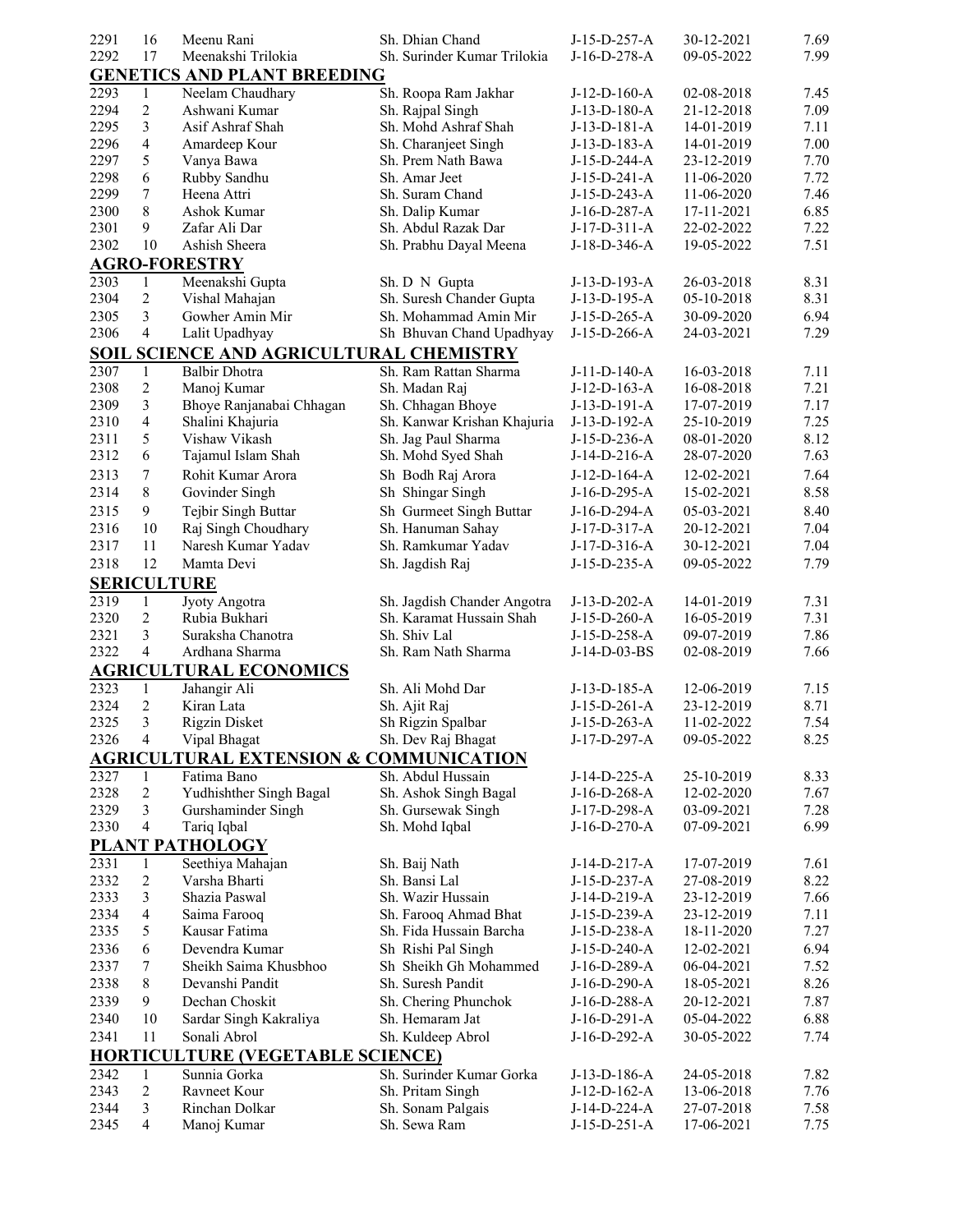## **BIOTECHNOLOGY**

| 2346              | $\mathbf{1}$   | Sharmishta Hangloo                                 | Sh. Piayara Lal Hangloo                 | J-13-D-13-Biot.                    | 06-03-2018 | 7.79 |
|-------------------|----------------|----------------------------------------------------|-----------------------------------------|------------------------------------|------------|------|
| 2347              | $\overline{c}$ | Subha Lakshmi Saikia                               | Sh. Dhani Ram Saikia                    | J-13-D-08-Biot.                    | 16-05-2019 | 7.70 |
| 2348              | 3              | Deepika Sharma                                     | Sh. Madan Sharma                        | J-13-D-09-Biot.                    | 17-07-2019 | 8.38 |
| 2349              | $\overline{4}$ | Madhvi Sharma                                      | Sh. Ashok Kumar Sharma                  | J-15-D-24-Biot.                    | 27-12-2019 | 7.98 |
| 2350              | 5              | Shazia Mukhtar                                     | Sh. Mukhtar Ahmad                       | J-14-D-19-Biot.                    | 25-06-2020 | 7.91 |
| 2351              | 6              | Isha Sharma                                        | Sh. Amit Sharma                         | J-13-D-11-Biot.                    | 09-10-2020 | 8.35 |
| 2352              | 7              | Mridhu Sharma                                      | Sh. Gopal Ram Khajuria                  | J-16-D-26-Biot.                    | 09-10-2020 | 7.89 |
| 2353              | 8              | Surabhi Jasrotia                                   | Sh. Rachhpal Singh Jasrotia             | J-14-D-18-Biot.                    | 09-10-2020 | 7.95 |
| 2354              | 9              | Ankila Salathia                                    | Sh. Ganesh Singh Salathia               | J-14-D-20-Biot.                    | 24-11-2020 | 7.99 |
| 2355              | 10             | Usha Kiran                                         | Sh. Subhash Chander Motan               | J-14-D-21-Biot.                    | 15-01-2021 | 7.58 |
| 2356              | 11             | Muntazir Mushtaq                                   | Sh. Mushtaq Ahmad Shah                  | J-14-D-17-Biot.                    | 16-07-2021 | 7.07 |
| 2357              | 12             | Chainika Gupta                                     |                                         |                                    | 17-08-2021 | 8.64 |
| 2358              | 13             | Vibha Raj Shanti                                   | Sh. Pankaj Gupta<br>Sh. Rajendra Prasad | J-16-D-25-Biot.<br>J-15-D-22-Biot. | 26-08-2021 | 7.92 |
| 1.2               |                | <b>Doctor of Philosophy in Basic Sciences</b>      |                                         |                                    |            |      |
|                   |                |                                                    |                                         |                                    |            |      |
|                   |                | <b>BIOCHEMISTRY</b>                                |                                         |                                    |            |      |
| 2359              | 1              | Asima Hamid Mir                                    | Sh. Abdul Hamid Mir                     | J-14-D-01-BS                       | 26-03-2018 | 8.37 |
| 2360              | 2              | Kanika Sharma                                      | Sh. Sudarshan Kumar                     | J-14-D-02-BS                       | 17-07-2019 | 8.24 |
|                   |                |                                                    | Sharma                                  |                                    |            |      |
| 2361              | 3              | Anshu Wali                                         | Sh. Bansi Lal Wali                      | J-15-D-06-BS                       | 06-08-2020 | 8.60 |
| 2362              | $\overline{4}$ | Navneet Kour                                       | Sh. Pervinder Singh                     | J-15-D-07-BS                       | 18-11-2020 | 8.16 |
| 2363              | 5              | Sheikh Mansoor Shafi                               | Sh. Mohammad Shafi Sheikh               | J-16-D-09-BS                       | 18-11-2020 | 7.64 |
| 2364              | 6              | Sonam                                              | Sh. Prithvi Raj                         | J-15-D-08-BS                       | 15-01-2021 | 8.24 |
| 2365              | 7              | Sweeta Manhas                                      | Sh. Sukhdev Singh                       | J-16-D-12-BS                       | 20-07-2021 | 7.80 |
| 2366              | 8              | Zahid Nabi Sheikh                                  | Sh. Gh Nabi Sheikh                      | J-17-D-18-BS                       | 08-10-2021 | 7.90 |
| 2367              | 9              | Shilpa Raina                                       | Sh. Opinder Krishan Raina               | J-17-D-21-BS                       | 29-12-2021 | 8.32 |
| 2368              | 10             | Rashmi Chalotra                                    | Sh. Madan Lal                           | J-16-D-10-BS                       | 29-12-2021 | 7.52 |
| 2369              | 11             | Manoj B S                                          | Sh. Siddartha B S                       | J-17-D-23-BS                       | 07-01-2022 | 8.29 |
| 2370              | 12             | Tenzin Topgyal                                     | Sh .Tsering Dorjee                      | J-16-D-11-BS                       | 14-02-2022 | 7.81 |
| 2371              | 13             | Neha Sharma                                        | Sh. Vijay Kumar                         | J-17-D-19-BS                       | 14-03-2022 | 7.87 |
| 2372              | 14             | Thombre Mahadeo Uttamrao                           | Sh. Thombre Uttamrao                    | J-16-D-13-BS                       | 20-05-2022 | 7.42 |
|                   |                |                                                    | Baburao                                 |                                    |            |      |
| <b>STATISTICS</b> |                |                                                    |                                         |                                    |            |      |
| 2373              | $\mathbf{1}$   | Faizan Danish                                      | Sh. Gull Mohd Ganie                     | J-14-D-04-BS                       | 07-03-2018 | 8.26 |
| 2374              | $\overline{c}$ | Sunali Mahajan                                     | Sh. Subash Gupta                        | J-14-D-05-BS                       | 03-07-2018 | 8.60 |
| 2375              | 3              | Archana                                            | Sh. Dewan Chand                         | J-13-D-204-A                       | 30-05-2019 | 8.14 |
| 2376              | $\overline{4}$ | Rizwan Yousuf                                      | Sh. Mohd Yousuf War                     | J-17-D-24-BS                       | 20-12-2021 | 8.33 |
| 2377              | 5              | Sajad Hussain Bhat                                 | Sh. Gh Mohd Bhat                        | J-18-D-28-BS                       | 13-05-2022 | 8.49 |
| 1.3               |                | <b>Doctor of Philosophy in Veterinary Sciences</b> |                                         |                                    |            |      |
|                   |                |                                                    |                                         |                                    |            |      |
|                   |                | <b>ANIMAL NUTRITION</b>                            |                                         |                                    |            |      |
| 2378              | 1              | Shamim Ali                                         | Sh. Mohd Hussain                        | J-14-D-87-V                        | 03-10-2018 | 8.30 |
|                   |                | <b>LIVESTOCK PRODUCTS TECHNOLOGY</b>               |                                         |                                    |            |      |
| 2379              | $\mathbf{1}$   | Sourab Dua                                         | Sh. Som Lal Dua                         | J-14-D-77-V                        | 27-04-2018 | 8.13 |
| 2380              | $\sqrt{2}$     | Simranjeet Kaur                                    | Sh. Rajinder Singh                      | J-14-D-78-V                        | 27-04-2018 | 8.33 |
| 2381              | 3              | Kanika Mahajan                                     | Sh. Anil Gupta                          | J-17-D-129-V                       | 02-06-2021 | 8.60 |
|                   |                | LIVESTOCK PRODUCTION AND MAMAGEMENT                |                                         |                                    |            |      |
| 2382              | 1              | Iqra Khursheed                                     | Dr. Khursheed Ahmad Tarzen              | J-14-D-75-V                        | 25-10-2019 | 7.81 |
| 2383              | $\overline{c}$ | Sandeep Kour                                       | Sh. Balbir Singh                        | J-14-D-76-V                        | 25-10-2019 | 7.70 |
|                   |                | <b>VETERINARY PARASITOLOGY</b>                     |                                         |                                    |            |      |
| 2384              | 1              | Taniya Saleem                                      | Sh. Saleem Raza Wani                    | $J-13-D-64-V$                      | 27-04-2018 | 7.44 |
| 2385              | $\sqrt{2}$     | Rajesh Godara                                      | Sh. Birbal Ram Godara                   | J-15-D-99-V                        | 17-05-2019 | 8.98 |
| 2386              | 3              | Alveena Ganai                                      | Sh. Faiz Ahmad Ganai                    | J-14-D-74-V                        | 27-12-2019 | 8.16 |
| 2387              | $\overline{4}$ | Rabjot Kour                                        | Sh. Deedar Singh                        | $J-16-D-110-V$                     | 29-05-2020 | 7.78 |
| 2388              | 5              | Aiman Khursheed<br>Kaifa Nazim                     | Sh. Khursheed Sarwar Lattoo             | J-17-D-122-V                       | 11-05-2022 | 8.12 |
| 2389              | 6              |                                                    | Sh Nazim Iqbal                          | $J-17-D-121-V$                     | 11-02-2022 | 8.15 |
|                   |                | VETERINARY PHARMACOLOGY AND TOXICOLOGY             |                                         |                                    |            |      |
| 2390              | 1              | Makhmoor Ahmad Bhat                                | Sh. Gh Rasool Bhat                      | J-14-D-90-V                        | 18-06-2018 | 8.08 |
| 2391              | 2              | Priyanka Sharma                                    | Sh. Sashi Pal Sharma                    | J-18-D-136-V                       | 09-05-2022 | 8.30 |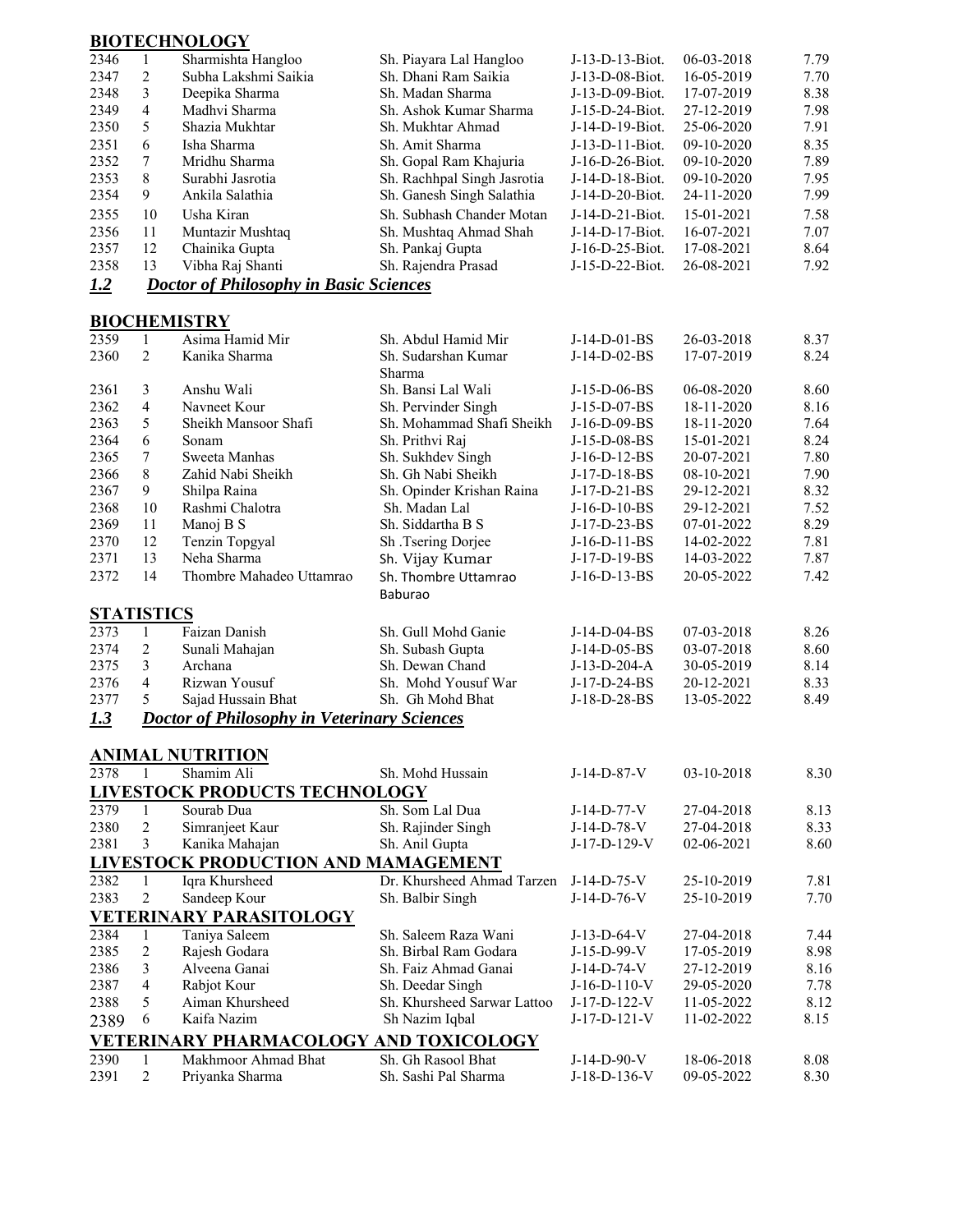|                         |                     | <b>VETERINARY MEDICINE</b>                                                |                                              |                               |                          |              |
|-------------------------|---------------------|---------------------------------------------------------------------------|----------------------------------------------|-------------------------------|--------------------------|--------------|
| 2392                    | $\mathbf{1}$        | Azhar Shuaib Batoo                                                        | Sh. Gh. Mohi Ud Din Batoo                    | J-14-D-88-V                   | 03-05-2018               | 8.20         |
| 2393                    | $\overline{2}$      | Sindhu Berian                                                             | Sh. Heam Raj                                 | $J-15-D-95-V$                 | 30-04-2019               | 7.76         |
| 2394                    | 3                   | Mohsina Mushtaq                                                           | Sh. Mushtaq Ahmad Jami                       | J-15-D-94-V                   | 17-05-2019               | 8.13         |
|                         |                     | <b>VETERINARY MICROBIOLOGY</b>                                            |                                              |                               |                          |              |
| 2395                    | $\mathbf{1}$        | Amitoz Kour                                                               | Sh. Tarlok Singh                             | $J-14-D-85-V$                 | 24-05-2018               | 8.34         |
| 2396                    | $\overline{c}$      | Rajnikanta Sharma                                                         | Sh. Suryakanta Sharma                        | J-14-D-84-V                   | 08-08-2018               | 8.30         |
| 2397                    | 3                   | Faizan Javid                                                              | Sh. Javid Ahmad Sheikh                       | $J-16-D-109-V$                | 18-11-2020               | 8.29         |
| 2398                    | $\overline{4}$      | Deep Shikha                                                               | Sh. Mohinder Parkash Bali                    | J-17-D-120-V                  | 03-09-2021               | 8.35         |
|                         |                     | <b>ANIMAL GENETICS AND BREEDING</b>                                       |                                              |                               |                          |              |
| 2399                    | $\mathbf{1}$        | S. Gurdeep Singh                                                          | Sh. Ichpal Singh                             | $J-14-D-83-V$                 | 14-03-2018               | 8.40         |
| 2400                    | $\overline{2}$      | Simran Singh                                                              | Sh. Onkar Singh                              | $J-15-D-91-V$                 | 28-07-2020               | 8.27         |
|                         | $\mathbf{1}$        | VETERINARY SURGERY AND RADIOLOGY                                          |                                              |                               |                          |              |
| 2401<br>2402            | $\overline{2}$      | Manzoor Ahmad Bhat                                                        | Sh. Ahmadullah Bhat<br>Sh. Ram Krishan Gupta | J-14-D-89-V<br>$J-16-D-116-V$ | 26-03-2018<br>18-11-2020 | 8.02<br>8.58 |
|                         |                     | Pankaj Gupta                                                              |                                              |                               |                          |              |
| 2403                    | 3                   | Rouoof Ahmad Rafiqee                                                      | Sh. Rafiq Mohamad Parrey                     | $J-16-D-115-V$                | 17-06-2021               | 8.39         |
|                         |                     | <b>VETERINARY PATHOLOGY</b>                                               |                                              |                               |                          |              |
| 2404                    | $\mathbf{1}$        | Mir Mudasir Ahmad                                                         | Sh. Gulzar Ahmad Mir                         | J-14-D-79-V                   | 03-05-2018               | 8.04         |
| 2405                    | $\overline{c}$      | Sankalp Sharma                                                            | Sh. J. L Sharma                              | J-15-D-97-V                   | 27-08-2019               | 8.00         |
| 2406                    | 3                   | Satuti Sharma                                                             | Sh. Sudershan Kumar                          | J-17-D-124-V                  | 20-04-2022               | 8.18         |
|                         |                     | <b>VETERINARY PHYSIOLOGY</b>                                              |                                              |                               |                          |              |
| 2407                    | $\mathbf{1}$        | Sumeet Kour                                                               | Sh. Daljeet Singh                            | $J-14-D-86-V$                 | 24-05-2018               | 8.19         |
| 2408                    | $\overline{2}$<br>3 | Kawardeep Kour                                                            | Sh. B.S. Azad                                | J-15-D-98-V                   | 27-12-2019               | 8.34         |
| 2409                    |                     | Amir Amin Sheikh                                                          | Sh. Mohd Amin Sheikh                         | J-17-D-125-V                  | 28-12-2021               | 8.09         |
|                         |                     | <b>VETERINARY BIOCHEMISTRY</b>                                            |                                              |                               |                          |              |
| 2410<br>2411            | 1<br>2              | Pallavi Khajuria<br>Aditi Lal Koul                                        | Sh. K.L. Khajuria                            | $J-14-D-80-V$<br>J-14-D-81-V  | 18-06-2018<br>08-08-2018 | 8.51<br>8.56 |
|                         |                     |                                                                           | Sh. Prem Deep Lal                            |                               |                          |              |
| 2412                    | 1                   | <b>VETERINARY ANATOMY</b><br>Neelofar Nabi                                | Sh. Gulam Nabi Malik                         | J-15-D-93-V                   | 25-10-2019               | 8.55         |
|                         |                     | <b>VETERINARY GYNAECOLOGY AND OBSTETRICS</b>                              |                                              |                               |                          |              |
| 2413                    | $\mathbf{1}$        | Bhavna                                                                    | Sh. Natha Ram                                | J-14-D-67-V                   | 15-10-2018               | 7.59         |
| 2414                    | 2                   | Sharad Kumar                                                              | Sh. Arvind Singh                             | $J-13-D-61-V$                 | 17-07-2019               | 8.21         |
|                         |                     |                                                                           |                                              |                               |                          |              |
| 2415                    | 3                   | Anil Kumar Pandey                                                         | Sh. Akshayber Pandey                         | $J-14-D-69-V$                 | 17-12-2020               | 8.26         |
| 2416                    | 4                   | Syed Ehtisham Hussain                                                     | Sh. Syed Nisar Hussain                       | $J-14-D-68-V$                 | 02-06-2021               | 7.44         |
|                         |                     | VETERINARY PUBLIC HEALTH AND EPIDEMIOLOGY                                 |                                              |                               |                          |              |
| 2417                    | 1                   | Raghubir Singh                                                            | Sh. Mahn Singh                               | $J-13-D-60-V$                 | 14-02-2018               | 8.28         |
| 2418                    | 2<br>3              | Moien Javaid                                                              | Sh. Javaid Ahmad Parrey                      | J-13-D-72-V                   | 03-05-2018               | 8.44         |
| 2419                    | $\overline{4}$      | Hummera Elahi                                                             | Sh. Noor Elahi                               | J-14-D-73-V                   | 18-06-2018               | 8.07         |
| 2420<br>2421            | 5                   | Maninder Singh<br>Palneez Kour                                            | Sh. Hira Lal                                 | J-15-D-102-V<br>J-15-D-101-V  | 30-04-2019<br>28-12-2021 | 8.63<br>7.54 |
|                         |                     |                                                                           | Sh. Amarjit Singh                            |                               |                          |              |
| 2422                    | $\mathbf{1}$        | VETERINARY & ANIMAL HUSBANDRY EXTENSION EDUCATION<br>Shafkat Ahmad Khandi | Sh. Ab Rashid Khandi                         | J-15-D-100-V                  | 08-03-2019               | 8.26         |
| 2423                    | $\overline{2}$      | Rizwan Jeelani                                                            | Sh. Gulam Jeelani Bhat                       | $J-14-D-70-V$                 | 30-04-2019               | 8.27         |
| 2424                    | 3                   | Dinesh Kumar                                                              | Sh. Gurdas Ram                               | $J-14-D-71-V$                 | 09-10-2020               | 7.80         |
| 2425                    | 4                   | Pranav Kumar                                                              | Sh. Jai Prakash Narain Singh                 | $J-16-D-108-V$                | 08-10-2021               | 7.68         |
|                         |                     |                                                                           |                                              |                               |                          |              |
| 1.4                     |                     | <b>Master of Science in Agriculture &amp; Allied Sciences</b>             |                                              |                               |                          |              |
|                         |                     |                                                                           |                                              |                               |                          |              |
| <b>AGRONOMY</b><br>2426 | 1                   | <b>Tundup Namgial</b>                                                     | Sh. Tsering Namgial                          |                               |                          |              |
| 2427                    | $\sqrt{2}$          | Vikash Kumar                                                              | Sh. Mahaveer Parsad                          | J-16-M-436<br>$J-15-M-401$    | 25-09-2018               | 7.98<br>6.89 |
| 2428                    | 3                   | Aliahmad Abdulrahimzai                                                    | Sh. Gul Rahman                               | J-16-M-437                    | 21-12-2018<br>18-06-2019 | 6.67         |
| 2429                    | 4                   | Meenakshi Attri                                                           | Sh. Vijay Kumar                              | J-17-M-477                    | 04-12-2019               | 8.39         |
| 2430                    | 5                   | Preeti Sharma                                                             | Sh. Ram Lal Sharma                           | J-17-M-476                    | 04-12-2019               | 8.21         |
| 2431                    | 6                   | Lalichetti Sagar                                                          | Sh. L Sanjay                                 | J-17-M-481                    | 09-12-2019               | 8.75         |
| 2432                    | 7                   | Sultan Singh                                                              | Sh. Phool Singh                              | J-17-M-480                    | 11-06-2020               | 7.49         |
| 2433                    | 8                   | Akshay Ujjwal                                                             | Sh. Yogendra Ujjwal                          | J-17-M-479                    | 25-06-2020               | 7.11         |
| 2434                    | 9                   | Kazem Nikzad                                                              | Sh. Noor Ahmad                               | $J-18-M-607$                  | 02-11-2020               | 7.56         |
| 2435                    | 10                  | Jyoti Sharma                                                              | Sh. Ram Saroop                               | $J-18-M-538$                  | 24-12-2020               | 8.62         |
| 2436                    | 11                  | Akhil Bharti                                                              | Sh. Jaswant Singh Jaswal                     | J-18-M-542                    | 24-12-2020               | 8.35         |
| 2437                    | 12                  | Aaina Sharma                                                              | Sh. Ashok Kumar Sharma                       | J-18-M-539                    | 24-12-2020               | 8.50         |
| 2438                    | 13                  | Shubham Jamwal                                                            | Sh. Dilbag Singh                             | J-18-M-543                    | 24-12-2020               | 7.63         |
|                         |                     |                                                                           |                                              |                               |                          |              |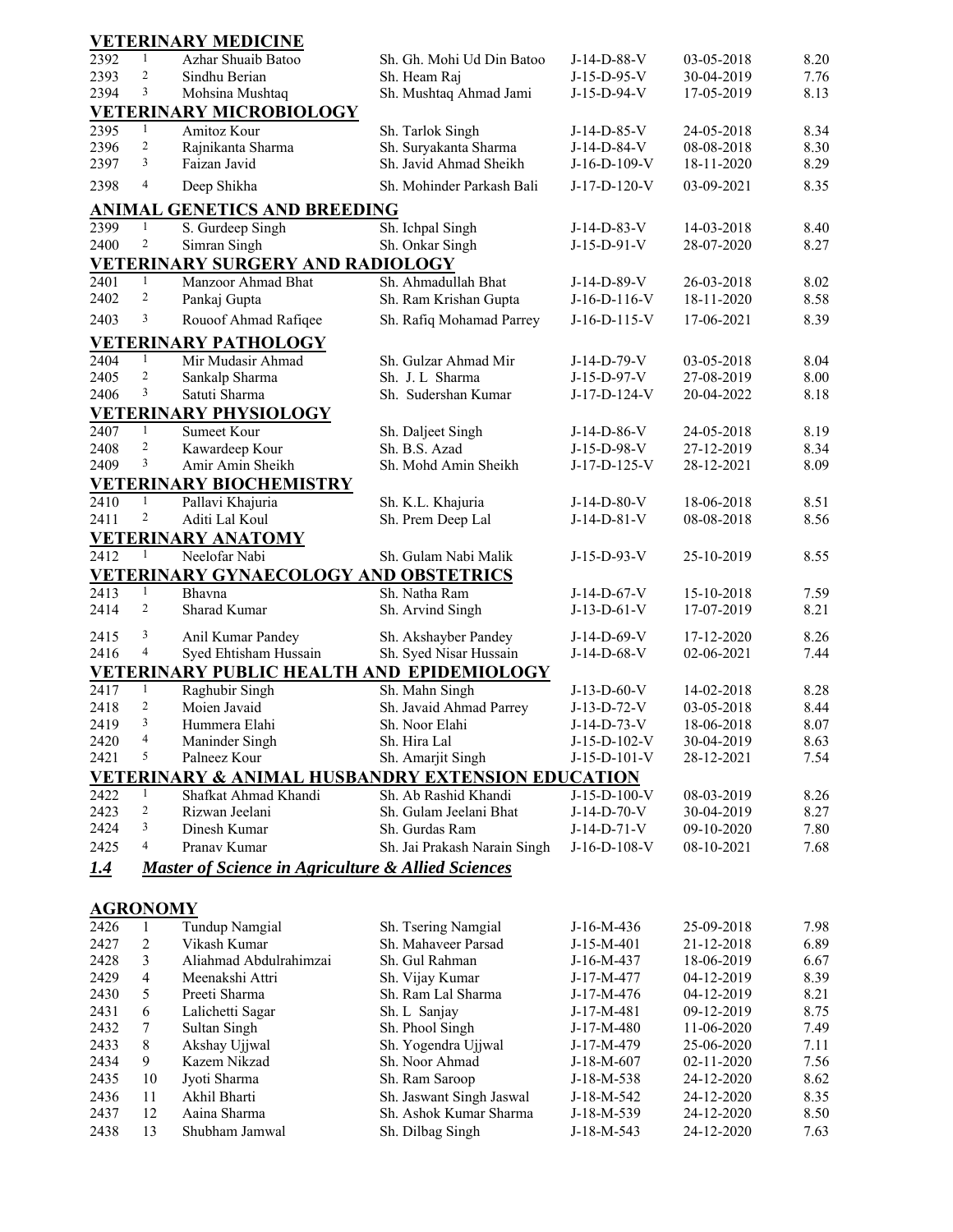| 2439 | 14             | Rakshit Bhagat                            | Sh Rajinder Kumar Bhagat                            | J-18-M-541   | 31-12-2020 | 8.37 |
|------|----------------|-------------------------------------------|-----------------------------------------------------|--------------|------------|------|
| 2440 | 15             | Asif Ali                                  | Sh. Maqsood Hussain                                 | $J-18-M-540$ | 20-07-2021 | 7.03 |
| 2441 | 16             | Prakrati Malakar                          | Sh. Jai Prakash Malakar                             | J-19-M-613   | 08-10-2021 | 7.83 |
| 2442 | 17             | Arjun Singh                               | Sh. M S Bhadwal                                     | J-19-M-611   | 27-10-2021 | 8.04 |
| 2443 | 18             | Tayshi Tolma                              | Sh. Lal Chand                                       | $J-19-M-610$ | 22-11-2021 | 8.20 |
| 2444 | 19             | Sheikh Sajad Ahmad                        | Sh. Sheikh Ghulam Mohmad                            | J-19-M-609   | 12-01-2022 | 8.29 |
| 2445 | 20             | <b>Bhim Singh</b>                         | Sh. Rai Singh                                       | $J-19-M-612$ |            | 7.20 |
|      |                |                                           |                                                     |              | 28-02-2022 |      |
| 2446 | 21             | Vivek Sharma                              | Sh. Kuldeep Kumar Sharma                            | J-19-M-608   | 15-03-2022 | 8.04 |
|      |                | <b>AGRICULTURAL ECONOMICS</b>             |                                                     |              |            |      |
| 2447 | 1              | Manpreet Kaur                             | Sh. Jatinder Singh                                  | J-16-M-459   | 14-09-2018 | 8.85 |
| 2448 | $\overline{c}$ | Sunish Sharma                             | Sh. Subhash Chander                                 | $J-16-M-457$ | 31-12-2018 | 8.45 |
| 2449 | 3              | Akshay Deep                               | Sh. Vishno Sharma                                   | J-16-M-458   | 30-01-2019 | 7.60 |
| 2450 | $\overline{4}$ | Goldy Bhagat                              | Sh. Madan Lal                                       | J-17-M-468   | 04-12-2019 | 8.17 |
| 2451 | 5              | Gazal Gupta                               | Sh. Suraj Gupta                                     | J-17-M-471   | 04-12-2019 | 8.33 |
| 2452 | 6              | Bhargavi HN                               | Sh. Narayanaswamy H D                               | J-17-M-469   | 06-02-2020 | 8.54 |
| 2453 | 7              | Rakshanda Malik                           | Sh. Mohd Ashraf Malik                               | $J-17-M-470$ | 29-06-2020 | 7.44 |
| 2454 | 8              | Kumari Sneha                              | Sh Sham Lal                                         | $J-18-M-530$ | 08-03-2021 | 8.04 |
| 2455 | 9              | Shaurya Sharma                            | Sh Narveer Sharma                                   | J-18-M-531   | 22-03-2021 | 7.41 |
| 2456 | 10             | Sathish M                                 | Sh Munirathinam                                     | $J-18-M-606$ | 24-03-2021 | 7.66 |
| 2457 | 11             | Sumita Meenia                             | Sh. Ashok Kumar                                     | $J-19-M-616$ | 28-01-2022 | 8.69 |
| 2458 | 12             | Vijay Rajan Sahni                         | Sh. Swami Raj Bhagat                                | $J-19-M-615$ | 28-01-2022 | 8,54 |
| 2459 | 13             | Vijaya Pramathi V S                       | Sh. Sudhindra V K                                   | J-19-M-620   | 01-02-2022 | 8.71 |
| 2460 | 14             | Rahul Kaushik                             | Sh Rajkumar                                         | J-19-M-619   | 22-02-2022 | 8.33 |
| 2461 | 15             |                                           | Sh Piar Chand                                       | $J-19-M-617$ |            | 8.20 |
|      |                | Rupali Kundal                             |                                                     |              | 22-02-2022 | 8.28 |
| 2462 | 16             | Saksham Veer Godara                       | Sh. Rai Singh Godara                                | $J-19-M-618$ | 07-04-2022 |      |
|      |                | M.TECH. AGRICULTURAL ENGINEERING          |                                                     |              |            |      |
| 2463 | $\mathbf{1}$   | Sunny Raina                               | Sh. Mohan Lal Raina                                 | J-15-M-435   | 24-05-2018 | 7.78 |
| 2464 | 2              | Mujeeb Ur Rehman                          | Sh. Bashir Ahmad Manda                              | J-15-M-434   | 24-05-2018 | 8.49 |
|      |                |                                           | <b>M.TECH. FARM MACHINERY AND POWER ENGINEERING</b> |              |            |      |
| 2465 | 1              | Neeraj Singh Parihar                      | Sh. Thaker Lal Parihar                              | J-16-M-463   | 11-10-2018 | 8.42 |
| 2466 | 2              | Sahil Sharma                              | Sh. Tilak Raj Sharma                                | J-16-M-464   | 09-07-2019 | 7.41 |
| 2467 | $\overline{3}$ | <b>Bhashkar Gupta</b>                     | Sh. Raj Bahadur                                     | J-17-M-529   | 01-11-2019 | 7.84 |
|      |                |                                           |                                                     |              |            |      |
|      |                |                                           |                                                     |              |            |      |
| 2468 | $\overline{4}$ | Obaid Zaffar                              | Sh. Zaffar Hassan Dand                              | J-18-M-595   | 24-11-2020 | 8.30 |
| 2469 | 5              | Dama Vaibhavkumar                         | Sh Dama Ramsingbhai                                 | $J-18-M-603$ | 31-03-2021 | 7.72 |
|      |                | Ramsingbhai                               | Virsingbhai                                         |              |            |      |
| 2470 | 6              | Sachin Kumar                              | Sh. Roshan Lal                                      | J-19-M-700   | 24-01-2022 | 7.94 |
|      |                | <b>M.TECH. SOIL AND WATER ENGINEERING</b> |                                                     |              |            |      |
| 2471 | $\mathbf{1}$   | Sadaf Nabi                                | Sh. Gh. Nabi Bhat                                   | $J-17-M-526$ | 04-12-2019 | 8.29 |
| 2472 | 2              | Mubina Banoo                              | Sh. Ghulam Hassan Lone                              | J-17-M-527   | 04-12-2019 | 7.91 |
| 2473 | 3              | Shaista Rashid                            | Sh. Abdul Rashid Wani                               | J-17-M-528   | 07-02-2020 | 8.70 |
| 2474 | 4              | Sidharth Arya                             | Sh. Om Kumar                                        | J-18-M-596   | 28-09-2021 | 8.04 |
| 2475 | 5              | Zubair Ahmad Khan                         | Sh. Manzoor Ahmad Khan                              | J-19-M-701   | 28-01-2022 | 8.41 |
|      |                |                                           | <b>AGRICULTURAL EXTENSION &amp; COMMUNICATION</b>   |              |            |      |
| 2476 | 1              | Chimet Lhamo                              | Sh. Lobzang Nema                                    | J-15-M-426   | 14-06-2018 | 8.14 |
| 2477 | $\overline{c}$ | Kalla Ashok                               | Sh. Kalla Laxman                                    | J-16-M-456   | 18-09-2018 | 7.69 |
|      |                |                                           |                                                     | J-17-M-475   |            |      |
| 2478 | 3              | Jamyang Lahmo                             | Sh. Nawang Thinles                                  |              | 04-12-2019 | 7.19 |
| 2479 | 4<br>5         | Ekta Sharma                               | Sh. Ram Prakash Sharma                              | J-17-M-472   | 24-01-2020 | 7.45 |
| 2480 |                | Rashika Mahajan                           | Sh. Rakesh Kumar Gupta                              | J-17-M-473   | 24-01-2020 | 8.68 |
| 2481 | 6              | Appoorva Gupta                            | Sh. Parshotam Kumar                                 | J-17-M-474   | 24-01-2020 | 7.81 |
| 2482 | 7              | Chanchal                                  | Sh. Premu Ram                                       | J-18-M-537   | 01-02-2021 | 8.35 |
| 2483 | 8              | Mir Yasir Bashir                          | Sh. Bashir Ahmad Mir                                | J-18-M-532   | 12-07-2021 | 7.72 |
| 2484 | 9              | Akhil Sharma                              | Sh. Mohan Lal Sharma                                | J-18-M-535   | 26-08-2021 | 7.14 |
| 2485 | 10             | Nitasha Sharma                            | Sh. Chint Ram                                       | J-18-M-536   | 28-09-2021 | 6.89 |
| 2486 | 11             | Anamika Sharma                            | Sh. Puninder Kumar                                  | $J-19-M-623$ | 04-01-2022 | 8.33 |
| 2487 | 12             | Lalita Bhagat                             | Sh. Bishan Dass                                     | J-18-M-533   | 15-03-2022 | 7.06 |
| 2488 | 13             | Tsewang Dolma                             | Sh. Sonam Stanzin                                   | $J-19-M-625$ | 30-03-2022 | 8.04 |
| 2489 | 14             | Ruhana Rafiq                              | Sh. Abdul Hamid Ganie                               | J-19-M-624   | 30-03-2022 | 8.29 |
| 2490 | 15             | Kartik Kumar                              | Sh. Yashwant Singh                                  | $J-19-M-627$ | 11-05-2022 | 7.80 |
| 2491 | 16             | Yawar Hamid                               | Sh. Abdul Hamid Najar                               | J-19-M-621   | 11-05-2022 | 7.91 |
|      |                | <b>ENTOMOLOGY</b>                         |                                                     |              |            |      |
| 2492 | 1              | Narava Ramana                             | Sh. Narava Satyam                                   | $J-16-M-453$ | 24-08-2018 | 8.59 |
| 2493 | $\overline{c}$ | Zahid Abass Wazir                         | Sh. Mohammad Iqbal Wazir                            | J-16-M-452   | 25-09-2018 | 7.89 |
| 2494 | 3              | Bhumika Kapoor                            | Sh. Devinder Kapoor                                 | $J-16-M-451$ | 12-10-2018 | 8.23 |
| 2495 | $\overline{4}$ | Aditi Charak                              | Sh. Rakesh Singh Raju<br>Sh. Mohd Akbar Mir         | J-17-M-482   | 04-12-2019 | 7.89 |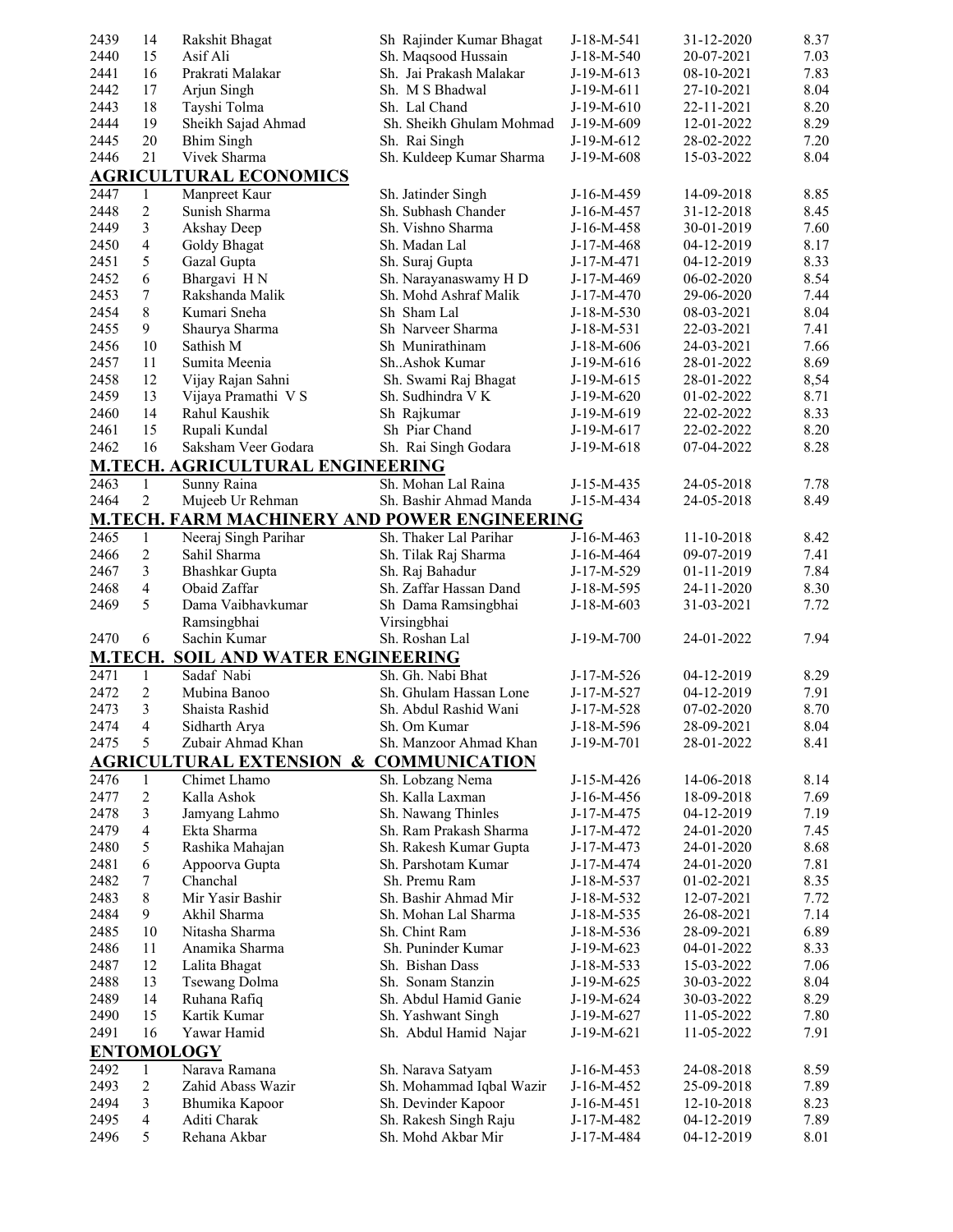| 2497         | 6                       | Surendra Singh Bhadu                | Sh. Om Prakash                           | J-17-M-485               | 17-01-2020               | 7.30         |
|--------------|-------------------------|-------------------------------------|------------------------------------------|--------------------------|--------------------------|--------------|
| 2498         | $\tau$                  | Ayushi Bali                         | Sh. Kuldeep Kumar Bali                   | J-17-M-486               | 24-01-2020               | 7.80         |
| 2499         | 8                       | Shazia Baloor                       | Sh. Baloor Hussain                       | J-17-M-487               | 07-02-2020               | 7.24         |
| 2500         | 9                       | Summira Rafiq                       | Sh. Mohd Rafiq Sheikh                    | J-17-M-483               | 07-02-2020               | 8.00         |
| 2501         | 10                      | Bhanu                               | Sh. Parveen Kumar                        | J-18-M-546               | 15-01-2021               | 7.77         |
| 2502         | 11                      | Ram Naryan Sharma                   | Sh Rameshwar Lal Sharma                  | J-18-M-550               | 08-03-2021               | 7.27         |
| 2503         | 12                      | Ranjana Bali                        | Sh Ravinder Kumar Bali                   | J-18-M-549               | 08-03-2021               | 7.95         |
| 2504         | 13                      | Mohammad Ishfaq Bhat                | Sh Abdul Wahab Bhat                      | J-18-M-544               | 22-03-2021               | 7.66         |
| 2505         | 14                      | Akib Ahmad Wani                     | Sh Mohd Ishaq Wani                       | J-18-M-545               | 31-03-2021               | 8.09         |
| 2506         | 15                      | Mamta                               | Sh. Rajender Singh                       | J-18-M-552               | 09-04-2021               | 7.15         |
| 2507         | 16                      | Shailla Hussain                     | Sh. Mohd Hussain                         | J-18-M-548               | 18-05-2021               | 7.64         |
| 2508         | 17                      | Shubham Seth                        | Sh. D C Seth                             | $J-18-M-551$             | 03-08-2021               | 7.13         |
| 2509         | 18                      | Nabia Tabish Hameed                 | Sh. Hameed Ullah Wani                    | J-18-M-547               | 26-08-2021               | 7.72         |
| 2510         | 19                      | Pushpendra Kumar Yadav              | Sh. Nand Lal Yadav                       | J-19-M-638               | 04-01-2022               | 7.60         |
| 2511         | 20                      | Shallu Choudhary                    | Sh. Bishan Dass Choudhary                | J-19-M-630               | 07-01-2022               | 8.31         |
| 2512         | 21                      |                                     |                                          |                          |                          | 7.65         |
|              |                         | Nalli Seema Suryanarayana           | Sh. Nalli Suryanarayana                  | J-19-M-636               | 07-01-2022               |              |
| 2513         | 22                      | Bazla                               | Sh. Feroz Ahmed Mir                      | $J-19-M-633$             | 24-01-2022               | 7.98         |
| 2514         | 23                      | Pratibha Angral                     | Sh. Kishore Kumar                        | J-19-M-629               | 25-01-2022               | 8.56         |
| 2515         | 24                      | Marvi Khajuria                      | Sh. Vijay Kumar Khajuria                 | J-19-M-628               | 28-01-2022               | 8.33         |
| 2516         | 25                      | Shubham Sharma                      | Sh Parkash Chand                         | $J-19-M-639$             | 22-02-2022               | 8.23         |
| 2517         | 26                      | Pradeep Kumar Kumawat               | Sh. Sitaram Kumawat                      | J-19-M-635               | 03-03-2022               | 7.70         |
| 2518         | 27                      | Subhash Bajiya                      | Sh. Suresh Bajiya                        | $J-19-M-634$             | 15-03-2022               | 7.91         |
| 2519         | 28                      | Talim Hussain                       | Sh. Baney Khan                           | $J-19-M-632$             | 30-03-2022               | 7.57         |
|              |                         | <b>HORTICULTURE (FRUIT SCIENCE)</b> |                                          |                          |                          |              |
| 2520         | $\mathbf{1}$            | Komal Dogra                         | Sh. Vijay Kumar Bhagat                   | J-16-M-445               | 10-09-2018               | 8.23         |
| 2521         | $\overline{2}$          | Heena Jamwal                        | Sh. Ashok Singh Jamwal                   | J-16-M-447               | 12-10-2018               | 7.46         |
| 2522         | 3                       | Rahul Kumar                         | Sh. Mahaveer Prasad                      | J-15-M-412               | 27-03-2019               | 7.56         |
| 2523         | $\overline{4}$          | Sarita                              | Sh. Prem Singh                           | $J-17-M-501$             | 30-08-2019               | 8.27         |
| 2524         | 5                       | Nishta Kumari                       | Sh. Goverdhan Lal                        | J-17-M-497               | 04-12-2019               | 7.97         |
| 2525         | 6                       | Isha Sharma                         | Sh. Surinder Kumar Sharma                | J-16-M-446               | 04-12-2019               | 7.71         |
| 2526         | 7                       | Mohit Sharma                        | Sh. Mohinder Sharma                      | J-17-M-499               | 11-12-2019               | 7.82         |
| 2527         | 8                       | Maanik                              | Sh. Ravinder Kumar Sharma                | J-17-M-500               | 07-02-2020               | 7.59         |
| 2528         | 9                       | Lovely Nagra                        | Sh Satpal                                | $J-18-M-568$             | 22-03-2021               | 8.41         |
| 2529         | 10                      | Sakshi Sharma                       | Sh Kulbhushan Kumar                      | J-18-M-569               | 22-03-2021               | 7.56         |
| 2530         | 11                      | Asrar Ahmad Sheikh                  | Sh Ab Aziz Sheikh                        | $J-18-M-565$             | 22-03-2021               | 8.18         |
| 2531         | 12                      | Maneesha Bhat                       | Sh Venkataramana Bhat                    | $J-18-M-602$             | 22-03-2021               | 8.02         |
| 2532         | 13                      | Anjali Bagal                        | Sh. Harjeet Singh                        | $J-18-M-566$             | 31-03-2021               | 8.39         |
| 2533         | 14                      | Varun Pal Singh                     | Sh. Statinder Singh                      | J-17-M-498               | 17-06-2021               | 7.53         |
| 2534         | 15                      | Priyanka Dahiya                     | Sh. Jagminder Singh Dahiya               | J-19-M-660               | 22-11-2021               | 8.49         |
| 2535         | 16                      | Tanuj Bhardwaj                      | Sh. Lalit Bhardwaj                       | J-19-M-659               | 13-12-2021               | 7.92         |
| 2536<br>2537 | 17<br>18                | Sanjay Kumar<br>Reetika Sharma      | Sh. Sudhir Kumar<br>Sh. Kamal Das Sharma | J-19-M-657               | 29-12-2021<br>29-12-2021 | 8.00<br>8.60 |
| 2538         | 19                      | Khalid Ferooz                       | Sh. Ferooz Ahmad Bhat                    | J-19-M-656<br>J-19-M-654 | 24-01-2022               | 8.25         |
| 2539         | 20                      | Richa Sharma                        | Sh. Ravi Kumar Sharma                    | J-19-M-655               | 01-02-2022               | 8.48         |
| 2540         | 21                      | Neha Raj                            | Sh Raj Kumar Sinha                       | J-19-M-658               | 15-02-2022               | 8.17         |
|              |                         | <b>FOOD SCIENCE AND TECHNOLOGY</b>  |                                          |                          |                          |              |
| 2541         | 1                       | Ankita Choudhary                    | Sh. Rajinder Kumar                       | J-15-M-417               | 09-04-2018               | 7.35         |
| 2542         | $\overline{\mathbf{c}}$ | Nusrat Chowdhary                    | Sh. Abdul Gaffar                         | J-17-M-491               | 24-01-2020               | 7.49         |
| 2543         | 3                       | Pawandeep Kour                      | Sh. Harmohinder Singh                    | J-17-M-492               | 24-01-2020               | 7.68         |
| 2544         | 4                       | Shoeb Ahmed Bhatti                  | Sh. Ishtiaq Bhatti                       | J-17-M-490               | 12-02-2020               | 7.23         |
| 2545         | 5                       | Mandeep Kour                        | Sh. Mohinder Singh                       | J-17-M-493               | 06-03-2020               | 7.23         |
| 2546         | 6                       | Garima Yadav                        | Sh. Laxman Singh Yadav                   | J-18-M-604               | 15-01-2021               | 8.59         |
| 2547         | 7                       | Ankita Choudhary                    | Sh. Sandesh Singh                        | J-18-M-558               | 15-01-2021               | 7.97         |
| 2548         | 8                       | Skarma Choton                       | Sh Tsering Stobdan                       | J-18-M-556               | 15-01-2021               | 7.96         |
| 2549         | 9                       | Ankita Chib                         | Sh Lal Singh                             | J-18-M-559               | 11-02-2021               | 6.97         |
| 2550         | 10                      | Sahil Kamboj                        | Sh. Ranjeet Singh                        | $J-18-M-560$             | 12-07-2021               | 6.94         |
| 2551         | 11                      | Seerat Gupta                        | Sh. Rakesh Gupta                         | J-19-M-645               | 13-12-2021               | 8.36         |
| 2552         | 12                      | Palak Singh                         | Sh. Dilbag Singh                         | J-19-M-646               | 13-12-2021               | 7.87         |
| 2553         | 13                      | Sukomaljot Kour                     | Sh. Kamalnane Singh                      | J-19-M-648               | 21-12-2021               | 7.92         |
| 2554         | 14                      | Anjali Langeh                       | Sh. Omkar Singh                          | J-19-M-643               | 25-01-2022               | 8.34         |
| 2555         | 15                      | Shivani Verma                       | Sh. Raj Kumar Verma                      | J-19-M-647               | 01-02-2022               | 8.02         |
| 2556         | 16                      | Kamaldeep Kour                      | Sh. Chanchal Singh                       | J-19-M-649               | 15-03-2022               | 7.95         |
| 2557         | 17                      | Aisha Sultana                       | Sh. Abdul Rashid                         | J-19-M-644               | 11-05-2022               | 7.84         |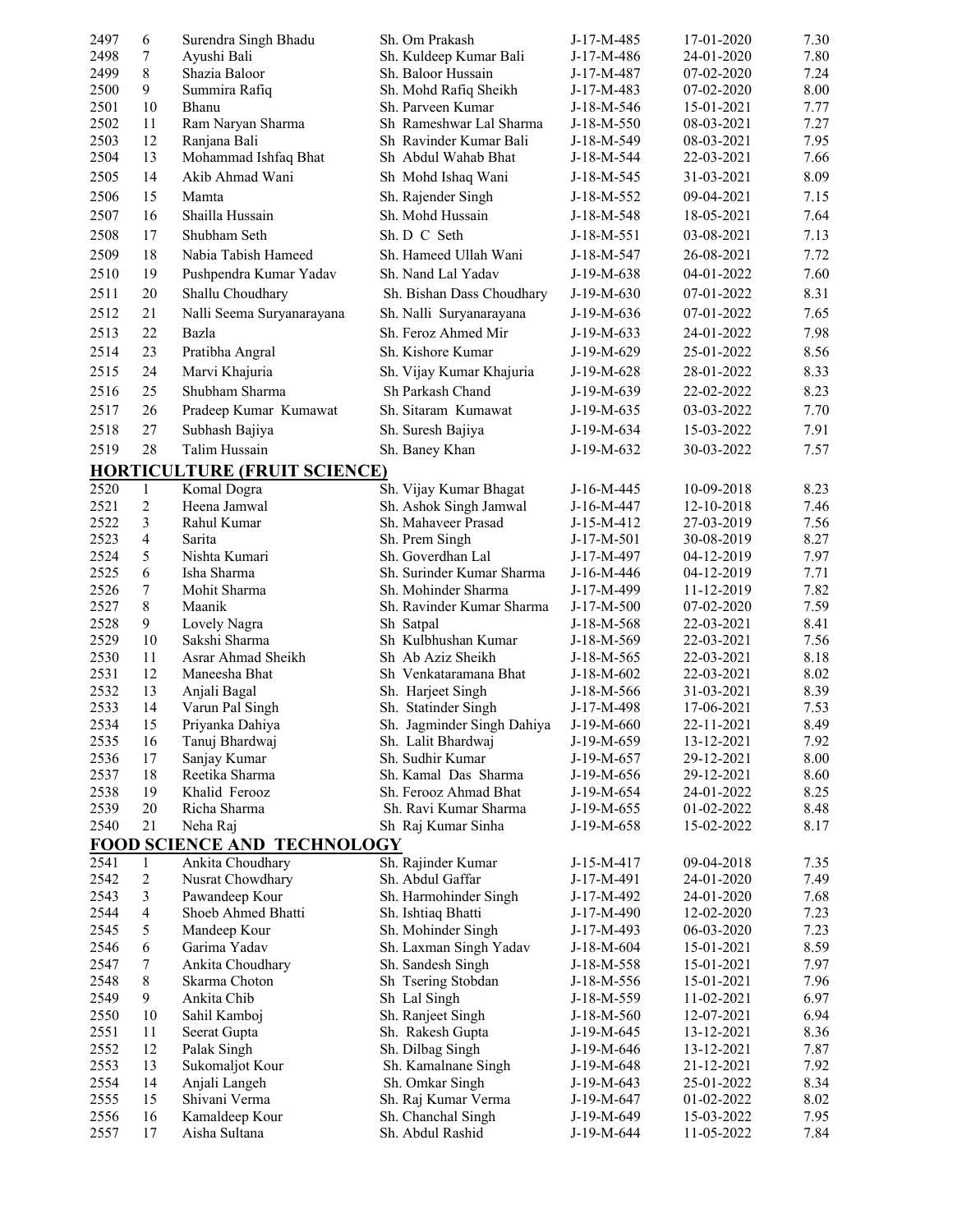## **GENETICS AND PLANT BREEDING**

| 2558 | $\mathbf{1}$    | Vikas Koul              | Sh. Chand Ji Koul                           | J-15-M-405   | 12-03-2018 | 7.64 |
|------|-----------------|-------------------------|---------------------------------------------|--------------|------------|------|
| 2559 | $\overline{2}$  | <b>Bharat Bhushan</b>   | Sh. Madan Lal                               | J-14-M-367   | 14-06-2018 | 6.58 |
| 2560 | 3               | Aamir Rasool Magrey     | Sh. Ghulam Rasool Magrey                    | J-15-M-406   | 19-11-2018 | 6.70 |
| 2561 | $\overline{4}$  | Kavita Raina            | Sh. Mohinder Kumar Raina                    | J-15-M-404   | 21-12-2018 | 8.00 |
| 2562 | 5               | Lekhraj Jat             | Sh. Sarvan Lal Jat                          | J-16-M-439   | 30-01-2019 | 6.77 |
| 2563 | 6               | Chaman Preet Kour       | S<br>Darbari Singh                          | J-16-M-438   | 16-05-2019 | 7.01 |
| 2564 | 7               | Sunidhi Tiwari          | Sh. Kewal Tiwari                            | J-17-M-506   | 23-08-2019 | 7.56 |
| 2565 | 8               | Om Prakash Yadav        | Sh. Tulsi Ram Yadav                         | J-17-M-507   | 17-09-2019 | 7.01 |
| 2566 | 9               | Harpreet Singh          | Sh. Iqbal Singh                             | J-17-M-505   | 01-11-2019 | 7.03 |
| 2567 | 10              | Himani Sharma           | Sh. Naresh Kumar                            | J-17-M-504   | 04-12-2019 | 7.92 |
| 2568 | 11              | Saroj Bala              | Sh. Amar Nath                               | J-16-M-440   | 06-02-2020 | 7.07 |
| 2569 | 12              | Faisal Jameel           | Sh. Mohd Sharief                            | J-17-M-503   | 28-07-2020 | 6.88 |
| 2570 | 13              | Surbhi Kohli            | Sh. Manoj Kohli                             | J-17-M-502   | 30-09-2020 | 8.47 |
| 2571 | 14              | Mahrukh                 |                                             | J-18-M-573   | 24-12-2020 | 7.95 |
| 2572 | 15              | Khazin Hussain          | Sh. Liyaqat Ali Khan<br>Sh. Shahzad Hussain |              |            | 7.26 |
|      |                 |                         |                                             | J-18-M-574   | 24-12-2020 |      |
| 2573 | 16              | Monika Choudhary        | Sh. Romesh Bharti                           | J-18-M-570   | 15-01-2021 | 8.08 |
| 2574 | 17              | Akriti Sharma           | Sh Vijay Sharma                             | J-18-M-571   | 01-02-2021 | 7.75 |
| 2575 | 18              | Laxmi Jangir            | Sh Ramesh Kumar                             | J-18-M-600   | 15-02-2021 | 8.27 |
| 2576 | 19              | Tushadri Singh          | Sh. Omvir Singh                             | J-19-M-665   | 03-08-2021 | 8.83 |
| 2577 | 20              | Aman                    | Sh. Ramkaran Singh                          | J-19-M-667   | 04-01-2022 | 8.49 |
| 2578 | 21              | Danish Mushtaq Khanday  | Sh. Mushtaq Ahmad<br>Khanday                | J-19-M-662   | 04-01-2022 | 8.26 |
| 2579 | 22              | Neha Manhas             | Sh. Ramesh Kumar                            | J-19-M-664   | 12-01-2022 | 8.09 |
| 2580 | 23              | Shilpa Devi             | Sh. Jagdish Raj                             | J-19-M-663   | 25-01-2022 | 7.73 |
| 2581 | 24              | Hilal Ahmad Pir         | Sh. Ab Rashid Pir                           | J-19-M-661   |            |      |
|      |                 |                         |                                             |              | 01-02-2022 | 7.81 |
| 2582 | 25              | Kundan Veer Singh       | Sh. Ajay Singh                              | J-19-M-666   | 28-03-2022 | 7.33 |
| 2583 | 26              | Sahil Patyal            | Sh. Kasturi Lal                             | J-18-M-572   | 07-04-2022 | 6.95 |
|      |                 | PLANT PATHOLOGY         |                                             |              |            |      |
| 2584 | $\mathbf{1}$    | Krishna Kumar           | Sh. Bhola Singh                             | J-15-M-422   | 11-12-2018 | 8.15 |
| 2585 | $\overline{2}$  | Vakul Sood              | Sh. Vivek Sood                              | J-17-M-512   | 30-08-2019 | 7.76 |
| 2586 | 3               | <b>Stanzin Diskit</b>   | Sh. Tsetan Gonbo                            | $J-17-M-510$ | 14-10-2019 | 8.37 |
| 2587 | $\overline{4}$  | Dyutima Bandral         | Sh. Madan Pal Singh                         | $J-17-M-511$ | 20-02-2020 | 7.63 |
| 2588 | $\mathfrak s$   | Roohi Jan               | Sh. Gh Nabi Sheikh                          | J-17-M-509   | 06-03-2020 | 8.25 |
| 2589 | 6               | Neeru Sadotra           | Sh. Naresh Kumar Sharma                     | $J-17-M-513$ | 11-03-2020 | 7.90 |
| 2590 | 7               | Rafakat Hussain         | Sh. Sher Mohd                               | J-18-M-597   | 23-10-2020 | 7.90 |
| 2591 | $\,8\,$         | Mohsin Iqbal            | Sh. Mohammad Iqbal Naikoo                   | J-17-M-508   | 15-01-2021 | 7.72 |
| 2592 | 9               | Mamta Devi              | Sh Raghubir Singh                           | J-18-M-577   | 08-03-2021 | 7.84 |
| 2593 | 10              | Rahul                   | Sh Krishan Pal                              | J-18-M-580   | 24-03-2021 | 7.44 |
| 2594 | 11              | Rupali Kaushik          | Sh. Prakash Kaushik                         | J-18-M-579   | 31-03-2021 | 7.66 |
| 2595 | 12              | Faizan Ahmad Padder     | Sh Mushtaq Ahmad Padder                     | J-18-M-578   | 31-03-2021 | 7.72 |
| 2596 | 13              | Renu Devi               | Sh. Kumb Karan                              | J-18-M-576   | 08-10-2021 | 7.53 |
| 2597 | 14              | Aarushi Singh           | Sh. Balraj Singh                            | J-19-M-671   | 11-10-2021 | 8.30 |
| 2598 | 15              | Diksha Loona            | Sh. Kewal Kumar Loona                       | J-19-M-669   | 26-11-2021 | 8.56 |
| 2599 | 16              | Chandra Teja Gangavaram | Sh. Venkateswara Murthy                     | J-19-M-673   | 21-12-2021 | 7.90 |
|      |                 |                         | Gangavaram                                  |              |            |      |
| 2600 | 17              | Diksha Choudhary        | Sh. Onkar Dev Choudhary                     | J-19-M-676   | 21-12-2021 | 8.23 |
| 2601 | 18              | Umer Yousuf             | Sh. Mohsmmsd Yousuf Basu                    | J-19-M-668   | 29-12-2021 | 8.08 |
| 2602 | 19              | Promila Rani            | Sh. Arjan Ram                               | J-19-M-675   | 29-12-2021 | 8.27 |
| 2603 | 20              | Shivraj Singh Panwar    | Sh. Durga Singh Panwar                      | J-19-M-672   | 29-12-2021 | 8.04 |
| 2604 | 21              | Mohd Naser              | Sh. Abdul Hamid                             | J-19-M-670   | 04-01-2022 | 8.15 |
| 2605 | 22              | Mukesh Kumar Choudhary  | Sh. Padma Ram Choudhary                     | J-19-M-678   | 07-01-2022 | 7.72 |
| 2606 | 23              | Laxmi Devi              | Sh. Tilak Raj                               | J-19-M-674   | 12-01-2022 | 8.31 |
| 2607 | 24              | M D Thabrez             | Sh. M D Nazimuddin                          | J-19-M-677   | 24-01-2022 | 7.48 |
|      |                 | <b>SERICULTURE</b>      |                                             |              |            |      |
| 2608 | $\mathbf{1}$    | Twinkle Raghuvanshi     | Sh. Tarsem Raj                              | J-15-M-432   | 28-05-2018 | 7.09 |
| 2609 | $\sqrt{2}$      | Kritika Sharma          | Sh. Rakesh Sharma                           | J-16-M-462   | 12-10-2018 | 7.64 |
| 2610 | 3               | Somagaini Pavankumar    | Sh. Somagaini Chinna                        | J-17-M-514   | 20-09-2019 | 7.73 |
| 2611 | $\overline{4}$  | Monika Attri            | Ramanaiah<br>Sh. Ramesh Kumar               | J-18-M-581   | 12-07-2021 | 7.77 |
| 2612 | 5               | Ankita Choudhary        | Sh. Kuldeep Choudhary                       | J-19-M-680   | 24-01-2022 | 7.84 |
| 2613 | 6               | Kunal Guleria           | Sh. Swaran Singh Guleria                    | J-19-M-685   | 24-01-2022 | 7.75 |
|      |                 |                         |                                             |              |            |      |
|      | <b>FORESTRY</b> |                         |                                             |              |            |      |
| 2614 | 1               | Vinod Kumar Sharma      | Sh. Kuldeep Raj Sharma                      | J-15-M-428   | 09-04-2018 | 7.81 |
| 2615 | $\overline{2}$  | Khanzad Gul             | Sh. Peer Gul                                | J-16-M-467   | 25-09-2018 | 7.11 |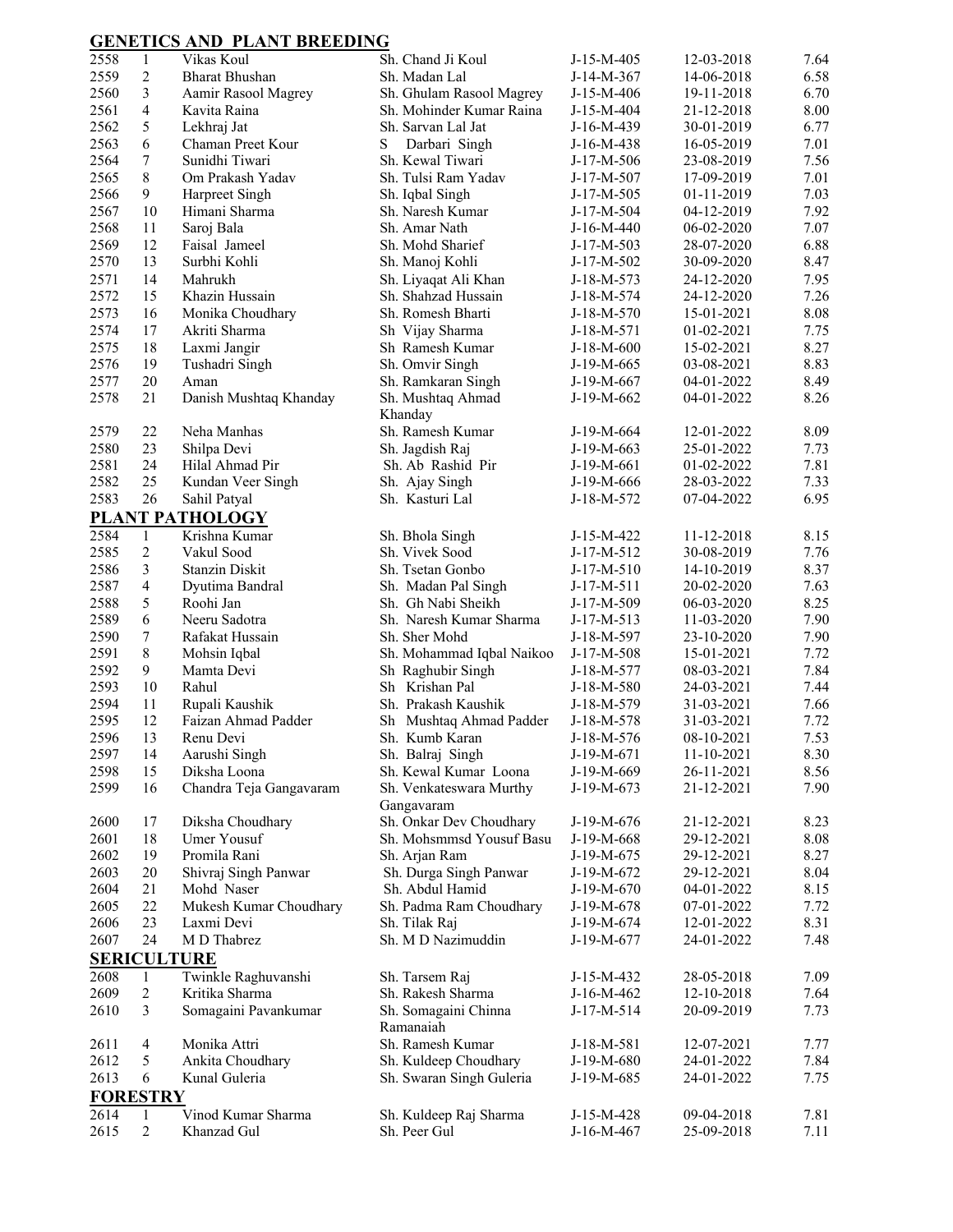| 2616         | 3              | Ranjith Kumar. N                        | Sh. Nagarajan. K                        | J-16-M-466               | 12-10-2018               | 8.16         |
|--------------|----------------|-----------------------------------------|-----------------------------------------|--------------------------|--------------------------|--------------|
| 2617         | $\overline{4}$ | Amreena Akhter                          | Sh. Assadullah Rather                   | J-17-M-494               | 09-12-2019               | 7.90         |
| 2618         | 5              | Amit Kumar                              | Sh. Rattan Lal                          | $J-15-M-430$             | 09-12-2019               | 6.63         |
| 2619         | 6              | Qurat Ul Ain Binte Syed                 | Sh. Mohd Syed Bhat                      | J-17-M-495               | 24-01-2020               | 7.90         |
| 2620         | 7              | Akshay Kumar                            | Sh. Yash Pal                            | J-17-M-496               | 07-02-2020               | 7.39         |
| 2621         | 8              | Aatish Kumar Sharma                     | Sh. Thoru Ram Sharma                    | J-18-M-564               | 23-02-2021               | 7.81         |
| 2622         | 9              | Rahul Sharma                            | Sh. Hukam Chand Sharma                  | J-18-M-562               | 23-02-2021               | 8.11         |
| 2623         | 10             | Rafia Jan                               | Sh Gh Nabi Akhoon                       | J-18-M-561               | 08-03-2021               | 8.24         |
| 2624         | 11             | Mohd Akram                              | Sh. Noor Mohd                           | J-19-M-651               | 29-12-2021               | 7.69         |
| 2625         | 12             | Sourav Singh                            | Sh. Des Raj                             | J-19-M-653               | 12-01-2022               | 7.36         |
| 2626         | 13             | Yasir Arafat Khan                       | Sh. Mohd Younis Khan                    | J-19-M-650               | 31-05-2022               | 7.51         |
|              |                | SOIL SCIENCE AND AGRICULTURAL CHEMISTRY |                                         |                          |                          |              |
|              |                |                                         |                                         |                          |                          |              |
| 2627         | 1              | Girdhari Lal Jakhar                     | Sh. Lakha Ram Jakhar                    | $J-15-M-410$             | 09-04-2018               | 7.61         |
| 2628         | 2<br>3         | Tajamul Aziz Alaie                      | Sh. Ab Aziz Alaie                       | J-15-M-409               | 19-11-2018               | 7.55         |
| 2629         | $\overline{4}$ | Owais Ali Wani                          | Sh. Ali Mohd Wani                       | J-16-M-442               | 31-12-2018               | 8.40         |
| 2630<br>2631 | 5              | Renuka                                  | Sh. Saran Dass<br>Sh. Jagan Nath Sharma | J-16-M-443               | 27-03-2019               | 7.84<br>8.64 |
| 2632         | 6              | Divya Sharma<br>Meena Yadav             | Sh. Surender Kumar Yadav                | J-17-M-515               | 17-09-2019               | 8.19         |
|              | 7              |                                         | Sh. Anil Chaddha                        | $J-17-M-520$             | 17-09-2019               |              |
| 2633         | 8              | Shubham Chaddha<br>Suresh Kumar         |                                         | J-17-M-519               | 14-10-2019               | 7.48         |
| 2634         |                |                                         | Sh. Mahiender Paul                      | J-18-M-587               | 24-12-2020               | 7.61         |
| 2635         | 9              | Paramdeep Kaur                          | Sh. Kirtan Singh                        | J-17-M-516               | 31-12-2020               | 7.76         |
| 2636         | 10             | Anshu                                   | Sh. Kushal Sharotri                     | J-18-M-586               | 07-01-2021               | 8.02         |
| 2637         | 11             | Jasiya Nazir                            | Sh. Nazir Ahmad Khan                    | J-18-M-583               | 15-01-2021               | 7.85         |
| 2638         | 12             | Mehakdeep Kaur Sudan                    | Sh Narinder Singh Sudan                 | J-17-M-518               | 01-02-2021               | 7.36         |
| 2639         | 13             | Divya Chadha                            | Sh Rajeev K Chadha                      | J-18-M-585               | 01-02-2021               | 8.31         |
| 2640         | 14             | <b>Aquib Nisar</b>                      | Sh Nisar Ahmad Bhat                     | J-18-M-582               | 11-02-2021               | 8.13         |
| 2641         | 15             | Seema Pooniyan                          | Sh Rameshwar Lal Pooniyan               | J-18-M-605               | 11-02-2021               | 7.68         |
| 2642         | 16             | Priya Chib                              | Sh Kulwant Singh                        | J-18-M-584               | 11-02-2021               | 8.60         |
| 2643         | 17             | Divyansh Verma                          | Sh Tara Chand                           | J-17-M-517               | 31-03-2021               | 7.45         |
| 2644         | 18             | Tanjot Kour                             | Sh. Daljit Singh                        | J-19-M-686               | 21-12-2021               | 8.73         |
| 2645         | 19             | Japneet Kour Kukul                      | Sh. Satbir Singh Kukal                  | J-19-M-689               | 21-12-2021               | 8.60         |
| 2646         | 20             | Sheikh Amjid                            | Sh. Bashir Ahmad Sheikh                 | J-19-M-688               | 04-01-2022               | 8.20         |
| 2647         | 21             | Neemi Chand Yadav                       | Sh. Amar Chand Yadav                    | J-19-M-690               | 04-01-2022               | 7.55         |
| 2648         | 22             | Davinder Paul Singh                     | Sh. Joginder Singh                      | J-19-M-687               | 28-01-2022               | 8.12         |
| 2649         | 23             | Stanzin Khenrab                         | Sh. Phuntsog Namgail                    | J-19-M-691               | 01-02-2022               | 8.03         |
| 2650         | 24             | Surender Kumar                          | Sh. Om Prakash                          | J-19-M-692               | 15-03-2022               | 7.88         |
|              |                |                                         |                                         |                          |                          |              |
|              |                | <b>HORTICULTURE (VEGETABLE SCIENCE)</b> |                                         |                          |                          |              |
| 2651         | $\mathbf{1}$   | Munshi Ram Rukwal                       | Sh. Amar Chand Rukwal                   | J-14-M-378               | 27-07-2018               | 7.37         |
| 2652         | 2              | Vijayakumar Chabbi                      | Sh. Channabasappa                       | $J-16-M-450$             | 25-09-2018               | 8.02         |
| 2653         | 3              | Sunil Kumar Pandita                     | Sh. Mohan Krishen Pandita               | J-13-M-312               | 14-01-2019               | 6.98         |
| 2654         | $\overline{4}$ | Farah Muzammal Khan                     | Sh. Muzammal Hussain                    | J-16-M-448               | 14-10-2019               | 6.87         |
|              |                |                                         | Khan                                    |                          |                          |              |
| 2655<br>2656 | 5              | Manohara D                              | Sh. Dyavappa<br>Sh. Charan Dass         | J-17-M-525               | 07-02-2020               | 7.82         |
| 2657         | 6<br>7         | Raman Thappa                            | Sh. Sonam Tsering                       | J-17-M-521               | 20-02-2020               | 7.43         |
|              | 8              | Dechen Yangdol                          | Sh. Tashi Sonam                         | J-17-M-523               | 28-02-2020               | 7.39         |
| 2658<br>2659 | 9              | <b>Tsering Lanzes</b><br>Padma Dolkar   | Sh. Tsering Namgail                     | J-17-M-522               | 28-02-2020               | 7.73<br>7.49 |
|              | 10             | Anamika Walia                           |                                         | J-17-M-524               | 28-02-2020               | 7.80         |
| 2660         |                |                                         | Sh Manoj Kumar Walia                    | J-18-M-601               | 31-03-2021               |              |
| 2661<br>2662 | 11<br>12       | Anshika Gaur                            | Sh Sanjay Gaur                          | J-18-M-594               | 31-03-2021               | 7.26         |
| 2663         | 13             | Divyanshu Sharma                        | Sh Lok Nath Sharma                      | J-18-M-592               | 01-04-2021<br>09-04-2021 | 7.26         |
| 2664         | 14             | Ursheen Dhar<br>Vishali                 | Sh. Sanjeev Dhar                        | J-18-M-589               | 18-05-2021               | 7.59<br>7.71 |
| 2665         |                | Verinder Kour                           | Sh. Ved Kumar                           | J-18-M-590               |                          |              |
|              | 15             |                                         | S. Gurcharan Singh                      | J-18-M-591               | 18-05-2021               | 7.97         |
| 2666         | 16             | Zahida Parveen                          | Sh. Mohd Azam                           | J-18-M-588               | 17-06-2021               | 8.04         |
| 2667         | 17             | Aaqib Ayub                              | Sh. Mohammad Ayub                       | J-18-M-563               | 26-11-2021               | 7.48         |
| 2668<br>2669 | 18<br>19       | Reshav Naik                             | Sh. Jeet Kumar                          | J-19-M-699               | 29-12-2021               | 8.14<br>7.81 |
| 2670         | 20             | Vimal Kumar Naga<br>Surekha Salaria     | Sh. Taj Prakash Naga                    | J-19-M-697               | 12-01-2022               |              |
| 2671         | 21             | Amit Kumar                              | Sh Sudesh Kumar Salaria<br>Sh Daya Ram  | J-19-M-694<br>J-19-M-696 | 22-02-2022               | 8.35<br>7.30 |
| 2672         | 22             | Ashvinder Kour Kala                     | Karnail Singh Kala<br>S                 | J-19-M-695               | 22-02-2022<br>22-02-2022 | 8.33         |
| 2673         | 23             | Sonali Sharma                           | Sh. Rakesh Kumar Sharma                 | J-19-M-693               | 22-02-2022               | 8.55         |
| 2674         | 24             | Mohammed Sajid Chheepa                  | Sh. Mohammed Iliyas                     | J-19-M-698               | 30-03-2022               | 7.15         |
|              |                |                                         | Chheepa                                 |                          |                          |              |
|              |                |                                         |                                         |                          |                          |              |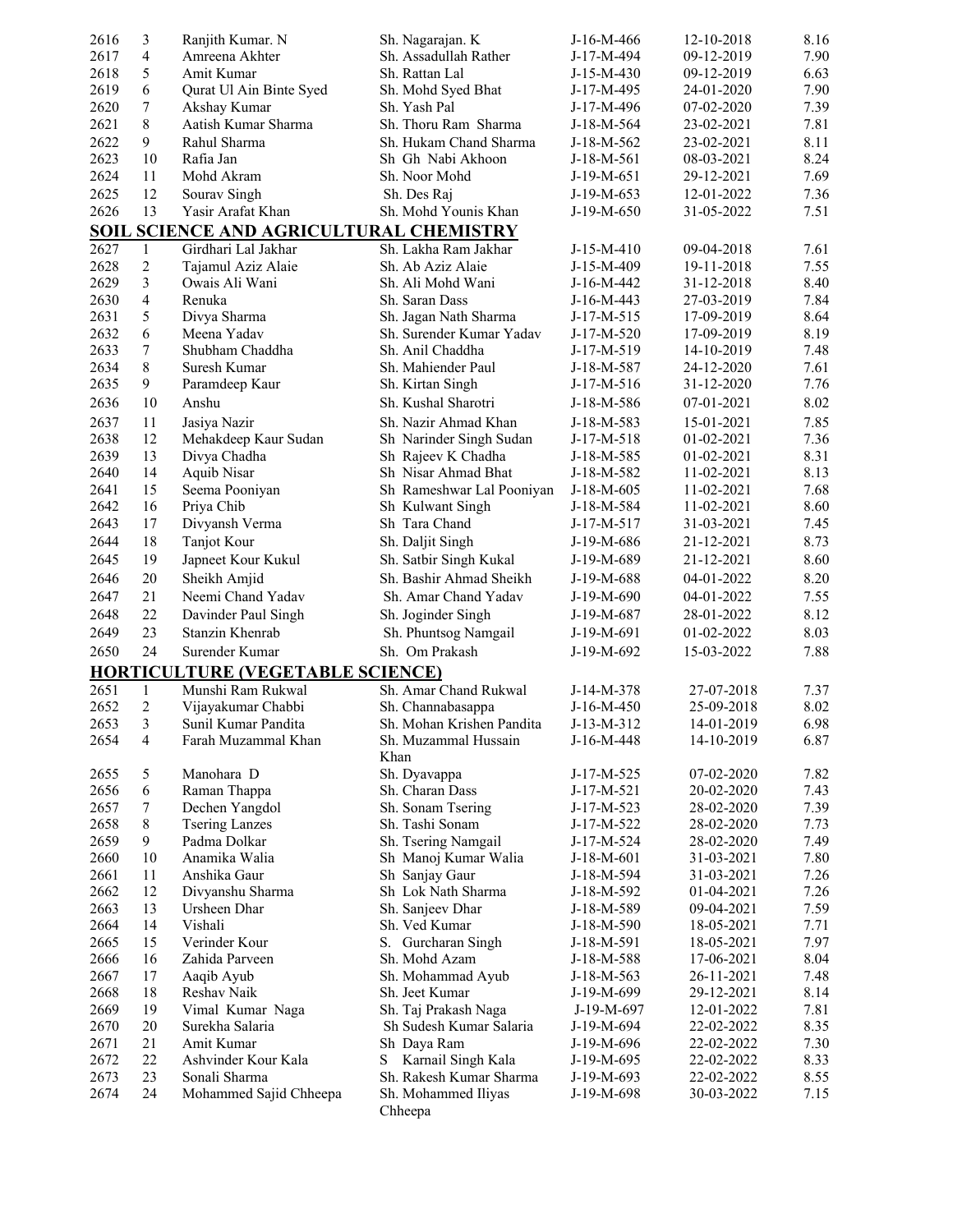|              |                | <b>HORTICULTURE (FLORICULTURE &amp; LANDSCAPING</b> |                                                |                                |                          |              |
|--------------|----------------|-----------------------------------------------------|------------------------------------------------|--------------------------------|--------------------------|--------------|
| 2675         | 1              | Parveen Kumar                                       | Sh. Sewa Ram                                   | $J-15-M-418$                   | 12-03-2018               | 6.87         |
| 2676         | $\overline{c}$ | Amanjeet Singh Sodhi                                | <b>Bhagat Singh</b><br>S                       | $J-16-M-460$                   | 12-06-2019               | 7.65         |
| 2677         | 3              | Assma Rashid                                        | Sh. Rashid                                     | J-17-M-488                     | 06-03-2020               | 7.86         |
| 2678         | 4.             | Ali Haidar Shah                                     | Sh. Khadam Hussain Shah                        | J-18-M-554                     | 12-10-2020               | 7.40         |
| 2679         | 5              | Maqeem Nazir                                        | Sh Nazir Ahmed Sheikh                          | J-17-M-489                     | 08-03-2021               | 7.44         |
| 2680         | 6              | Harish B K                                          | Sh. Kuberappa B                                | J-18-M-599                     | 09-04-2021               | 8.13         |
| 2681         | 7              | Aqib Javed                                          | Sh. Javed Iqbal                                | J-19-M-640                     | 29-12-2021               | 7.84         |
|              |                | <b>BIOTECHNOLOGY</b>                                |                                                |                                |                          |              |
| 2682         | $\mathbf{1}$   | Redhima Kapoor                                      | Sh. Rakesh Kapoor                              | J-16-MB-27                     | 10-09-2018               | 8.30         |
| 2683         | $\sqrt{2}$     | Chahat Chopra                                       | Sh. Raj Kumar Chopra                           | J-17-MB-30                     | 17-01-2020               | 7.89         |
| 2684         | 3              | Neha Bharti                                         | Sh. Sethi Ram                                  | $J-17-MB-31$                   | 17-01-2020               | 7.03         |
| 2685         | 4              | Jaspreet Singh                                      | Sh. Kamaljeet Singh                            | J-17-MB-29                     | 20-02-2020               | 7.67         |
| 2686         | 5              | Wimpal Raj Kour                                     | Sh. Rajinder Singh                             | J-18-MB-32                     | 31-12-2020               | 7.86         |
| 2687         | 6              | Isha Magotra                                        | Sh. Naresh Magotra                             | $J-19-MB-36$                   | 13-10-2021               | 7.42         |
| 2688         | 7              | Deepali Sharma                                      | Sh. Raman Kumar Sharma                         | J-19-MB-35                     | 29-12-2021               | 7.10         |
| 2689         | 8              | Jaspreet Kour                                       | Sh. Manjeet Singh                              | J-19-MB-37                     | 29-12-2021               | 7.01         |
|              |                | <b>MBA (AGRI-BUSINESS MANAGEMENT)</b>               |                                                |                                |                          |              |
| 2690         | $\mathbf{1}$   | Vinoth. M                                           | Sh. M.P. Muthusamy                             | J-16-M-37-ABM                  | 17-10-2018               | 7.91         |
| 2691         | $\overline{2}$ | Rohit Kumar                                         | Sh. Tek Lal                                    | J-16-M-34-ABM                  | 08-11-2018               | 8.75         |
| 2692         | 3              | Vrish Bhanu Sharma                                  | Sh. Vinod Sharma                               | J-16-M-31-ABM                  | 08-11-2018               | 7.92         |
| 2693         | $\overline{4}$ | Ajay Kumar                                          | Sh. Manohar Lal                                | J-16-M-32-ABM                  | 16-11-2018               | 8.73         |
| 2694         | 5              | Arsalan Ganai                                       | Sh. Nisar Ahmed Ganai                          | J-16-M-36-ABM                  | 26-12-2018               | 8.06         |
| 2695         | 6              | Nahida Akhtar                                       | Sh. Abdul Rashid                               | J-16-M-28-ABM                  | 26-12-2018               | 8.17         |
| 2696         | 7              | Marwa Chowdhary                                     | Sh. Yunus Chowdhary                            | J-16-M-29-ABM                  | 26-12-2018               | 8.11         |
| 2697         | 8              | Ankita Sharma                                       | Sh. Sat Paul Sharma                            | J-16-M-26-ABM                  | 26-12-2018               | 8.23         |
| 2698         | 9<br>10        | Tanveera Hassan<br>Sarwar Sultan                    | Sh. Gh Hassan Lone<br>Sh. Mohd Sultan Dar      | J-16-M-27-ABM                  | 26-12-2018<br>27-03-2019 | 8.90<br>8.06 |
| 2699<br>2700 | 11             | Taniya Gupta                                        | Sh. Raj Kumar Langer                           | J-16-M-33-ABM<br>J-16-M-30-ABM | 27-03-2019               | 8.66         |
| 2701         | 12             | Amit                                                | Sh. Khadak Singh                               | J-17-M-49-ABM                  | 25-11-2019               | 7.73         |
| 2702         | 13             | Shubham Rohela                                      | Sh. Praveen Rohela                             | J-17-M-47-ABM                  | 25-11-2019               | 8.40         |
| 2703         | 14             | Sushmita Rangar                                     | Sh. Yadvendra Singh Rangar                     | J-17-M-48-ABM                  | 25-11-2019               | 8.39         |
| 2704         | 15             | Shubham Sharma                                      | Sh. Chander Shekhar Sharma                     | J-17-M-41-ABM                  | 02-12-2019               | 8.13         |
| 2705         | 16             | Aryaa Zutshi                                        | Sh. Narinder Zutshi                            | J-17-M-45-ABM                  | 02-12-2019               | 8.68         |
| 2706         | 17             | Maninder Singh                                      | Sh. Tarsem Singh                               | J-17-M-44-ABM                  | 02-12-2019               | 8.12         |
| 2707         | 18             | Priyanka Sharma                                     | Sh. Naveen Kumar Sharma                        | J-17-M-40-ABM                  | 02-12-2019               | 8.75         |
| 2708         | 19             | Yasir Ayoub                                         | Sh. Mohammad Ayoub                             | J-17-M-38-ABM                  | 02-12-2019               | 8.96         |
| 2709         | 20             | Ishanka Gahlawat                                    | Sh. Ram Kumar Gahlawat                         | J-17-M-39-ABM                  | 19-12-2019               | 8.68         |
| 2710         | 21             | Shivani                                             | Sh. Satish Chander                             | J-17-M-46-ABM                  | 12-02-2020               | 8.30         |
| 2711         | 22             | Aqib Manzoor Dar                                    | Sh. Manzoor Ahmad Dar                          | J-17-M-42-ABM                  | 12-02-2020               | 7.64         |
| 2712         | 23             | Pankaj Singh Bisht                                  | Sh Jeewan Singh Bisht                          | J-18-M-59-ABM                  | 28-01-2021               | 8.15         |
| 2713         | 24             | Nayak Anamica Devi                                  | Sh Nayak Lalatendu                             | J-18-M-58-ABM                  | 11-02-2021               | 8.45         |
| 2714         | 25             | Rahul Pratap                                        | Sh Dhirendra Pratap Singh                      | J-18-M-52-ABM                  | 24-03-2021               | 6.91         |
| 2715         | 26             | KM Pooja Uniyal                                     | Sh Dinesh Prasad Uniyal                        | J-18-M-53-ABM                  | 24-03-2021               | 8.28         |
| 2716         | $27\,$         | Honey Kumar                                         | Sh Mohinder Pal                                | J-18-M-57-ABM                  | 24-03-2021               | 7.56         |
| 2717         | 28             | Ankit Kushwah                                       | Sh. Shiv Naresh Singh                          | J-18-M-50-ABM                  | 23-09-2021               | 8.56         |
| 2718         | 29             | Waqar Ul Ashraf                                     | Sh. Mohd Ashraf Hajam                          | J-18-M-55-ABM                  | 22-11-2021               | 7.64         |
| 2719         | 30             | Gh Mohammad Dar                                     | Sh. Ab Rahman Dar                              | J-18-M-51-ABM                  | 22-11-2021               | 8.07         |
| 2720         | 31             | Neha Thakur                                         | Sh. Krishan Singh Thakur                       | J-19-M-67-ABM                  | 07-01-2022               | 8.65         |
| 2721         | 32<br>33       | Nitika Bhardwaj                                     | Sh. Shriprakash Bhardwaj<br>Sh. Raghubir Singh | J-19-M-61-ABM                  | 11-01-2022               | 8.21         |
| 2722<br>2723 | 34             | Arun Lalotra<br>Promila Kaur                        | Sh. Darbara Singh                              | J-19-M-64-ABM<br>J-19-M-66-ABM | 11-01-2022<br>11-01-2022 | 7.87<br>8.76 |
| 2724         | 35             | Kajal Thaper                                        | Sh. Som Raj                                    | J-19-M-70-ABM                  | 11-01-2022               | 8.68         |
| 2725         | 36             | Niket Sharma                                        | Sh. Vinod Sharma                               | J-19-M-63-ABM                  | 25-01-2022               | 8.25         |
| 2726         | 37             | Gaurav Chalotra                                     | Sh. Girdhari Lal                               | J-19-M-60-ABM                  | 25-01-2022               | 8.43         |
| 2727         | 38             | Kartikey Srivastav                                  | Sh. Pradeep Kumar                              | J-19-M-62-ABM                  | 25-01-2022               | 8.63         |
|              |                |                                                     | Srivastava                                     |                                |                          |              |
| 2728         | 39             | Pankaj Lochan                                       | Sh. Dilip Kumar                                | J-19-M-68-ABM                  | 17-03-2022               | 8.68         |
| 2729         | 40             | Shivam Gupta                                        | Sh. Suresh Chandra Gupta                       | J-19-M-65-ABM                  | 17-03-2022               | 7.53         |
| 2730         | 41             | Vikas Kumar                                         | Sh. Vimal Kumar                                | J-19-M-69-ABM                  | 17-03-2022               | 7.82         |
| <u>1.5</u>   |                | <b>Master of Science in Basic Sciences</b>          |                                                |                                |                          |              |
|              |                | <b>BIOCHEMISTRY</b>                                 |                                                |                                |                          |              |
| 2731         | $\mathbf{1}$   | Harminder Kour                                      | Sh. Daljit Singh                               | J-15-MBS-13                    | 06-03-2018               | 8.13         |
| 2732         | $\overline{c}$ | Kalpna Katoch                                       | Sh. Padam Singh Katoch                         | J-16-MBS-16                    | 31-12-2018               | 7.22         |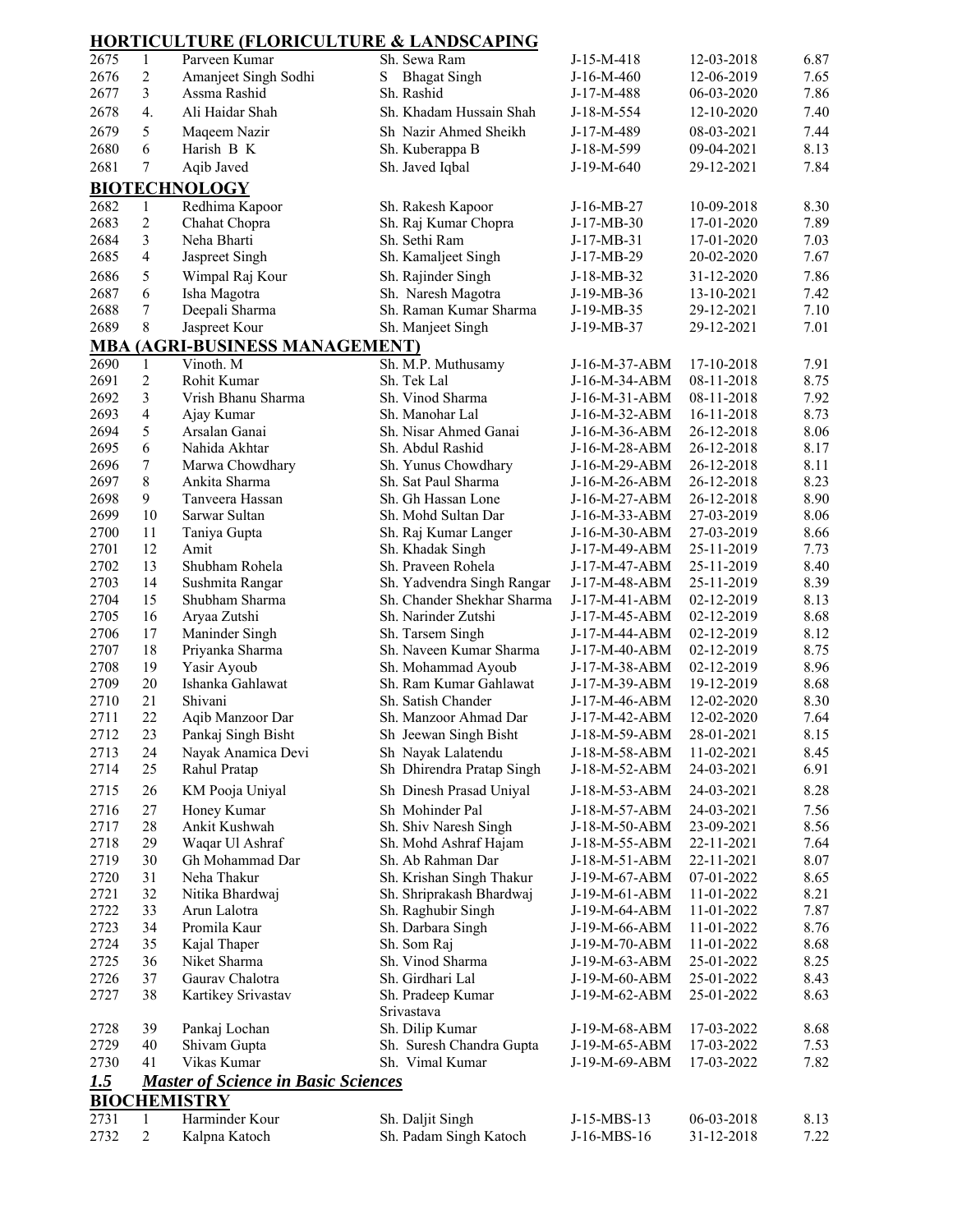| 2733       | 3                 | Chandan Thappa                                | Sh. Jagdev Kumar                           | J-16-MBS-17 | 31-12-2018 | 8.06 |
|------------|-------------------|-----------------------------------------------|--------------------------------------------|-------------|------------|------|
| 2734       | 4                 | Pooja Choudhary                               | Sh. Jagdish Chander                        | J-18-MBS-25 | 18-05-2021 | 8.07 |
| 2735       | 5                 | Insha Rasool                                  | Sh. Gulam Rasool Dar                       | J-18-MBS-24 | 17-06-2021 | 8.15 |
| 2736       | 6                 | Risha Bharti                                  | Sh. Vijay Kumar                            | J-19-MBS-33 | 29-12-2021 | 8.48 |
| 2737       | 7                 | Padekar Shubham Kailas                        | Sh. Kailas                                 | J-19-MBS-34 | 28-02-2022 | 8.05 |
| 2738       | 8                 | Nitika Jojra                                  | Sh. Ashok Kumar                            | J-19-MBS-32 | 17-03-2022 | 8.44 |
|            |                   | <b>PLANT PHYSIOLOGY</b>                       |                                            |             |            |      |
| 2739       | $\mathbf{1}$      | Muneeba Banoo                                 | Sh. Abdul Hafiz Wani                       | J-16-MBS-20 | 15-01-2019 | 7.95 |
| 2740       | $\overline{c}$    | Marvi Sharma                                  | Sh Jagdish Raj Sharma                      | J-18-MBS-28 | 12-02-2021 | 7.99 |
| 2741       | 3                 | Mohd Hussain                                  | Sh. Haji Ahmad Ali                         | J-18-MBS-29 | 21-12-2021 | 7.17 |
| 2742       | $\overline{4}$    | Antara Das                                    | Sh. Ashim Kumar Das                        | J-19-MBS-37 | 11-01-2022 | 7.98 |
| 2743       | 5                 | Anzar Mukhtar Wani                            | Sh. Mukhtar Ahmed Wani                     | J-19-MBS-36 | 28-02-2022 | 7.77 |
|            | <b>STATISTICS</b> |                                               |                                            |             |            |      |
| 2744       | $\mathbf{1}$      | Saquib Khan                                   | Sh. Nissar Hussain                         | J-17-MBS-22 | 12-02-2020 | 7.60 |
| 2745       | $\overline{2}$    | Chetna Skolia                                 |                                            |             |            | 7.04 |
|            | 3                 |                                               | Sh. Yashpal Skolia                         | J-17-MBS-21 | 11-06-2020 |      |
| 2746       | $\overline{4}$    | Ritika Gupta<br>Afshan Tabassum               | Sh. Parvesh Kumar Gupta<br>Sh. Mohd Mumtaz | J-18-MBS-30 | 31-12-2020 | 8.13 |
| 2747       |                   |                                               |                                            | J-18-MBS-31 | 31-12-2020 | 8.45 |
| 2748       | 5                 | Nidhi Raina                                   | Sh. Kewal Kumar Raina                      | J-19-MBS-44 | 19-01-2022 | 8.09 |
|            |                   | <b>MICROBIOLOGY</b>                           |                                            |             |            |      |
| 2749       |                   |                                               |                                            |             |            |      |
|            | 1                 | Sneahpreet Kour                               | S Beant Singh Bali                         | J-15-MBS-12 | 28-05-2018 | 8.29 |
| 2750       | 2                 | Tanika Mahajan                                | Sh. Sushil Kumar                           | J-16-MBS-18 | 30-04-2019 | 8.26 |
| 2751       | 3                 | Akashi Sharma                                 | Sh. Vijay Kumar                            | J-16-MBS-19 | 30-04-2019 | 7.89 |
| 2752       | $\overline{4}$    | Shruti Sharma                                 | Sh. Bhairav Chander Sharma                 | J-19-MBS-42 | 07-01-2022 | 8.09 |
| 2753       | 5                 | Arashdeep Kour                                | S Dara Singh Bali                          | J-18-MBS-27 | 23-02-2021 | 8.19 |
| 2754       | 6                 | Somal Gupta                                   | Sh. Sanjay Kumar Gupta                     | J-18-MBS-26 | 23-02-2021 | 8.48 |
| 2755       | 7                 | Boomika Gupta                                 | Sh. Jugal Kishore Gupta                    | J-19-MBS-39 | 28-02-2022 | 7.89 |
| 2756       | 8                 | Yasmin Akhter                                 | Sh. Bashir Ahmed                           | J-19-MBS-40 | 28-02-2022 | 8.52 |
| 2757       | 9                 | Neeru Choudhary                               | Sh. Prem Lal                               | J-19-MBS-38 | 17-03-2022 | 8.53 |
| 2758       | 10                | Harkiran Attri                                | Sh. Ashok Kumar                            | J-19-MBS-41 | 17-03-2022 | 8.08 |
| <u>1.6</u> |                   | <b>Master of Veterinary Science (M.V.Sc.)</b> |                                            |             |            |      |
|            |                   | <b>ANIMAL NUTRITION</b>                       |                                            |             |            |      |
| 2759       | $\mathbf{1}$      | Himalaya Kumar                                | Sh. Sudershan Kumar                        | J-15-MV-446 | 26-03-2018 | 8.22 |
| 2760       | $\overline{c}$    | Danish Bhutyal                                | Sh. N K Bhutyal                            | J-16-MV-485 | 10-10-2018 | 8.10 |
| 2761       | 3                 | Mohd. Iqbal                                   | Sh. Mohd. Sharief                          | J-16-MV-486 | 19-10-2018 | 8.28 |
| 2762       | $\overline{4}$    | Ankit Kumar Sethi                             | Sh. Jayendra Kumar Sethi                   | J-16-MV-487 | 30-04-2019 | 7.55 |
| 2763       | 5                 | Sonali Choudhary                              | Sh. Sushil Kumar Smotra                    | J-17-MV-498 | 14-10-2019 | 8.47 |
| 2764       | 6                 | Varsha Sharma                                 | Sh. Jai Kumar                              | J-17-MV-496 | 14-10-2019 | 8.43 |
| 2765       | 7                 | Sahil Raina                                   | Sh. Sudershan Kumar                        | J-17-MV-495 | 01-11-2019 | 8.62 |
| 2766       | 8                 | Saheem Goni                                   | Sh. Zafer Ahmed Goni                       | J-17-MV-499 | 11-06-2020 | 8.51 |
| 2767       | 9                 |                                               |                                            |             |            | 8.68 |
|            |                   | Gagandeep Kour                                | Sh. Gurjeet Singh                          | J-18-MV-525 | 03-12-2020 |      |
| 2768       | 10                | Rohan Kumar Sharma                            | Sh. Surinder Kumar Sharma                  | J-18-MV-523 | 23-12-2020 | 8.00 |
| 2769       | 11                | Komal Chauhan                                 | Sh. Suresh Kumar Chauhan                   | J-19-MV-571 | 07-09-2021 | 9.01 |
| 2770       | 12                | Arif Ashraf Kichloo                           | Sh. Mohd Ashraf Kichloo                    | J-19-MV-570 | 03-11-2021 | 8.02 |
| 2771       | 13                | Faheem Abdul Basit                            | Sh. Mohd Ayoub Bhat                        | J-19-MV-572 | 11-11-2021 | 8.24 |
| 2772       | 14                | Ghulam Mustafa                                | Sh. Fazal Hussain                          | J-19-MV-569 | 08-12-2021 | 8.12 |
|            |                   | <b>VETERINARY BIOCHEMISTRY</b>                |                                            |             |            |      |
| 2773       | 1                 | <b>Puneet Singh</b>                           | Sh. Ravinder Singh                         | J-19-MV-582 | 19-01-2022 | 7.81 |
|            |                   | <b>ANIMAL GENETICS AND BREEDING</b>           |                                            |             |            |      |
| 2774       | $\mathbf{1}$      | Aakriti Sudan                                 | Sh. Sumesh Sudan                           | J-15-MV-435 | 26-06-2018 | 8.56 |
| 2775       | 2                 | Nireeksha                                     | Sh. Neeraj Kumar                           | J-17-MV-510 | 01-11-2019 | 7.68 |
| 2776       | 3                 | <b>Surpreet Singh Dhillon</b>                 | Sh Vinod Singh Dhillon                     | J-18-MV-522 | 02-03-2021 | 7.94 |
| 2777       | 4                 | Kashif Dawood Khan                            | Sh. Dawood Khan                            | J-18-MV-518 | 18-05-2021 | 8.05 |
| 2778       | 5                 | Vishav Jeet Singh                             | Sh. Mehander Jeet Singh                    | J-19-MV-566 | 21-01-2022 | 7.74 |
| 2779       | 6                 | Komal Deep Kour                               | Sh. Navtej Singh                           | J-19-MV-567 | 28-02-2022 | 8.33 |
| 2780       | 7                 | Harpreet Singh                                | S<br><b>Surjit Singh</b>                   | J-19-MV-564 | 14-03-2022 | 8.12 |
|            |                   | <b>LIVESTOCK PRODUCTS TECHNOLOGY</b>          |                                            |             |            |      |
|            |                   |                                               | Sh. Anil Kumar Sharma                      |             |            |      |
| 2781       | 1                 | Sakshi Sharma                                 |                                            | J-16-MV-471 | 26-10-2018 | 8.81 |
| 2782       | 2                 | Anita Tanwar                                  | Sh. Ashok Kumar Tanwar                     | J-18-MV-563 | 03-12-2020 | 8.49 |
| 2783       | 3                 | Humaira Fayaz                                 | Sh. Fayaz Ahmad Khankashi                  | J-19-MV-578 | 16-09-2021 | 8.59 |
| 2784       | 4                 | Surbhi Sharma                                 | Sh. Madan Lal                              | J-19-MV-576 | 03-11-2021 | 8.45 |
| 2785       | 5                 | Firdous Kouser                                | Sh. Abdul Majeed                           | J-19-MV-577 | 17-11-2021 | 8.49 |
|            |                   | LIVESTOCK PRODUCTION AND MANAGEMENT           |                                            |             |            |      |
| 2786       | 1                 | Gowri R                                       | Sh. G. Ramalingam                          | J-16-MV-491 | 10-10-2018 | 8.09 |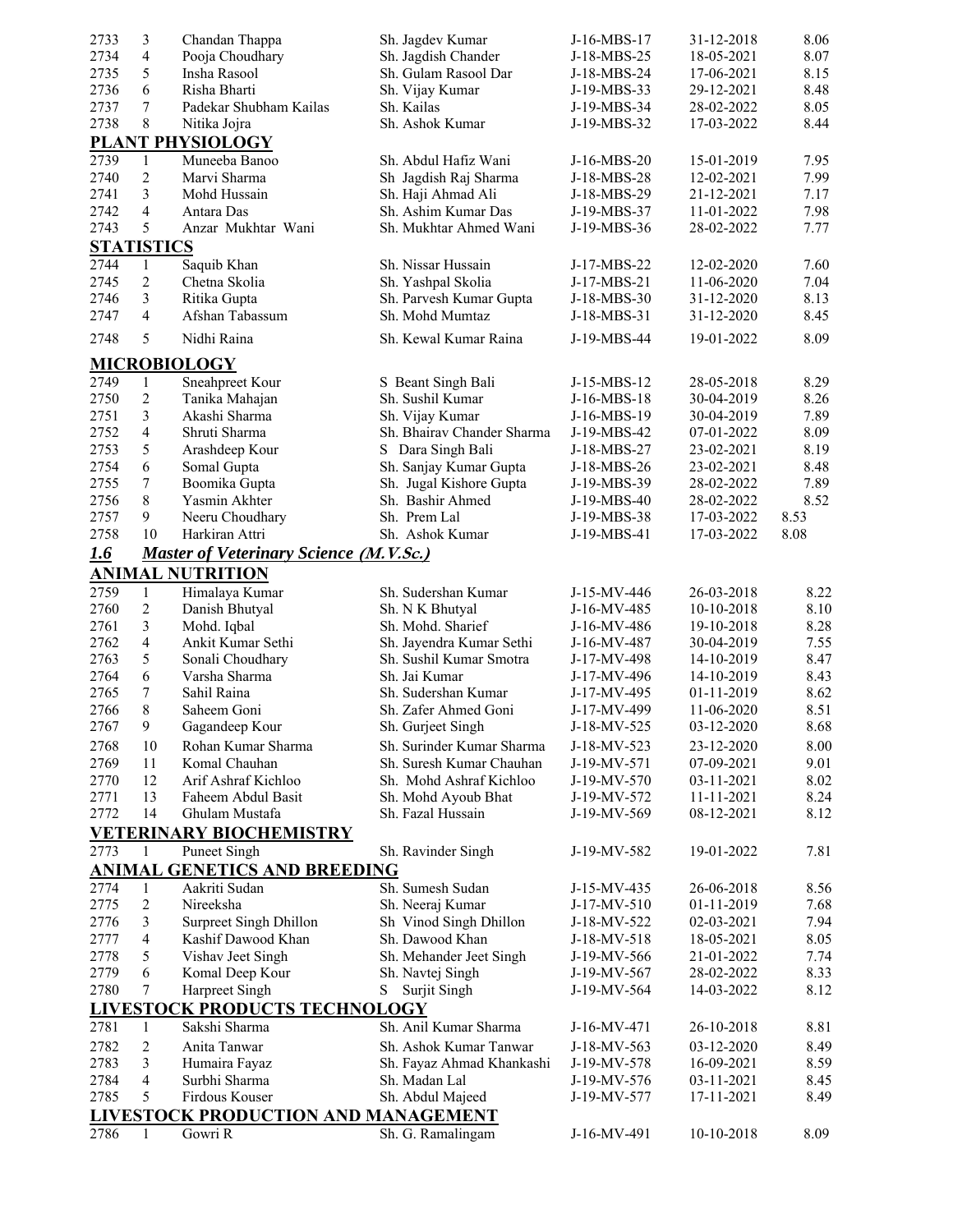| 2787 | $\overline{2}$          | Rakhshan Jeelani                             | Sh. Gulam Jeelani Bhat                                       | J-16-MV-488                | 19-10-2018               | 8.02         |
|------|-------------------------|----------------------------------------------|--------------------------------------------------------------|----------------------------|--------------------------|--------------|
| 2788 | 3                       | Jahangir Hussain Butt                        | Sh. Shabir Hussain Butt                                      | J-16-MV-489                | 16-05-2019               | 7.55         |
| 2789 | 4                       | Sofi Imran Ul Umar                           | Sh. Sofi Abdul Samad                                         | J-17-MV-517                | 24-01-2020               | 7.64         |
| 2790 | 5                       | Puneet Pal Singh                             | Sh. Nirmal Singh                                             | J-18-MV-549                | 21-01-2022               | 7.23         |
|      |                         | <b>VETERINARY GYNAECOLOGY AND OBSTETRICS</b> |                                                              |                            |                          |              |
| 2791 | 1                       | Padamveer Singh                              | Sh. Gurcharan Singh                                          | J-16-MV-482                | 10-10-2018               | 7.72         |
| 2792 | $\overline{c}$          | Harjyote Singh                               | Sh. Swarnjit Singh                                           | J-16-MV-481                | 26-12-2018               | 7.33         |
| 2793 | 3                       | Mohammad Shaheem Butt                        | Sh. Abdul Rashid Butt                                        | J-19-MV-584                | 19-01-2022               | 8.00         |
|      |                         |                                              |                                                              |                            |                          |              |
|      |                         | <b>VETERINARY MEDICINE</b>                   |                                                              |                            |                          |              |
| 2794 | $\mathbf{1}$            | Burhan Nabi                                  | Sh. Ghulam Nabi                                              | J-16-MV-479                | 04-09-2018               | 7.63         |
| 2795 | $\overline{\mathbf{c}}$ | Zul I Huma                                   | Sh. Syed Fayaz Ahmad Shah                                    | J-16-MV-457                | 04-09-2018               | 8.30         |
| 2796 | 3                       | Vinit                                        | Sh. Sarju Prasad Singhal                                     | J-16-MV-462                | 19-10-2018               | 7.98         |
| 2797 | $\overline{4}$          | Sarthi Arjun Shan                            | Sh. Satish Kumar Shan                                        | J-16-MV-461                | 26-12-2018               | 6.98         |
| 2798 | 5                       | Manpreet Kour Bali                           | Ranbir Singh<br>S                                            | J-16-MV-460                | 23-02-2021               | 7.89         |
| 2799 | 6                       | Savleen Kour                                 | Sh Dilbagh Singh                                             | J-18-MV-538                | 31-03-2021               | 8.44         |
| 2800 | 7                       | Fariha Saleem                                | Sh. Saleem Ur Rehman                                         | J-18-MV-535                | 20-07-2021               | 8.09         |
| 2801 | 8                       | Irtiqa Manzoor                               | Sh. Manzoor Ahmad Shah                                       | J-19-MV-591                | 03-11-2021               | 8.15         |
| 2802 | 9                       | Shereen                                      | Sh. Bashir Ahmad Bhat                                        | J-19-MV-585                | 17-11-2021               | 8.22         |
| 2803 | 10                      | Sadaf                                        | Sh. Abdul Waheed Giri                                        | J-19-MV-587                | 30-12-2021               | 8.13         |
| 2804 | 11                      | Rafiq Ahmad Wani                             | Sh. Gh Mohi U Din Wani                                       | J-19-MV-586                | 10-01-2022               | 7.64         |
| 2805 | 12                      | Amandeep Kour                                | Sh. Harbhajan Singh                                          | J-19-MV-588                | 19-01-2022               | 7.31         |
| 2806 | 13                      | Apurva                                       | Sh. Chander Parkash                                          | J-19-MV-589                | 14-03-2022               | 8.05         |
|      |                         | <b>VETERINARY MICROBIOLOGY</b>               |                                                              |                            |                          |              |
| 2807 | $\mathbf{1}$            | Mahrukh Hafiz                                | Sh. Abdul Hafiz Sirwal                                       | J-16-MV-474                | 19-10-2018               | 8.48         |
| 2808 | $\overline{c}$          | Salena Janjua                                | Sh. Anil Janjua                                              | J-16-MV-475                | 26-10-2018               | 8.19         |
| 2809 | 3                       | Ufaq Aijaz                                   | Sh. Peerzada Aijaz Ahmad                                     | J-17-MV-505                | 18-09-2019               | 8.25         |
| 2810 | $\overline{4}$          | Apurva Gupta                                 | Sh. Satvir Gupta                                             | J-17-MV-503                | 01-11-2019               | 8.34         |
| 2811 | 5                       | Indica Sharma                                | Sh. Ashok Sharma                                             | J-17-MV-504                | 01-11-2019               | 8.28         |
| 2812 | 6                       | Shekhar Mishra                               | Sh. Pramod Kumar Mishra                                      | J-19-MV-593                | 03-11-2021               | 8.30         |
| 2813 | 7                       | Mehak Tikoo                                  | Sh. Ramesh Chander Tikoo                                     | J-19-MV-592                | 01-02-2022               | 8.22         |
|      |                         | <b>VETERINARY PHYSIOLOGY</b>                 |                                                              |                            |                          |              |
| 2814 | 1                       | Yousuf Jamil Beg                             | Sh. Mohd Ashraf Beg                                          | J-16-MV-480                | 18-09-2019               | 7.23         |
| 2815 | $\overline{2}$          | Faieza Arwa Jan                              | Sh. Gh Ahmad Parray                                          | J-18-MV-545                | 17-06-2021               | 7.72         |
| 2816 | 3                       | Samriti Dogra                                | Sh. Sewa Ram                                                 | J-18-MV-548                | 18-08-2021               | 7.99         |
| 2717 | $\overline{4}$          | Warfa Majeed                                 | Sh. Abdul Majeed Sheikh                                      | J-19-MV-599                | 10-01-2022               | 7.87         |
|      |                         |                                              |                                                              |                            |                          |              |
|      |                         | <b>VETERINARY PARASITOLOGY</b>               |                                                              |                            |                          |              |
| 2818 | $\mathbf{1}$            | Mufeeda Tariq                                | Sh. Tariq Ahmad Mir                                          | J-17-MV-515                | 19-12-2019               | 7.56         |
| 2819 | $\overline{2}$          | Yash Bhargava                                | Sh. Sandeep Bhargava                                         | J-19-MV-594                | 08-12-2021               | 8.07         |
|      |                         | <b>VETERINARY ANATOMY</b>                    |                                                              |                            |                          |              |
| 2820 | -1                      | Lovesh Sethi                                 | Sh. Tejinder Sethi                                           | J-18-MV-528                | 24-03-2021               | 7.45         |
|      |                         | <b>VETERINARY PATHOLOGY</b>                  |                                                              |                            |                          |              |
| 2821 | $\mathbf{1}$            | Riya Abrol                                   | Sh. Rajesh Abrol                                             | J-16-MV-478                | 13-11-2018               | 8.04         |
| 2822 | 2.                      | Mehroon Chowdhary                            | Sh. Nayaz Ahmed                                              | J-16-MV-477                | 13-11-2018               | 7.87         |
| 2823 | 3                       | Prabjot Singh                                | Sh. Gurdeep Singh                                            | J-17-MV-506                | 30-12-2021               | 7.86         |
| 2824 | $\overline{4}$          | Minakshi Rani                                | Sh. Balwan Singh                                             | J-19-MV-596                | 30-05-2022               | 7.74         |
|      |                         |                                              | VETERINARY PHARMACOLOGY AND TOXICOLOGY                       |                            |                          |              |
| 2825 | $\mathbf{1}$            | Parvinder Singh                              | Sh. Manhor Singh                                             | J-16-MV-453                | 01-10-2018               | 7.52         |
| 2826 | $\overline{c}$          | Priyanka Sharma                              | Sh. Shashi Pal Sharma                                        | J-16-MV-454                | 10-10-2018               | 8.34         |
| 2827 | 3                       | Rahul Dev                                    | Sh. Netar Prakash                                            | J-16-MV-456                | 10-10-2018               | 8.16         |
| 2828 | 4                       | Sheikh Uzma Farooq                           | Sh. Sheikh Farooq Ahmad                                      | J-16-MV-455                | 26-10-2018               | 8.67         |
| 2829 | 5                       | Harpreet Kour                                | S. Gurmeet Singh                                             | J-17-MV-508                | 01-11-2019               | 8.23         |
| 2830 | 6                       | Lenesha Manhas                               | Sh. Ravi Kant Singh                                          | J-19-MV-597                | 21-01-2022               | 8.30         |
|      |                         |                                              | <b>VETERINARY &amp; ANIMAL HUSBANDRY EXTENSION EDUCATION</b> |                            |                          |              |
| 2831 | $\mathbf{1}$            | Lucky Thapa                                  | Sh. Ram Lal                                                  | J-15-MV-438                | 16-04-2018               | 7.29         |
| 2832 | $\overline{c}$          | Rahulpreet Singh                             | S Joginder Singh                                             | J-16-MV-472                | 27-03-2019               | 7.43         |
| 2833 |                         | Aditya Kumari                                | Sh. Hari Singh                                               |                            |                          |              |
| 2834 | 3<br>4                  | Jagriti Sharma                               | Sh. Ashwani Kumar                                            | J-18-MV-562                | 15-01-2021               | 7.59         |
| 2835 | 5                       |                                              |                                                              | J-19-MV-579                | 22-11-2021               | 7.96         |
| 2836 | 6                       | Anna Singh<br>Rahul Bajroliya                | Sh. Raj Paul Singh                                           | J-19-MV-580<br>J-19-MV-581 | 22-11-2021<br>08-12-2021 | 8.23<br>7.63 |
|      |                         |                                              | Sh. Mukand Singh Bajroliya                                   |                            |                          |              |
|      |                         |                                              | VETERINARY PUBLIC HEALTH AND EPIDEMIOLOGY                    |                            |                          |              |
| 2837 | 1                       | Deepika Negi                                 | Sh. Jai Chand Negi                                           | J-16-MV-492                | 26-12-2018               | 8.40         |
| 2838 | $\overline{c}$          | Sonali Padha                                 | Sh. Rajinder Kumar                                           | J-18-MV-543                | 18-05-2021               | 8.10         |
| 2839 | 3                       | Kavya Gupta                                  | Sh. Surinder Gupta                                           | J-19-MV-603                | 18-08-2021               | 8.25         |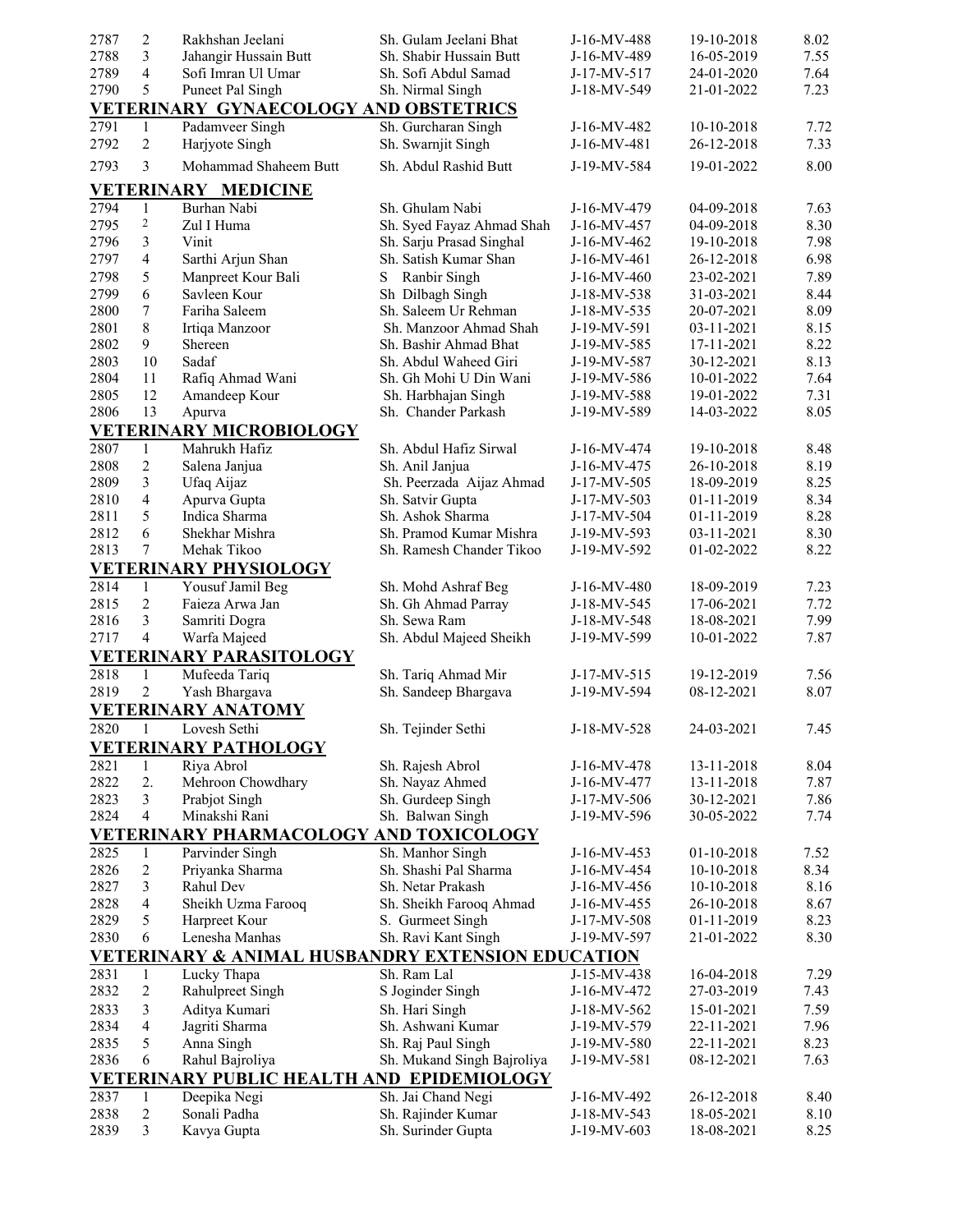| 2840 | 4  | Shipra Gupta                            | Sh. Balbir Kumar Gupta    | J-19-MV-602 | $07-10-2021$ | 8.48 |
|------|----|-----------------------------------------|---------------------------|-------------|--------------|------|
| 2841 | 5  | Arvinderpal Singh                       | Jarnail Singh<br>S        | J-19-MV-601 | 07-10-2021   | 8.23 |
| 2842 | 6  | Simran Nag                              | Sh. Angrez Singh          | J-19-MV-604 | 22-11-2021   | 8.20 |
| 2843 | 7  | Sumandeep Kour                          | Sh Har Bhajan Singh Bali  | J-19-MV-605 | 10-01-2022   | 8.35 |
|      |    | <b>VETERINARY SURGERY AND RADIOLOGY</b> |                           |             |              |      |
| 2844 |    | Nazeer Ahmad Dar                        | Sh. Ab Rahman Dar         | J-14-MV-373 | 27-07-2018   | 6.94 |
| 2845 | 2  | Latief Ahmad Mir                        | Sh. Manzoor Ahmad Mir     | J-16-MV-469 | 12-09-2018   | 8.02 |
| 2846 | 3  | Aradhana Sharma                         | Sh. Arvind Kumar Khajuria | J-16-MV-465 | 10-10-2018   | 7.64 |
| 2847 | 4  | Faiza Farooq                            | Sh. Farooq Ahmed          | J-16-MV-466 | $10-10-2018$ | 7.85 |
| 2848 | 5  | Kartik Sharma                           | Sh. Ramesh Kumar Sharma   | J-16-MV-468 | 19-10-2018   | 7.03 |
| 2849 | 6  | Tarundeep Singh                         | Sh. Jagdev Singh          | J-16-MV-464 | 19-10-2018   | 7.99 |
| 2850 | 7  | Jyoti Gupta                             | Sh. Virinder Gupta        | J-16-MV-470 | 19-10-2018   | 7.76 |
| 2851 | 8  | Akashdeep Singh                         | Sh. Bhupinder Singh       | J-16-MV-467 | 27-03-2019   | 7.53 |
| 2852 | 9  | Zaid Bashir Tragwal                     | Sh. B A Tragwal           | J-17-MV-511 | 04-12-2019   | 7.91 |
| 2853 | 10 | Upasana Sharma                          | Sh. Inderjeet Sharma      | J-17-MV-512 | 24-01-2020   | 7.80 |
| 2854 | 11 | Anmol Watal                             | Sh. Pintoo Kumar Watal    | J-17-MV-513 | 24-01-2020   | 7.71 |
| 2855 | 12 | Shah Niwaz Khan                         | Sh. Mohd Iqbal            | J-17-MV-514 | 24-01-2020   | 7.95 |
| 2856 | 13 | Ashwani Kumar                           | Sh Om Parkash             | J-18-MV-556 | 31-03-2021   | 7.64 |
| 2857 | 14 | Sukhnandan Singh                        | Sh. Dilbag Singh          | J-19-MV-610 | 11-11-2021   | 8.09 |
| 2858 | 15 | Parmvir Singh                           | Sh. Kabal Singh Chib      | J-19-MV-611 | 20-12-2021   | 7.74 |
| 2859 | 16 | Asif Ali                                | Sh. Shoket Ali            | J-19-MV-609 | 30-12-2021   | 7.48 |
| 2860 | 17 | Ansar Ahmad Bhat                        | Sh. Ab Khaliq Bhat        | J-19-MV-608 | 30-12-2021   | 7.73 |
| 2861 | 18 | Manzoor Ahmad Bhat                      | Sh. Ghulam Hassan Bhat    | J-19-MV-606 | 30-12-2021   | 7.74 |
|      |    |                                         |                           |             |              |      |

#### **2. Faculty of Agriculture**

#### *2.1 Bachelor of Science (Hons.) in Agriculture (B.Sc. (Hons.) Agriculture)*

| <b>Scroll</b><br>No. | S.<br>N <sub>0</sub> | Name                 | Parentage                | Registration<br>No. | <b>Result Notified</b><br>on | <b>OGPA</b> out of<br>10.00 |
|----------------------|----------------------|----------------------|--------------------------|---------------------|------------------------------|-----------------------------|
|                      |                      | <b>Batch 2012</b>    |                          |                     |                              |                             |
| 2862                 | 1                    | Dharminder Singh     | Sh. Anchal Singh         | J-12-Agri-472       | 23-07-2018                   | 6.85                        |
|                      |                      | <b>Batch 2013</b>    |                          |                     |                              |                             |
| 2863                 | 1                    | Tajeshwar Singh      | Sh. Mohan Singh          | J-13-Agri-500       | 24-04-2018                   | 6.95                        |
| 2864                 | $\overline{2}$       | Aisha Sultana        | Sh. Abdul Rashid         | J-13-Agri-518       | 24-04-2018                   | 7.38                        |
| 2865                 | 3                    | Divyanshu Sharma     | Sh. Lok Nath Sharma      | J-13-Agri-526       | 24-04-2018                   | 6.81                        |
| 2866                 | 4                    | Varun Chauhan        | Sh. Subash Chander       | J-13-Agri-542       | 24-04-2018                   | 6.69                        |
| 2867                 | 5                    | Lakhvinder Singh     | Sh. Parkash Singh        | J-13-Agri-556       | 24-04-2018                   | 7.88                        |
| 2868                 | 6                    | Harish Kumar Bali    | Sh. Ashok Kumar Bali     | J-13-Agri-557       | 24-04-2018                   | 8.18                        |
| 2869                 | 7                    | Divya Chadha         | Sh. Rajeev K Chadha      | J-13-Agri-560       | 24-04-2018                   | 7.60                        |
| 2870                 | 8                    | Deevangi Jamwal      | Sh. Karnail Singh        | J-13-Agri-561       | 24-04-2018                   | 7.34                        |
| 2871                 | 9                    | Prabjot Singh        | Sh. Inderjit Singh       | J-13-Agri-564       | 24-04-2018                   | 7.31                        |
| 2872                 | 10                   | Sheeraz Ahmad Dar    | Sh. Gulzar Ahmad Dar     | J-13-Agri-566       | 24-04-2018                   | 7.05                        |
| 2873                 | 11                   | Salaudeen            | Sh. Usman Gani           | J-13-Agri-504       | 23-07-2018                   | 6.70                        |
| 2874                 | 12                   | Lalita Bhagat        | Sh. Bishan Dass          | J-13-Agri-544       | 23-07-2018                   | 6.68                        |
| 2875                 | 13                   | Sajad Mushtaq        | Sh. Mushtaq Ahmed        | J-13-Agri-523       | 10-09-2018                   | 7.05                        |
| 2876                 | 14                   | Anis Ur Rehman Khan  | Sh. Mir Baz Khan         | J-13-Agri-524       | 20-03-2019                   | 6.23                        |
| 2877                 | 15                   | Anuradha             | Sh. Parshotam Lal        | J-13-Agri-555       | 20-03-2019                   | 6.23                        |
| 2878                 | 16                   | Pradeep Kumar        | Sh. Raj Kumar            | J-13-Agri-562       | 20-03-2019                   | 6.76                        |
| 2879                 | 17                   | Preeti               | Sh. Gobind Ram Verma     | J-13-Agri-503       | 12-09-2019                   | 6.49                        |
| 2880                 | 18                   | Mohammad Ubair       | Sh. Shakeel Ahmad Hakim  | J-13-Agri-530       | 28-02-2020                   | 6.20                        |
| 2881                 | 19                   | Yasir Arfat          | Sh. Imam Ud Din          | J-13-Agri-558       | 28-05-2021                   | 6.26                        |
|                      |                      | <b>Batch 2014</b>    |                          |                     |                              |                             |
| 2882                 | $\mathbf{1}$         | Amandeep Singh       | Sh. Harbans Singh        | J-14-Agri-567       | 17-07-2018                   | 7.44                        |
| 2883                 | $\overline{2}$       | Priti Singh          | Sh. Naresh Kumar         | J-14-Agri-568       | 17-07-2018                   | 7.72                        |
| 2884                 | 3                    | Sheffali Sharma      | Sh. Yashpal Sharma       | J-14-Agri-569       | 17-07-2018                   | 8.15                        |
| 2885                 | 4                    | Konda Rupeswar Reddy | Sh. Konda Narayana Reddy | J-14-Agri-570       | 17-07-2018                   | 7.03                        |
| 2886                 | 5                    | Lalit Kalia          | Sh. Jyoti Ranjan         | J-14-Agri-573       | 17-07-2018                   | 7.31                        |
| 2887                 | 6                    | Sanjay Sihag         | Sh. Satpal Sihag         | J-14-Agri-574       | 17-07-2018                   | 7.03                        |
| 2888                 | 7                    | Mahrukh              | Sh. Liyaqat Ali Khan     | J-14-Agri-576       | 17-07-2018                   | 7.56                        |
| 2889                 | 8                    | Shailla Hussain      | Sh. Mohd. Hussain        | J-14-Agri-577       | 17-07-2018                   | 7.08                        |
| 2890                 | 9                    | Khazin Hussain       | Sh. Shahzad Hussain      | J-14-Agri-578       | 17-07-2018                   | 6.93                        |
| 2891                 | 10                   | Vishal Kumar         | Sh. Ram Lal              | J-14-Agri-580       | 17-07-2018                   | 7.08                        |
| 2892                 | 11                   | Vishali              | Sh. Ved Kumar            | J-14-Agri-582       | 17-07-2018                   | 7.94                        |
| 2893                 | 12                   | Sahil Patyal         | Sh. Kasturi Lal          | J-14-Agri-583       | 17-07-2018                   | 6.94                        |
| 2894                 | 13                   | Garima Gandotra      | Sh. Yogesh Ji Gandotra   | J-14-Agri-585       | 17-07-2018                   | 8.62                        |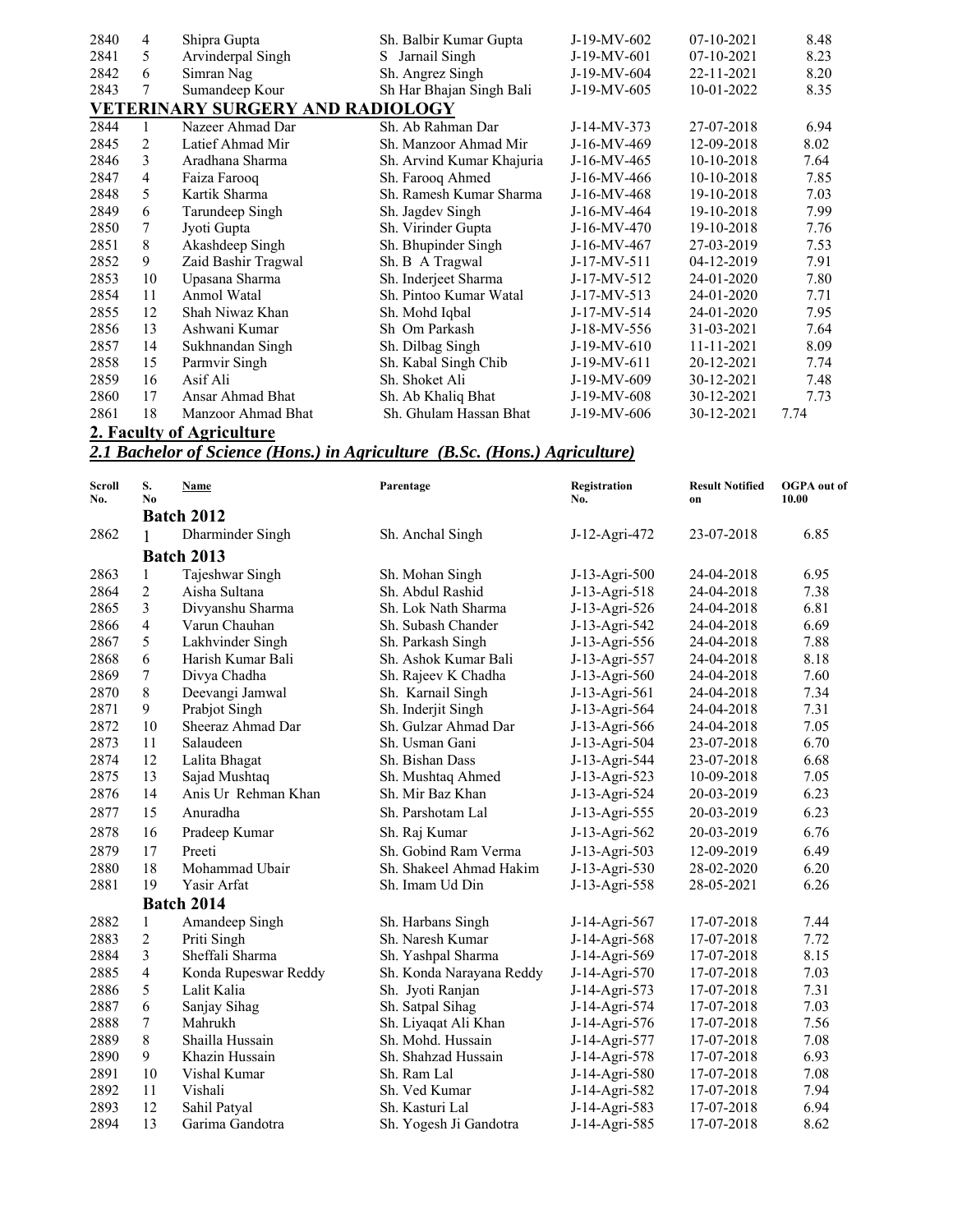| 2895         | 14             | Seerat Gupta                    | Sh. Rakesh Gupta                     | J-14-Agri-586                  | 17-07-2018               | 7.86         |
|--------------|----------------|---------------------------------|--------------------------------------|--------------------------------|--------------------------|--------------|
| 2896         | 15             | Monika Choudhary                | Sh. Romesh Bharti                    | J-14-Agri-589                  | 17-07-2018               | 8.00         |
| 2897         | 16             | Anjali Bagal                    | Sh. Harjeet Singh                    | J-14-Agri-590                  | 17-07-2018               | 8.00         |
| 2898         | 17             | Abrar Javad                     | Sh. Javad Iqbal                      | J-14-Agri-591                  | 17-07-2018               | 7.33         |
| 2899         | 18             | Lovely Nagra                    | Sh. Satpal                           | J-14-Agri-594                  | 17-07-2018               | 7.96         |
| 2900         | 19             | Renu Devi                       | Sh. Kumb Karan                       | J-14-Agri-595                  | 17-07-2018               | 7.30         |
| 2901         | 20             | Mahvish Chowdhary               | Sh. Nadeem Ahmed                     | J-14-Agri-596                  | 17-07-2018               | 7.79         |
| 2902         | 21             | Sumiya Afreen                   | Sh. Altaf Ahmed                      | J-14-Agri-597                  | 17-07-2018               | 7.08         |
| 2903         | 22             | Kumari Sneha                    | Sh. Sham Lal                         | J-14-Agri-599                  | 17-07-2018               | 7.41         |
| 2904         | 23             | Priya Kundal                    | Sh. Mohan Lal                        | J-14-Agri-600                  | 17-07-2018               | 7.69         |
| 2905         | 24             | Vishal Krishan                  | Sh. Bal Krishan                      | J-14-Agri-601                  | 17-07-2018               | 7.14         |
| 2906         | 25             | Nabia Tabish Hameed             | Sh. Hameed Ullah Wani                | J-14-Agri-602                  | 17-07-2018               | 7.50         |
| 2907         | 26             | Ritika Gupta                    | Sh. Parvesh Kumar Gupta              | J-14-Agri-604                  | 17-07-2018               | 7.06         |
| 2908         | 27             | Ali Haidar Shah                 | Sh. Khadam Hussain Shah              | J-14-Agri-605                  | 17-07-2018               | 6.82         |
| 2909         | 28             | Akhil Sharma                    | Sh. Mohan Lal Sharma                 | J-14-Agri-606                  | 17-07-2018               | 6.65         |
| 2910         | 29             | Priya Chib                      | Sh. Kulwant Singh                    | J-14-Agri-608                  | 17-07-2018               | 8.17         |
| 2911         | 30             | Skarma Choton                   | Sh. Tsering Stobdan                  | J-14-Agri-609                  | 17-07-2018               | 7.68         |
| 2912         | 31             | Jigmet Angmo                    | Sh. Tsering Angchok                  | J-14-Agri-610                  | 17-07-2018               | 7.45         |
| 2913         | 32             | Verinder Kour                   | Sh. Gurcharan Singh                  | J-14-Agri-611                  | 17-07-2018               | 7.70         |
| 2914         | 33             | Shubhangi Sharma                | Sh. Dewan Chand Sharma               | J-14-Agri-612                  | 17-07-2018               | 7.51         |
| 2915         | 34             | Jyoti Sharma                    | Sh. Ram Saroop                       | J-14-Agri-616                  | 17-07-2018               | 8.23         |
| 2916         | 35             | Aaina Sharma                    | Sh. Ashok Kumar Sharma               | J-14-Agri-618                  | 17-07-2018               | 7.98         |
| 2917         | 36             | Ranjana Bali                    | Sh. Ravinder Kumar Bali              | J-14-Agri-619                  | 17-07-2018               | 7.74         |
| 2918         | 37             | <b>Tsering Dolkar</b>           | Sh. Tsering Dorjay                   | J-14-Agri-620                  | 17-07-2018               | 6.60         |
| 2919         | 38             | Nupur Sharma                    | Sh. Ganesh Kumar                     | J-14-Agri-621                  | 17-07-2018               | 7.36         |
| 2920         | 39             | Ankita Choudhary                | Sh. Sandesh Singh                    | J-14-Agri-623                  | 17-07-2018               | 7.23         |
| 2921         | 40             | Kamaldeep Kour                  | Sh. Chanchal Singh                   | J-14-Agri-625                  | 17-07-2018               | 7.01         |
| 2922         | 41             | Himani Kundal                   | Sh. Amar Nath Kundal                 | J-14-Agri-627                  | 17-07-2018               | 7.42         |
| 2923         | 42             | Sahil Badgal                    | Sh. Ashok Kumar                      | J-14-Agri-630                  | 17-07-2018               | 7.19         |
| 2924         | 43             | Mamta Devi                      | Sh. Raghubir Singh                   | J-14-Agri-631                  | 17-07-2018               | 7.24         |
| 2925         | 44             | Surinder Singh                  | Sh. Bishan Singh                     | J-14-Agri-633                  | 17-07-2018               | 7.50         |
| 2926         | 45             | Aditya                          | Sh. J N Bhatia                       | J-14-Agri-572                  | 20-03-2019               | 7.70         |
| 2927         | 46             | Ayushi Sharma                   | Sh. Anu Raj                          | J-14-Agri-581                  | 20-03-2019               | 7.75         |
| 2928         | 47             | Mirza Faisal Beig               | Sh. Parveez Ahmad Beig               | J-14-Agri-593                  | 20-03-2019               | 7.55         |
| 2929         | 48             | Reetika Sharma                  | Sh. Kamal Das Sharma                 | J-14-Agri-603                  | 20-03-2019               | 7.52         |
| 2930         | 49             | Rajinder Kumar                  | Sh. Suram Chand                      | J-14-Agri-632                  | 20-03-2019               | 6.76         |
| 2931         | 50             | Karan Singh                     | Sh. Hari Chand                       | J-14-Agri-634                  | 20-03-2019               | 6.62         |
| 2932         | 51             | Robin Choudhary                 | Sh. Narinder Kumar                   | J-14-Agri-571                  | 11-07-2019               | 7.10         |
| 2933         | 52             | Punit Singh                     | Sh. Harjeet Singh                    | J-14-Agri-575                  | 11-07-2019               | 6.86         |
| 2934         | 53             | Abhishek Sudan                  | Sh. Ramesh Sharma                    | J-14-Agri-579                  | 11-07-2019               | 6.87         |
| 2935         | 54             | Sameer Yousuf                   | Sh. Mohammad Yousuf<br>Shah          | J-14-Agri-584                  | 11-07-2019               | 6.79         |
| 2936         | 55             | Nidhi Raina                     | Sh. Kewal Kumar Raina                | J-14-Agri-614                  | 11-07-2019               | 6.88         |
| 2937         | 56             | Anzar Mukhtar Wani              | Sh. Mukhtar Ahmed Wani               | J-14-Agri-624                  | 11-07-2019               | 6.72         |
| 2938         | 57             | Tsewang Dolma                   | Sh. Sonam Stanzin                    | J-14-Agri-628                  | 11-07-2019               | 7.13         |
| 2939         | 58             | Padma Stanzin                   | Sh. Rigzin Gyatso                    | J-14-Agri-629                  | 12-09-2019               | 6.60         |
| 2940         | 59             | Farhana Gul                     | Sh. Ghulam Mohd Mir                  | J-14-Agri-607                  | 28-02-2020               | 6.76         |
|              |                | <b>Batch 2015</b>               |                                      |                                |                          |              |
| 2941         | 1              | Annu                            | Sh. Sumer Singh                      | J-15-Agri-636                  |                          | 8.23         |
| 2942         | $\overline{c}$ | Sachin Maheshwari               | Sh. Ravikant Maheshwari              | J-15-Agri-637                  | 11-07-2019<br>11-07-2019 | 7.29         |
| 2943         | 3              | Nitesh Kalia                    | Sh. Kulwant Kalia                    | J-15-Agri-638                  | 11-07-2019               | 8.37         |
| 2944         | 4              | Jagjeet Singh                   | Sh. Gurdeep Rana                     | J-15-Agri-639                  | 11-07-2019               | 8.18         |
| 2945         | 5              | Danish Mushtaq Khanday          | Sh. Mushtaq Ahmad                    | J-15-Agri-640                  | 11-07-2019               | 8.13         |
|              |                |                                 | Khanday                              |                                |                          |              |
| 2946         | 6              | Zafir Ahmad Naik                | Sh. Manzoor Ul Haq Naik              | J-15-Agri-641                  | 11-07-2019               | 6.98         |
| 2947         | 7              | Pratibha Angral                 | Sh. Kishore Kumar                    | J-15-Agri-642                  | 11-07-2019               | 8.27         |
| 2948         | 8              | Sonali Sharma                   | Sh. Rakesh Kumar Sharma              | J-15-Agri-643                  | 11-07-2019               | 8.58         |
| 2949         | 9              | Diksha Loona                    | Sh. Kewal Kumar Loona                | J-15-Agri-645                  | 11-07-2019               | 8.19         |
| 2950         | 10             | Surekha Salaria                 | Sh. Sudesh Kumar Salaria             | J-15-Agri-647                  | 11-07-2019               | 7.92         |
| 2951<br>2952 | 11<br>12       | Ashish Jandyal                  | Sh. Madan Lal                        | J-15-Agri-648                  | 11-07-2019               | 7.04<br>7.52 |
| 2953         | 13             | Sania Ajaz Khan<br>Abdul Waheed | Sh. Ajaz Ahmed Khan<br>Sh. Abdul Haq | J-15-Agri-650<br>J-15-Agri-651 | 11-07-2019<br>11-07-2019 | 7.22         |
| 2954         | 14             | Shilpa Devi                     | Sh. Jagdish Raj                      | J-15-Agri-652                  | 11-07-2019               | 7.74         |
| 2955         | 15             | Anamika Sharma                  | Sh. Puninder Kumar                   | J-15-Agri-653                  | 11-07-2019               | 7.83         |
| 2956         | 16             | Shallu Choudhary                | Sh. Bishan Dass Choudhary            | J-15-Agri-654                  | 11-07-2019               | 7.99         |
|              |                |                                 |                                      |                                |                          |              |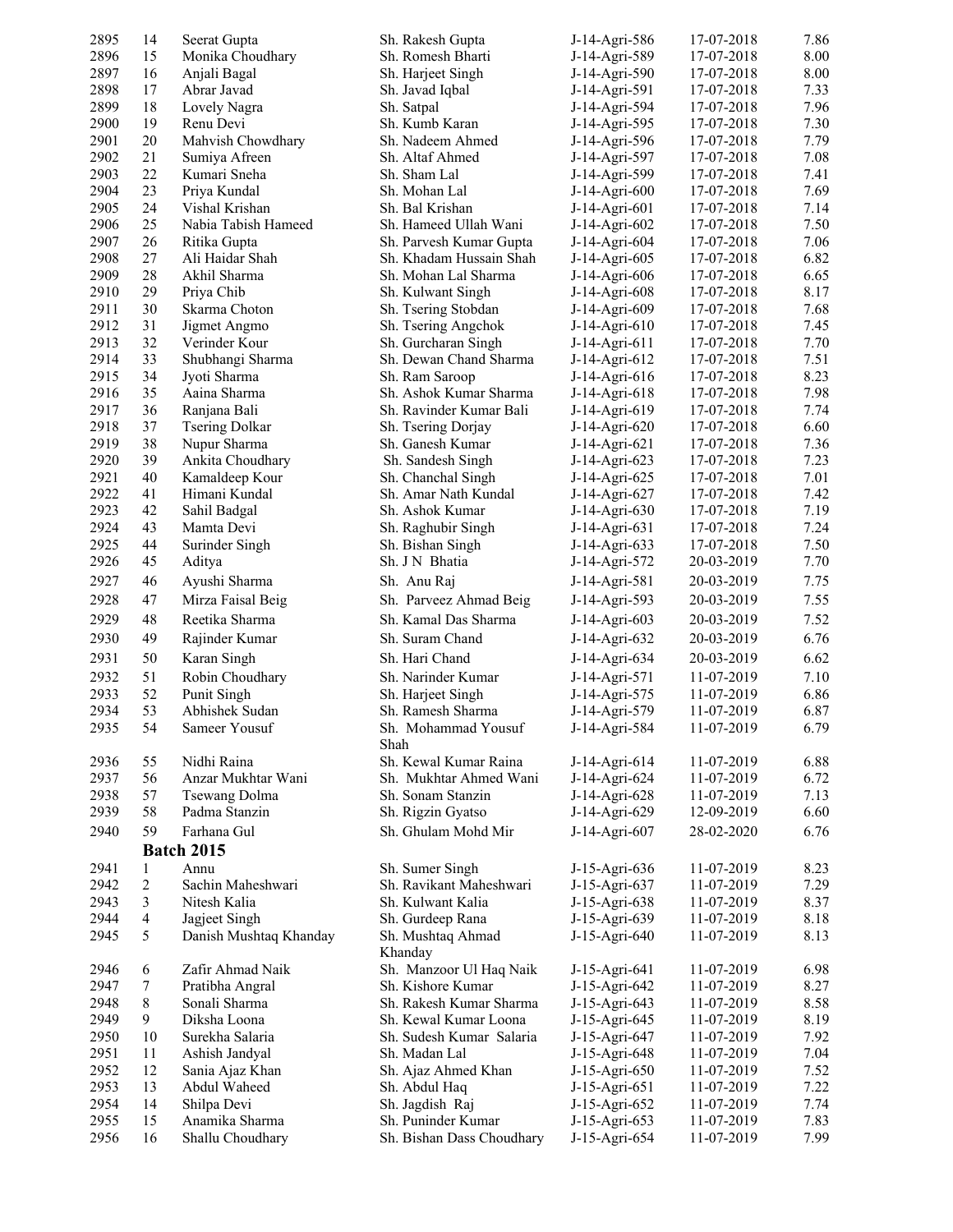| 2957 | 17           | Vijay Rajan Sahni      | Sh. Swami Raj Bhagat     | J-15-Agri-655 | 11-07-2019 | 7.46 |
|------|--------------|------------------------|--------------------------|---------------|------------|------|
| 2958 | 18           | Qasid Saleem           | Sh. Mohd Saleem Malik    | J-15-Agri-656 | 11-07-2019 | 7.14 |
| 2959 | 19           | Waseem Arif            | Sh. Talib Hussain        | J-15-Agri-657 | 11-07-2019 | 7.04 |
| 2960 | 20           | Ruchita Sharma         | Sh. Sansar Chand         | J-15-Agri-658 | 11-07-2019 | 7.88 |
| 2961 | 21           | Bazla                  | Sh. Feroz Ahmed Mir      | J-15-Agri-659 | 11-07-2019 | 7.29 |
| 2962 | 22           | Arvinder Paul Singh    | Sh. Satinder Singh       | J-15-Agri-660 | 11-07-2019 | 7.30 |
| 2963 | 23           | Tayshi Tolma           | Sh. Lal Chand            | J-15-Agri-662 | 11-07-2019 | 7.10 |
| 2964 | 24           | Munaza Yousuf          | Sh. Mohd Yousuf Ganai    | J-15-Agri-663 | 11-07-2019 | 7.23 |
| 2965 | 25           | Sakshi Angural         | Sh Baldev Raj Angural    | J-15-Agri-664 | 11-07-2019 | 8.03 |
| 2966 | 26           | Harkiran Attri         | Sh. Ashok Kumar          | J-15-Agri-665 | 11-07-2019 | 7.16 |
| 2967 | 27           | Nawajish Choudhary     | Sh. Masood Ahmed         | J-15-Agri-666 | 11-07-2019 | 7.31 |
| 2968 | 28           | Marvi Khajuria         | Sh. Vijay Kumar Khajuria | J-15-Agri-667 | 11-07-2019 | 8.09 |
| 2969 | 29           | Shimalika Sharma       | Sh. Rajeev Sharma        | J-15-Agri-668 | 11-07-2019 | 8.02 |
| 2970 | 30           | Japneet Kour Kukal     | Sh. Satbir Singh Kukal   | J-15-Agri-669 | 11-07-2019 | 7.46 |
| 2971 | 31           | Davinder Paul Singh    | Sh. Joginder Singh       | J-15-Agri-670 | 11-07-2019 | 7.35 |
| 2972 | 32           | Priya Gupta            | Sh. Ashok Kumar Gupta    | J-15-Agri-671 | 11-07-2019 | 8.10 |
| 2973 | 33           | Anjali Langeh          | Sh. Omkar Singh          | J-15-Agri-672 | 11-07-2019 | 7.87 |
| 2974 | 34           | Vivek Sharma           | Sh. Kuldeep Kumar Sharma | J-15-Agri-673 | 11-07-2019 | 7.00 |
| 2975 | 35           | Amit Kumar             | Sh. Daya Ram             | J-15-Agri-674 | 11-07-2019 | 6.70 |
| 2976 | 36           | Tanjot Kour            | Sh. Daljit Singh         | J-15-Agri-675 | 11-07-2019 | 7.92 |
| 2977 | 37           | Arayan Sharma          | Sh. Rakesh Kumar         | J-15-Agri-676 | 11-07-2019 | 6.76 |
| 2978 | 38           | Laxmi Devi             | Sh. Tilak Raj            | J-15-Agri-677 | 11-07-2019 | 7.20 |
| 2979 | 39           | Kshitij Sagar          | Sh. Jyoti Sagar          | J-15-Agri-678 | 11-07-2019 | 6.49 |
| 2980 | 40           | Shivani Verma          | Sh. Raj Kumar Verma      | J-15-Agri-679 | 11-07-2019 | 6.95 |
| 2981 | 41           | Gunjan Preet Kaur      | Sh. Surinder Singh       | J-15-Agri-680 | 11-07-2019 | 7.38 |
| 2982 | 42           | Gunjan Kour Sudan      | Sh. Harvinder Singh      | J-15-Agri-681 | 11-07-2019 | 6.89 |
| 2983 | 43           | Sourav Kumar Sharma    | Sh. Koshal Kumar         | J-15-Agri-682 | 11-07-2019 | 7.21 |
| 2984 | 44           | Anil Kumar Sharma      | Sh. Jagdatt              | J-15-Agri-684 | 11-07-2019 | 6.91 |
| 2985 | 45           | Harshita               | Sh. Nishith Raman Kalia  | J-15-Agri-685 | 11-07-2019 | 7.18 |
| 2986 | 46           | Shatakshi Sood         | Sh. Vivek Sood           | J-15-Agri-686 | 11-07-2019 | 7.12 |
| 2987 | 47           | Kush                   | Sh. Rajinder Kumar       | J-15-Agri-687 | 11-07-2019 | 7.87 |
| 2988 | 48           | Sakshi Sharma          | Sh. Som Raj Sharma       | J-15-Agri-688 | 11-07-2019 | 8.08 |
| 2989 | 49           | Ojasvi Sharma          | Sh. Rajeev Sharma        | J-15-Agri-689 | 11-07-2019 | 6.81 |
| 2990 | 50           | Ankita Choudhary       | Sh. Kuldeep Choudhary    | J-15-Agri-690 | 11-07-2019 | 7.22 |
| 2991 | 51           | Kashish Bansal         | Sh. Giani Ram            | J-15-Agri-691 | 11-07-2019 | 6.72 |
| 2992 | 52           | Himanshu Kamboj        | Sh. Rishipal Kamboj      | J-15-Agri-692 | 11-07-2019 | 7.48 |
| 2993 | 53           | Sourav Kalsi           | Sh. Parveen Kalsi        | J-15-Agri-693 | 11-07-2019 | 7.18 |
| 2994 | 54           | Arjun Singh            | Sh. M S Bhadwal          | J-15-Agri-695 | 11-07-2019 | 7.57 |
| 2995 | 55           | Sheetal                | Sh. Vijay Kumar          | J-15-Agri-700 | 11-07-2019 | 7.13 |
| 2996 | 56           | Sukomaljot Kour        | Sh. Kamalnane Singh      | J-15-Agri-701 | 11-07-2019 | 6.98 |
| 2997 | 57           | Palak Singh            | Sh. Dilbag Singh         | J-15-Agri-702 | 11-07-2019 | 6.99 |
| 2998 | 58           | Sumita Meenia          | Sh. Ashok Kumar          | J-15-Agri-703 | 11-07-2019 | 8.47 |
| 2999 | 59           | Sanjeet Choudhary      | Sh. Sanjay Kumar         | J-15-Agri-644 | 28-02-2020 | 6.71 |
| 3000 | 60           | Tsewang Nurbu          | Sh. Skalzang Dorjay      | J-15-Agri-661 | 28-02-2020 | 7.04 |
| 3001 | 61           | Ashi Abrol             | Sh. Pawan Kumar          | J-15-Agri-697 | 28-02-2020 | 6.75 |
| 3002 | 62           | Amulya Mansotra        | Sh. Arun Kumar Mansotra  | J-15-Agri-698 | 28-02-2020 | 6.87 |
| 3003 | 63           | Maleehah Shakeel       | Sh. Shakeel Ahmad Wani   | J-15-Agri-699 | 28-02-2020 | 6.83 |
|      |              | <b>Batch 2016</b>      |                          |               |            |      |
|      |              |                        |                          |               |            |      |
| 3004 | $\mathbf{1}$ | Feroz Khan             | Sh. Zulficar Ahmad Khan  | J-16-Agri-704 | 29-09-2020 | 8.04 |
| 3005 | 2            | Minally Slathia        | Sh.Hardev Singh          | J-16-Agri-708 | 29-09-2020 | 8.31 |
| 3006 | 3            | Puja Kaur              | Sh. Gurdev Singh         | J-16-Agri-710 | 29-09-2020 | 8.04 |
| 3007 | 4            | Aditi Dogra            | Sh.Sewa Ram              | J-16-Agri-712 | 29-09-2020 | 7.62 |
| 3008 | 5            | Kamandeep Kour         | Sh.Charanjeet Singh      | J-16-Agri-714 | 29-09-2020 | 8.53 |
| 3009 | 6            | Kumari Rashika         | Sh.Rajinder Singh        | J-16-Agri-715 | 29-09-2020 | 7.83 |
| 3010 | 7            | Lareb Mir              | Sh. Habibulla Mir        | J-16-Agri-717 | 29-09-2020 | 7.65 |
| 3011 | 8            | Ritika Gupta           | Sh.Parveen Gupta         | J-16-Agri-720 | 29-09-2020 | 8.42 |
| 3012 | 9            | Ravish                 | Sh.Arshad Hussain Wani   | J-16-Agri-722 | 29-09-2020 | 7.92 |
| 3013 | 10           | Sumit Sharma           | Sh.Roshan Lal Sharma     | J-16-Agri-723 | 29-09-2020 | 7.45 |
| 3014 | 11           | Nasir Iqbal Wani       | Sh.Mohd Iqbal Wani       | J-16-Agri-725 | 29-09-2020 | 7.82 |
| 3015 | 12           | Mehboob Latief         | Sh. Abdul Latief         | J-16-Agri-726 | 29-09-2020 | 8.00 |
| 3016 | 13           | Ravi Kumar             | Sh.Rattan Chand          | J-16-Agri-727 | 29-09-2020 | 7.54 |
| 3017 | 14           | Nigam Pakhetra         | Sh.Rajinder Kumar        | J-16-Agri-728 | 29-09-2020 | 7.95 |
| 3018 | 15           | <b>Tarvinder Singh</b> | Sh.Harbinder Singh       | J-16-Agri-729 | 29-09-2020 | 7.12 |
| 3019 | 16           | Surject Singh          | Sh.Lal Singh             | J-16-Agri-731 | 29-09-2020 | 7.50 |
| 3020 | 17           | Shivam Raina           | Sh.Rajinder Kumar        | J-16-Agri-733 | 29-09-2020 | 7.68 |
| 3021 | 18           | Sanjeev Sangral        | Sh.Om Parkash            | J-16-Agri-735 | 29-09-2020 | 7.70 |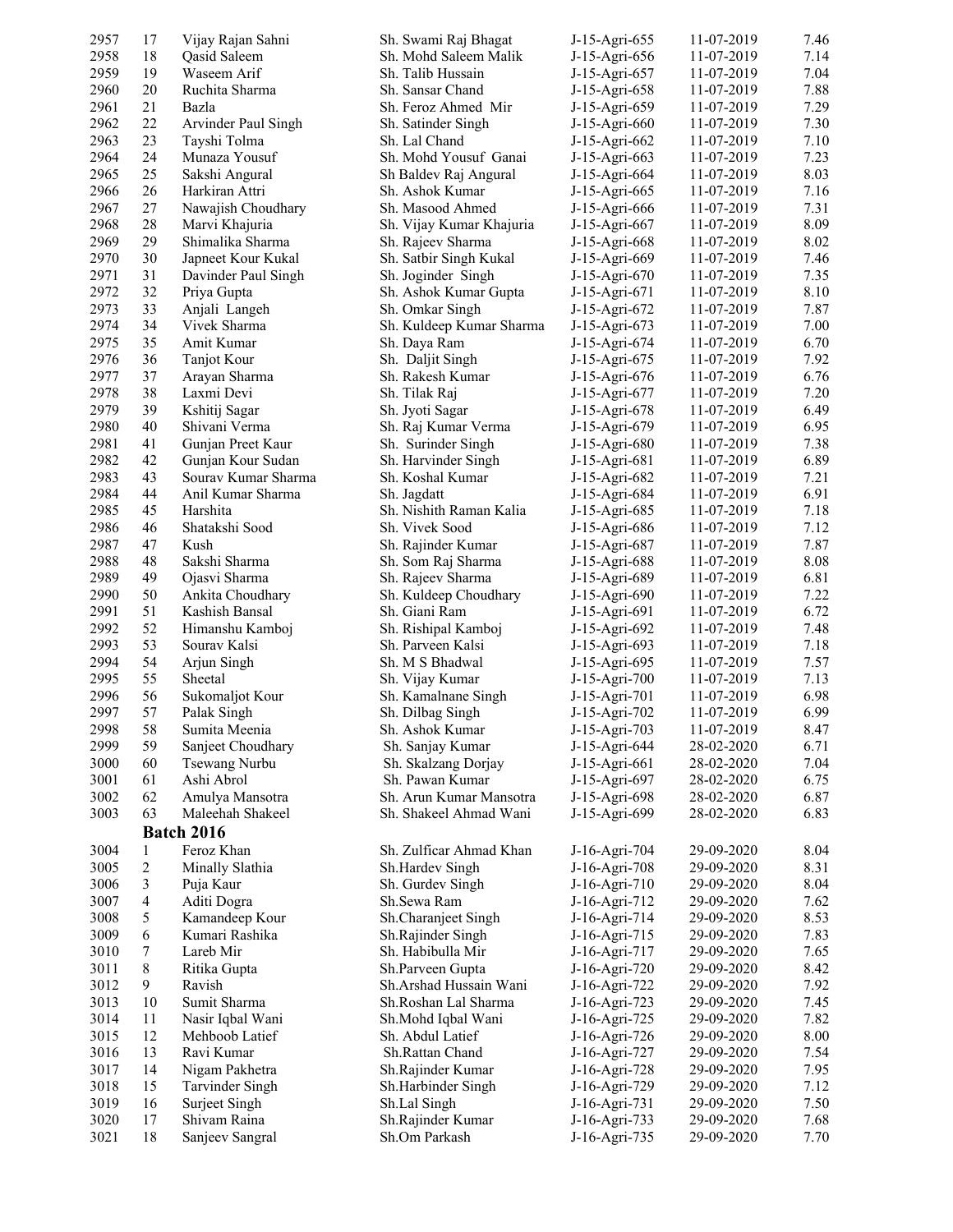| 3022         | 19     | Nidhi Bhagat        | Sh. Thakar Dass                                  | J-16-Agri-736 | 29-09-2020               | 7.90         |
|--------------|--------|---------------------|--------------------------------------------------|---------------|--------------------------|--------------|
| 3023         | 20     | Anchal Kumari       | Sh.Charan Das                                    | J-16-Agri-738 | 29-09-2020               | 7.87         |
| 3024         | 21     | Hadi Ali Haidary    | Sh.Rangeen Ali                                   | J-16-Agri-744 | 29-09-2020               | 7.19         |
| 3025         | 22     | Gulshan Fatima      | Sh.Mohd Afzal Beig                               | J-16-Agri-746 | 29-09-2020               | 7.84         |
| 3026         | 23     | Teesha Manhas       | Sh.Bachan Singh                                  | J-16-Agri-747 | 29-09-2020               | 7.92         |
| 3027         | 24     | Navdeep Kaur        | Sh.Harminder Singh Asla                          | J-16-Agri-748 | 29-09-2020               | 8.14         |
| 3028         | 25     | Sunil Kumar         | Sh.Badri Nath                                    | J-16-Agri-749 | 29-09-2020               | 6.98         |
| 3029         | 26     | Arun Singh          | Sh.Anchal Singh                                  | J-16-Agri-752 | 29-09-2020               | 7.71         |
| 3030         | 27     | Kuldeep Singh       | Sh. Sh.Hari Singh                                | J-16-Agri-753 | 29-09-2020               | 7.88         |
| 3031         | 28     | Sumit Singh         | Sh.Roshan Lal                                    | J-16-Agri-754 | 29-09-2020               | 7.43         |
| 3032         | 29     | Komal Sharma        | Sh.Ashok Kumar                                   | J-16-Agri-758 | 29-09-2020               | 8.09         |
| 3033         | 30     | Nikhat Rafiq        | Sh.Mohd Rafiq                                    | J-16-Agri-762 | 29-09-2020               | 7.12         |
| 3034         | 31     | Saurabh Sharma      | Sh.Som Raj Sharma                                | J-16-Agri-765 | 29-09-2020               | 7.53         |
| 3035         | 32     | Naveen Kumar        | Sh.Ram Kumar                                     | J-16-Agri-766 | 29-09-2020               | 7.21         |
| 3036         | 33     | Lovekesh Kamboj     | Sh.Joginder Singh                                | J-16-Agri-767 | 29-09-2020               | 7.06         |
| 3037         | 34     | Afifa Shoket Kohli  | Sh. Shoket Hussain                               | J-16-Agri-768 | 29-09-2020               | 7.67         |
| 3038         | 35     | Aditi Singh         | Sh.Anil Kumar Singh                              | J-16-Agri-769 | 29-09-2020               | 8.01         |
| 3039         | 36     | Ramanpreet Kour     | Sh. Jatinder Pal Singh                           | J-16-Agri-776 | 29-09-2020               | 8.23         |
| 3040         | 37     | Jasreen Kour        | Sh.Daljeet Singh                                 | J-16-Agri-780 | 29-09-2020               | 8.43         |
| 3041         | 38     | Monika Kumari       | Sh. Yash Pal                                     | J-16-Agri-781 | 29-09-2020               | 7.50         |
| 3042         | 39     | Sugandha Khajuria   | Sh.Prem Chand Sharma                             | J-16-Agri-782 | 29-09-2020               | 8.08         |
| 3043         | 40     | Vidushi             | Sh. Vimal Kumar                                  | J-16-Agri-784 | 29-09-2020               | 7.31         |
| 3044         | 41     | Isha Kotwal         | Sh.Mohan Rakesh Kotwal                           | J-16-Agri-786 | 29-09-2020               | 7.68         |
| 3045         | 42     | Devguni Singh       | Sh.Subash Singh Chib                             | J-16-Agri-787 | 29-09-2020               | 7.59         |
| 3046         | 43     | Dhamni Patyal       | Sh.Bishan Dass                                   | J-16-Agri-788 | 29-09-2020               | 7.52         |
| 3047         | 44     | Vasundra Sharma     | Sh.Rajesh Sharma                                 | J-16-Agri-793 | 29-09-2020               | 7.83         |
| 3048         | 45     | Himanshi Choudhary  | Sh.Kasturi Lal Choudhary                         | J-16-Agri-794 | 29-09-2020               | 7.30         |
| 3049         | 46     | Rashmeet Kour       | Sh. Paramjeet Singh                              | J-16-Agri-796 | 29-09-2020               | 7.66         |
| 3050         | 47     | Nabila Jan Wani     | Sh.Irfan Ahmad Wani                              | J-16-Agri-797 | 29-09-2020               | 7.31         |
| 3051         | 48     | Ramsha Khalid       | Sh. Sheikh Khalid Masood                         | J-16-Agri-798 | 29-09-2020               | 7.84         |
| 3052         | 49     | Arbab Manhas        | Sh.Saleem Ahmed Manhas                           |               | 29-09-2020               | 7.50         |
| 3053         | 50     | Yashasvini Goswamy  | Sh. Ashok Kumar Goswamy                          | J-16-Agri-799 | 29-09-2020               | 7.50         |
|              | 51     | Chahal              | Sh. Rakesh Kumar                                 | J-16-Agri-801 |                          |              |
| 3054<br>3055 | 52     | Shivani Mottan      | Sh.Pritam Lal                                    | J-16-Agri-803 | 29-09-2020<br>29-09-2020 | 7.42<br>7.90 |
| 3056         | 53     | Seerat Hassan Wani  |                                                  | J-16-Agri-804 |                          | 6.99         |
| 3057         | 54     | Vinta Kumari        | Sh. Ghulam Hassan Wani                           | J-16-Agri-807 | 29-09-2020               | 7.44         |
|              |        |                     | Sh.Satya Kumar Katoch<br>Sh.Muhammad Aftab Malik | J-16-Agri-808 | 29-09-2020               |              |
| 3058         | 55     | Humyera Jan         |                                                  | J-16-Agri-810 | 29-09-2020               | 7.66         |
| 3059         | 56     | Deviesh Sangra      | Sh.Pawan Kumar                                   | J-16-Agri-813 | 29-09-2020               | 7.10         |
| 3060         | 57     | Tarun Deep Singh    | Sh. Yashbir Singh                                | J-16-Agri-814 | 29-09-2020               | 7.25         |
| 3061         | 58     | Gagan Lakhanpal     | Sh. Davinder Kumar                               | J-16-Agri-817 | 29-09-2020               | 7.14         |
| 3062         | 59     | Ankita Aggrawal     | Sh. Dinesh Aggrawal                              | J-16-Agri-706 | 09-10-2020               | 8.47         |
| 3063         | 60     | Nirmala Choudhary   | Sh. Nanuram Dhaka                                | J-16-Agri-707 | 09-10-2020               | 7.81         |
| 3064         | 61     | Pariphool Choudhary | Sh. Bhagwan Dass                                 | J-16-Agri-709 | 09-10-2020               | 8.58         |
| 3065         | 62     | Palvi Sharma        | Sh.Kasturi Lal                                   | J-16-Agri-713 | 09-10-2020               | 8.12         |
| 3066         | 63     | Neha Sharma         | Sh.Brij Lal Sharma                               | J-16-Agri-719 | 09-10-2020               | 8.00         |
| 3067         | 64     | Taruna Bhagat       | Sh.Ravinder Kumar                                | J-16-Agri-737 | 09-10-2020               | 8.43         |
| 3068         | 65     | Qudsiya Bano        | Sh.Bashir Ahmad                                  | J-16-Agri-743 | 09-10-2020               | 7.29         |
| 3069         | 66     | Sujeela Rani        | Sh.Zahid Jahangir Malik                          | J-16-Agri-759 | 09-10-2020               | 8.06         |
| 3070         | 67     | Hema Choudhary      | Sh. Roop Chand Choudhary                         | J-16-Agri-777 | 09-10-2020               | 8.14         |
| 3071         | 68     | Sheetal Rajput      | Sh.Ghar Singh                                    | J-16-Agri-778 | 09-10-2020               | 7.63         |
| 3072         | 69     | Samreen Fatima      | Sh.Ishtiaq Ahmad Sheikh                          | J-16-Agri-783 | 09-10-2020               | 7.86         |
| 3073         | 70     | Mehak Saleem        | Sh.Saleem Akhtar                                 | J-16-Agri-785 | 09-10-2020               | 8.06         |
| 3074         | 71     | Arushi Sharma       | Sh.Arun Sharma                                   | J-16-Agri-789 | 09-10-2020               | 7.63         |
| 3075         | 72     | Iram Iqbal          | Sh.Mohammad Iqbal Mir                            | J-16-Agri-790 | 09-10-2020               | 7.79         |
| 3076         | 73     | Mahandiya Iqbal     | Sh.Mohammad Iqbal Naikoo                         | J-16-Agri-791 | 09-10-2020               | 7.69         |
| 3077         | 74     | Tamanna Sharma      | Sh.Ajesh Sharma                                  | J-16-Agri-792 | 09-10-2020               | 8.20         |
| 3078         | 75     | Ashima Choudhary    | Sh.Jatinder Choudhary                            | J-16-Agri-802 | 09-10-2020               | 7.51         |
| 3079         | 76     | Amiksha Dogra       | Sh.Kamal Kishore Dogra                           | J-16-Agri-805 | 09-10-2020               | 7.56         |
| 3080         | 77     | Rafia Reyaz         | Sh.Reyaz Ahmad Kuloo                             | J-16-Agri-809 | 09-10-2020               | 7.86         |
| 3081         | 78     | Arun Kumar          | Sh. Davinder Kumar                               | J-16-Agri-734 | 17-06-2021               | 7.34         |
| 3082         | 79     | Sandeep Malhotra    | Sh. Bansi Lal                                    | J-16-Agri-745 | 17-06-2021               | 6.99         |
| 3083         | $80\,$ | Waseem Akram        | Sh. Mohd Rayaz                                   | J-16-Agri-755 | 17-06-2021               | 6.92         |
| 3084         | 81     | Ramanpreet Kour     | Sh. Kulbir Singh                                 | J-16-Agri-763 | 17-06-2021               | 7.00         |
| 3085         | 82     | Shivansh Mehta      | Sh. P.K. Mehta                                   | J-16-Agri-764 | 17-06-2021               | 7.47         |
| 3086         | 83     | Karpreet Kour       | Sh. Kamaljeet Singh                              | J-16-Agri-771 | 17-06-2021               | 7.18         |
| 3087         | 84     | Sunil Kumar         | Sh. Waryam Chand                                 | J-16-Agri-773 | 17-06-2021               | 6.99         |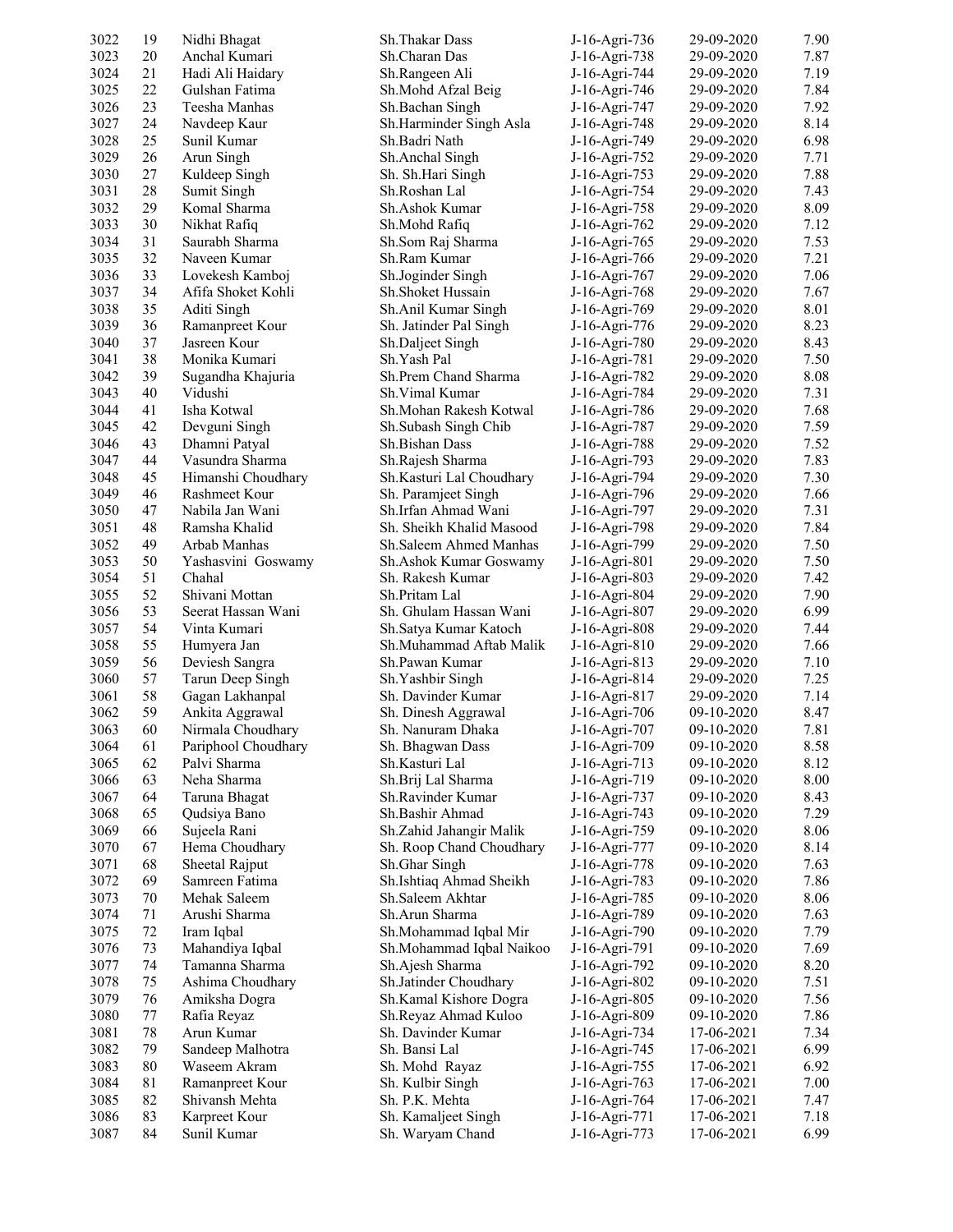| 3088 | 85 | Tarun Kumar           | Sh. Raj Karan Sharma      | J-16-Agri-774 | 17-06-2021 | 7.19 |
|------|----|-----------------------|---------------------------|---------------|------------|------|
| 3089 | 86 | Raj Kumar Thakur      | Sh. Tej Ram Thakur        | J-16-Agri-775 | 17-06-2021 | 6.85 |
| 3090 | 87 | Somiya Kaur Sodhi     | Sh. Harpal Singh Sodhi    | J-16-Agri-795 | 17-06-2021 | 7.40 |
| 3091 | 88 | Pratyush R Magotra    | Sh. Rakesh Magotra        | J-16-Agri-815 | 17-06-2021 | 7.30 |
| 3092 | 89 | Jyoti Bala            | Sh. Anchal Ram            | J-16-Agri-772 | 23-09-2021 | 6.79 |
| 3093 | 90 | Shivani Pikhan        | Sh. Surinder Kumar        | J-16-Agri-806 | 23-09-2021 | 6.83 |
| 3094 | 91 | Mohd Razwan Khan      | Sh. Mohd Khan             | J-16-Agri-811 | 23-09-2021 | 6.94 |
| 3095 | 92 | Abhi Choudhary        | Sh. Bikramjeet Choudhary  | J-16-Agri-816 | 23-09-2021 | 6.89 |
| 3096 | 93 | Shabeer Akram Bhat    | Sh. Abdul Salam Bhat      | J-16-Agri-818 | 23-09-2021 | 6.69 |
| 3097 | 94 | Indu Sharma           | Sh. Rajinder Paul         | J-16-Agri-770 | 19-04-2022 | 7.03 |
|      |    | <b>Batch 2017</b>     |                           |               |            |      |
| 3098 | 1  | Sherin                | Sh.Deepak Manu            | J-17-Agri-819 | 23-09-2021 | 8.37 |
| 3099 | 2  | Vaibhav Anand         | Sh. Vijay Kumar           | J-17-Agri-821 | 23-09-2021 | 7.95 |
| 3100 | 3  | Sonam Yangchan        | Sh.Chhewang Stobgais      | J-17-Agri-826 | 23-09-2021 | 8.01 |
| 3101 | 4  | Riya Singh            | Sh.Ram Babu               | J-17-Agri-827 | 23-09-2021 | 8.36 |
| 3102 | 5  | Indrajeet Kumar       | Sh.Ashok Singh            | J-17-Agri-828 | 23-09-2021 | 7.67 |
| 3103 | 6  | Sandeep Kumar         | Sh. Attar Singh           | J-17-Agri-834 | 23-09-2021 | 7.13 |
| 3104 | 7  | Ujala Billawria       | Sh.Ajit Singh             | J-17-Agri-837 | 23-09-2021 | 8.56 |
| 3105 | 8  | Mandeep Kaur          | Sh. Abtar Singh           | J-17-Agri-839 | 23-09-2021 | 8.50 |
| 3106 | 9  | Shruti Verma          | Sh.Kamal Lal              | J-17-Agri-841 | 23-09-2021 | 8.42 |
| 3107 | 10 | Diksha Rani           | Sh.Balbir Chander         | J-17-Agri-843 | 23-09-2021 | 7.69 |
| 3108 | 11 | Ifra Altaf            | Sh.Altaf Hussain Bhat     | J-17-Agri-845 | 23-09-2021 | 7.95 |
| 3109 | 12 | Stanzin Nantak        | Sh.Konchok Stanzin        | J-17-Agri-846 | 23-09-2021 | 7.96 |
| 3110 | 13 | Aiman Rafiq           | Sh.Rafiq Ahmed            | J-17-Agri-847 | 23-09-2021 | 7.57 |
| 3111 | 14 | Eva Sharma            | Sh.Arun Kumar Sharma      | J-17-Agri-848 | 23-09-2021 | 8.63 |
| 3112 | 15 | Kaushal Sharma        | Sh.Omkar Sharma           | J-17-Agri-849 | 23-09-2021 | 7.69 |
| 3113 | 16 | Zubair Rizvi Bhat     | Sh.Gh Rasool Bhat         | J-17-Agri-850 | 23-09-2021 | 7.47 |
| 3114 | 17 | Asfer Hamid           | Sh.Ab Hamid Bhat          | J-17-Agri-851 | 23-09-2021 | 8.23 |
| 3115 | 18 | Diksha Banal          | Sh.Ram Paul               | J-17-Agri-852 | 23-09-2021 | 8.13 |
| 3116 | 19 | Kirtee Manhas         | Sh.Roshan Lal             | J-17-Agri-853 | 23-09-2021 | 8.32 |
| 3117 | 20 | Megha Abrol           | Sh.Sham Lal Abrol         | J-17-Agri-854 | 23-09-2021 | 8.00 |
| 3118 | 21 | Shahnoor Chowdhary    | Sh.Mushtaq Ahmed          | J-17-Agri-855 | 23-09-2021 | 7.85 |
| 3119 | 22 | Wasif Hussain         | Sh.Faryad Hussain         | J-17-Agri-856 | 23-09-2021 | 7.44 |
| 3120 | 23 | Arishpreet Kour       | Sh. Popinder Singh        | J-17-Agri-857 | 23-09-2021 | 7.86 |
| 3121 | 24 | Ragini Padha          | Sh.Ashok Kumar Padha      | J-17-Agri-858 | 23-09-2021 | 8.18 |
| 3122 | 25 | Shiv Dev Singh        | Sh.Sham Singh             | J-17-Agri-859 | 23-09-2021 | 8.24 |
| 3123 | 26 | Nikhil Sharma         | Sh.Joginder Lal           | J-17-Agri-860 | 23-09-2021 | 7.46 |
| 3124 | 27 | Palvi Kathariya       | Sh.Prem Nath              | J-17-Agri-863 | 23-09-2021 | 8.41 |
| 3125 | 28 | Anam Dogra            | Sh.Girdhari Lal           | J-17-Agri-864 | 23-09-2021 | 8.00 |
| 3126 | 29 | Pooja Rani            | Sh.Pardeep Kumar          | J-17-Agri-865 | 23-09-2021 | 7.44 |
| 3127 | 30 | Neha Kumari           | Sh.Nasib Singh            | J-17-Agri-867 | 23-09-2021 | 7.79 |
| 3128 | 31 | Sparsh Nathoo         | Sh. Ramesh Kumar Nathoo   | J-17-Agri-868 | 23-09-2021 | 8.04 |
| 3129 | 32 | Ashia Choudhary       | Sh. Gulzar Ahmed          | J-17-Agri-870 | 23-09-2021 | 7.13 |
| 3130 | 33 | Choskit Angmo         | Sh.Des Raj                | J-17-Agri-874 | 23-09-2021 | 8.16 |
| 3131 | 34 | Assad Mughal          | Sh.Mohammad Hafiz         | J-17-Agri-878 | 23-09-2021 | 7.08 |
| 3132 | 35 | Arun Singh            | Sh.Mohinder Singh         | J-17-Agri-879 | 23-09-2021 | 7.93 |
| 3133 | 36 | Shruti Sharma         | Sh.Brij Lal Sharma        | J-17-Agri-881 | 23-09-2021 | 7.78 |
| 3134 | 37 | Priya Sharma          | Sh.Ashwani Kumar          | J-17-Agri-883 | 23-09-2021 | 7.50 |
| 3135 | 38 | Vishvaish Sen         | Sh.Sandeep Sen            | J-17-Agri-884 | 23-09-2021 | 7.72 |
| 3136 | 39 | Showkat Hussain Naik  | Sh.Mohamad Afzal Naik     | J-17-Agri-886 | 23-09-2021 | 7.56 |
| 3137 | 40 | Sonali Rajput         | Sh.Major Singh            | J-17-Agri-887 | 23-09-2021 | 7.58 |
| 3138 | 41 | Pankaj Singh          | Sh.Ashok Kumar            | J-17-Agri-888 | 23-09-2021 | 7.96 |
| 3139 | 42 | Deeksha Verma         | Sh.Kewal Krishan Verma    | J-17-Agri-889 | 23-09-2021 | 7.44 |
| 3140 | 43 | Priya Vandana         | Sh.Satvinder Kumar Lehria | J-17-Agri-891 | 23-09-2021 | 6.92 |
| 3141 | 44 | Vibhore Khajuria      | Sh.Naresh Khajuria        | J-17-Agri-892 | 23-09-2021 | 7.19 |
| 3142 | 45 | Chib Prerna Ran Singh | Sh.Ran Singh              | J-17-Agri-894 | 23-09-2021 | 6.99 |
| 3143 | 46 | Jeevan Deep Singh     | Sh.Kuldeep Singh          | J-17-Agri-895 | 23-09-2021 | 7.00 |
| 3144 | 47 | Loveneet Kaur         | Sh.Harbhajan Singh        | J-17-Agri-896 | 23-09-2021 | 8.29 |
| 3145 | 48 | Kumud Vashisht        | Sh.Raman Sharma           | J-17-Agri-897 | 23-09-2021 | 7.73 |
| 3146 | 49 | Bhumika Sharma        | Sh.Anil Kumar Sharma      | J-17-Agri-898 | 23-09-2021 | 7.64 |
| 3147 | 50 | Priyanka              | Sh.Darshan Lal            | J-17-Agri-899 | 23-09-2021 | 7.98 |
| 3148 | 51 | Sofia Malpotra        | Sh.Suresh Kumar           | J-17-Agri-900 | 23-09-2021 | 7.21 |
| 3149 | 52 | Lalita Kumari         | Sh.Bishan Lal             | J-17-Agri-901 | 23-09-2021 | 7.73 |
| 3150 | 53 | Himani Sharma         | Sh.Parveen Kumar          | J-17-Agri-902 | 23-09-2021 | 7.98 |
| 3151 | 54 | Simran Kaur           | Sh.Talvinder Singh        | J-17-Agri-903 | 23-09-2021 | 7.93 |
| 3152 | 55 | Nandita Gupta         | Sh.Naresh Kumar           | J-17-Agri-904 | 23-09-2021 | 7.80 |
|      |    |                       |                           |               |            |      |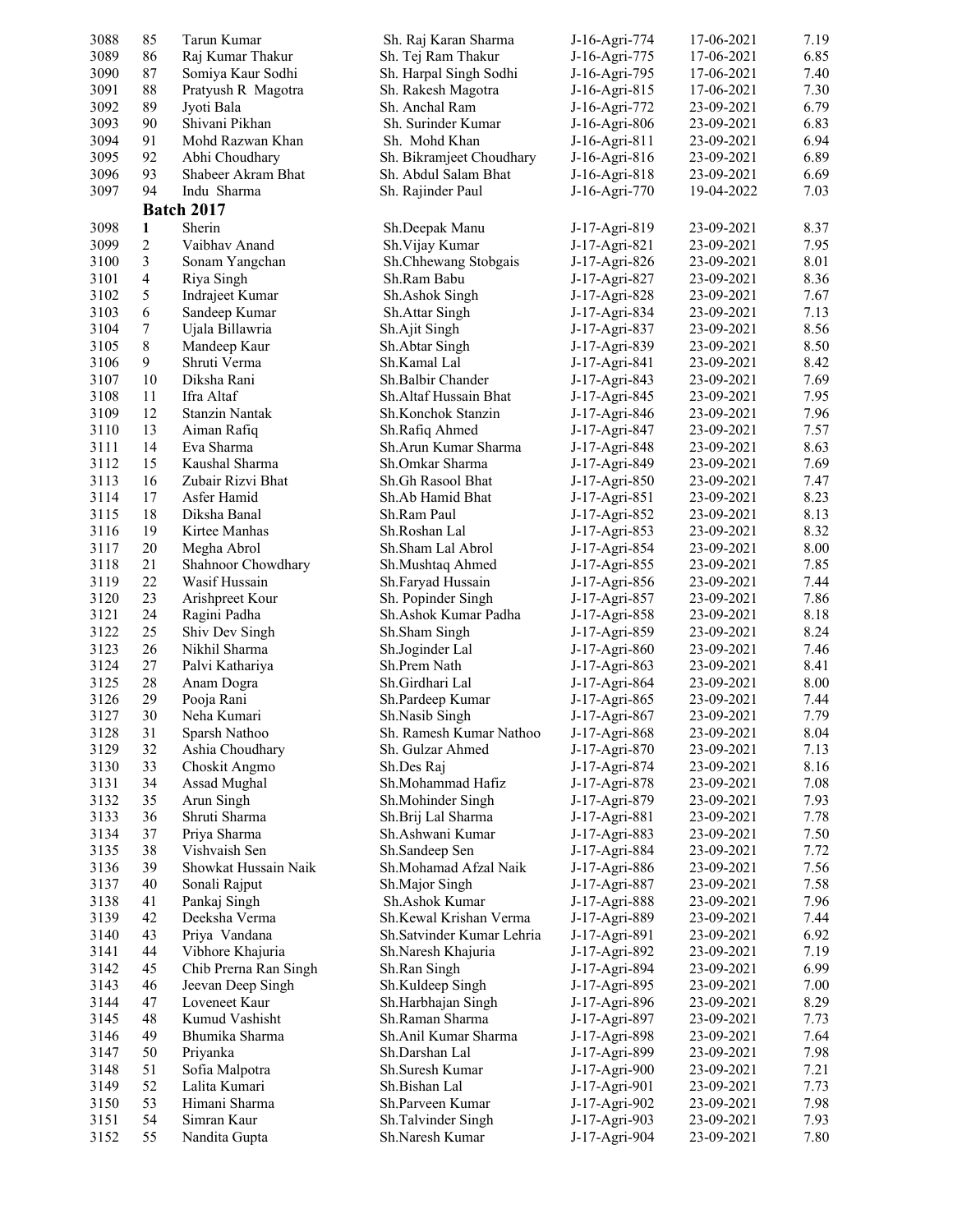| 3153         | 56               | Diksha Koushal                        | Sh.Ashok Kumar                                                                 | J-17-Agri-905                        | 23-09-2021               | 7.53         |
|--------------|------------------|---------------------------------------|--------------------------------------------------------------------------------|--------------------------------------|--------------------------|--------------|
| 3154         | 57               | Rishbha Raina                         | Sh. Vinod Raina                                                                | J-17-Agri-906                        | 23-09-2021               | 7.57         |
| 3155         | 58               | Jyotsana Kalsi                        | Sh.Ashok Kumar Kalsi                                                           | J-17-Agri-907                        | 23-09-2021               | 8.12         |
| 3156         | 59               | Bharti Raina                          | Sh.Omesh Kumar Raina                                                           | J-17-Agri-908                        | 23-09-2021               | 7.25         |
| 3157         | 60               | Sonika Sharma                         | Sh. Vijay Kumar Sharma                                                         | J-17-Agri-910                        | 23-09-2021               | 7.88         |
| 3158         | 61               | Disha Saini                           | Sh.Parveen Saini                                                               | J-17-Agri-911                        | 23-09-2021               | 7.44         |
| 3159         | 62               | Palvi Panhotra                        | Sh.Surjeet Singh Panhotra                                                      | J-17-Agri-913                        | 23-09-2021               | 7.81         |
| 3160         | 63               | Karamjot Kour                         | Sh.Rajinder Singh                                                              | J-17-Agri-914                        | 23-09-2021               | 7.65         |
| 3161         | 64               | Jagriti Bhagat                        | Sh.Ashok Kumar                                                                 | J-17-Agri-915                        | 23-09-2021               | 7.39         |
| 3162         | 65               | Divya Sharma                          | Sh.Deep Kumar                                                                  | J-17-Agri-916                        | 23-09-2021               | 7.17         |
| 3163         | 66               | Meghal Sharma                         | Sh. Vikas Sharma                                                               | J-17-Agri-917                        | 23-09-2021               | 8.14         |
| 3164         | 67               | Tavleen Kour                          | Sh.Manjeet Singh                                                               | J-17-Agri-918                        | 23-09-2021               | 7.30         |
| 3165         | 68               | Keshav Padha                          | Sh.Kishore Kumar                                                               | J-17-Agri-919                        | 23-09-2021               | 7.46         |
| 3166<br>3167 | 69<br>70         | Shwetansh                             | Sh.Naveen Kumar                                                                | J-17-Agri-920                        | 23-09-2021<br>23-09-2021 | 7.67<br>7.28 |
| 3168         | 71               | Jaskaran Singh Sohal<br>Ritika Manhas | Sh.Ajit Singh Sohal<br>Sh.Kamal Singh                                          | J-17-Agri-921<br>J-17-Agri-923       | 23-09-2021               | 8.03         |
| 3169         | 72               | Sarvesh                               | Sh.Hukam Singh                                                                 | J-17-Agri-924                        | 23-09-2021               | 7.08         |
| 3170         | 73               | Gurveen Kour                          | Sh. Gurmeet Singh                                                              | J-17-Agri-925                        | 23-09-2021               | 7.73         |
| 3171         | 74               | Gurpreet Singh                        | Sh.Satwinder Singh                                                             | J-17-Agri-926                        | 23-09-2021               | 7.46         |
| 3172         | 75               | Mayank Kumar                          | Sh.Om Parkash                                                                  | J-17-Agri-927                        | 23-09-2021               | 7.35         |
| 3173         | 76               | Harvendhan Kour                       | Sh. Kulbir Singh                                                               | J-17-Agri-929                        | 23-09-2021               | 7.20         |
| 3174         | 77               | Mukesh Kumar                          | Sh.Narpat Ram                                                                  | J-17-Agri-824                        | 19-04-2022               | 7.34         |
| 3175         | 78               | Lobzang Standar                       | Sh.Tsering Tundup                                                              | J-17-Agri-873                        | 19-04-2022               | 6.95         |
| 3176         | 79               | Iffthsam Iqbal                        | Sh.Mohd Iqbal                                                                  | J-17-Agri-875                        | 19-04-2022               | 6.77         |
| 3177         | 80               | Khalid Bashir                         | Sh. Bashir Ahmed                                                               | J-17-Agri-885                        | 19-04-2022               | 6.83         |
| 3178         | 81               | Sanmati Kanethia                      | Sh.Ram Lal                                                                     | J-17-Agri-893                        | 19-04-2022               | 7.51         |
| 3179         | 82               | Kiran Kumar                           | Sh.Som Nath                                                                    | J-17-Agri-909                        | 19-04-2022               | 7.12         |
| 3180         | 83               | Pankaj                                | Sh. Rajender Singh                                                             | J-17-Agri-922                        | 19-04-2022               | 7.07         |
| 3181         | 84               | Gurleen Saini                         | Sh. Sukhjeet Singh                                                             | J-17-Agri-931                        | 19-04-2022               | 7.23         |
|              |                  |                                       | 2.2 Bachelor of Science (Hons.) in Biotechnology (B.Sc. (Hons.) Biotechnology) |                                      |                          |              |
|              |                  | <b>Batch 2013</b>                     |                                                                                |                                      |                          |              |
| 3182         | $\mathbf{1}$     | Palak Mahajan                         | Sh. Pawan Mahajan                                                              | J-13-Biotech-70                      | 23-04-2018               | 6.57         |
| 3183         | 2                | Moseena Hassan                        | Sh. Gh Hassan Sheikh                                                           | J-13-Biotech-77                      | 23-04-2018               | 6.76         |
| 3184         | 3                | Tanzeel Bashir                        | Sh. Bashir Ahmad Sofi                                                          | J-13-Biotech-78                      | 23-04-2018               | 7.07         |
| 3185         | $\overline{4}$ . | Rajeshwari Sharma                     | Sh. Satpal Sharma                                                              | J-13-Biotech-75                      | 27-10-2020               | 6.71         |
|              |                  | <b>Batch 2014</b>                     |                                                                                |                                      |                          |              |
| 3186         | 1                | Ayushi Verma                          | Sh. Satish Verma                                                               | J-14-Biotech-80                      | 06-07-2018               | 8.19         |
| 3187         | $\overline{2}$   | Nitika Sharma                         | Sh. Chhatter Pati Sharma                                                       | J-14-Biotech-82                      | 06-07-2018               | 7.98         |
| 3188         |                  |                                       |                                                                                |                                      | 06-07-2018               | 7.50         |
|              |                  |                                       |                                                                                |                                      |                          |              |
|              | 3<br>4           | Himanshu Saraswat<br>Elika Verma      | Sh. Khemraj Saraswat<br>Sh. Naresh Verma                                       | J-14-Biotech-83<br>J-14-Biotech-84   | 06-07-2018               |              |
| 3189         |                  | Garima Slathia                        | Sh. Gowardhan Singh                                                            |                                      | 06-07-2018               | 8.17<br>7.51 |
| 3190         | 5<br>6           | Sneha Bhat                            |                                                                                | J-14-Biotech-86<br>J-14-Biotech-87   | 06-07-2018               |              |
| 3191<br>3192 | 7                | Shreya Chrungoo                       | Sh. Maharaj Krishen Bhat<br>Sh. Sunil Chrungoo                                 | J-14-Biotech-88                      | 06-07-2018               | 7.87<br>8.23 |
| 3193         | $\,8\,$          | Dakshita Snud Sharma                  | Sh. Madan Mohan Sharma                                                         | J-14-Biotech-90                      | 06-07-2018               | 7.48         |
| 3194         | 9                | Bhawana Sharma                        | Sh. Kundan Lal Sharma                                                          | J-14-Biotech-91                      | 06-07-2018               | 7.58         |
| 3195         | 10               | Diksha Charak                         | Sh. Kuljeet Singh Charak                                                       | J-14-Biotech-92                      | 06-07-2018               | 8.09         |
| 3196         | 11               | Sonalika Kotwal                       | Sh. Pardeep Kumar Kotwal                                                       | J-14-Biotech-93                      | 06-07-2018               | 6.83         |
| 3197         | 12               | Harshit Gupta                         | Sh. Naresh Gupta                                                               | J-14-Biotech-94                      | 06-07-2018               | 7.56         |
| 3198         | 13               | Ojesvi Mahajan                        | Sh. Bhushan Kumar Gupta                                                        | J-14-Biotech-95                      | 06-07-2018               | 7.57         |
| 3199         | 14               | Ishan Behlam                          | Sh. Manoj Bhagat                                                               | J-14-Biotech-96                      | 06-07-2018               | 6.79         |
| 3200         | 15               | Mehak Gupta                           | Sh. Raman Gupta                                                                | J-14-Biotech-99                      | 06-07-2018               | 7.26         |
| 3201         | 16               | Aakriti Sharma                        | Sh. Kewal Krishan                                                              | J-14-Biotech-101                     | 06-07-2018               | 6.53         |
| 3202         | 17               | Sonam Sharma                          | Sh. Davinder Kumar Sharma                                                      | J-14-Biotech-102                     | 06-07-2018               | 7.21         |
| 3203         | 18               | Sakshi Bharti                         | Sh. Bodh Raj                                                                   | J-14-Biotech-104                     | 06-07-2018               | 6.83         |
| 3204         | 19               | Mehak Fatima                          | Sh. Mushtaq Ahmed Azad                                                         | J-14-Biotech-105                     | 06-07-2018               | 6.80         |
| 3205         | 20               | Payal Raina                           | Sh. Naresh Kumar Raina                                                         | J-14-Biotech-107                     | 06-07-2018               | 6.93         |
| 3206         | 21               | Mir Ahmad Habib                       | Sh. Irfan Muneer Mir                                                           | J-14-Biotech-89                      | 23-07-2018               | 7.03         |
| 3207<br>3208 | 22<br>23         | Vinaik Sharma                         | Sh. Rajinder Kumar Sharma                                                      | J-14-Biotech-103<br>J-14-Biotech-108 | 23-07-2018               | 6.91<br>6.55 |
|              |                  | Akhilender Deep                       | Sh. Des Raj                                                                    |                                      | 23-07-2018               |              |
|              | 1                | <b>Batch 2015</b>                     |                                                                                |                                      |                          |              |
| 3209<br>3210 | $\sqrt{2}$       | Nitika Gupta                          | Sh. Satish Kumar                                                               | J-15-Biotech-109<br>J-15-Biotech-110 | 12-07-2019<br>12-07-2019 | 8.22<br>7.43 |
| 3211         | 3                | Aarushi Singh<br>Ritika Gupta         | Sh. Balraj Singh<br>Sh. Aman Gupta                                             | J-15-Biotech-111                     | 12-07-2019               | 8.70         |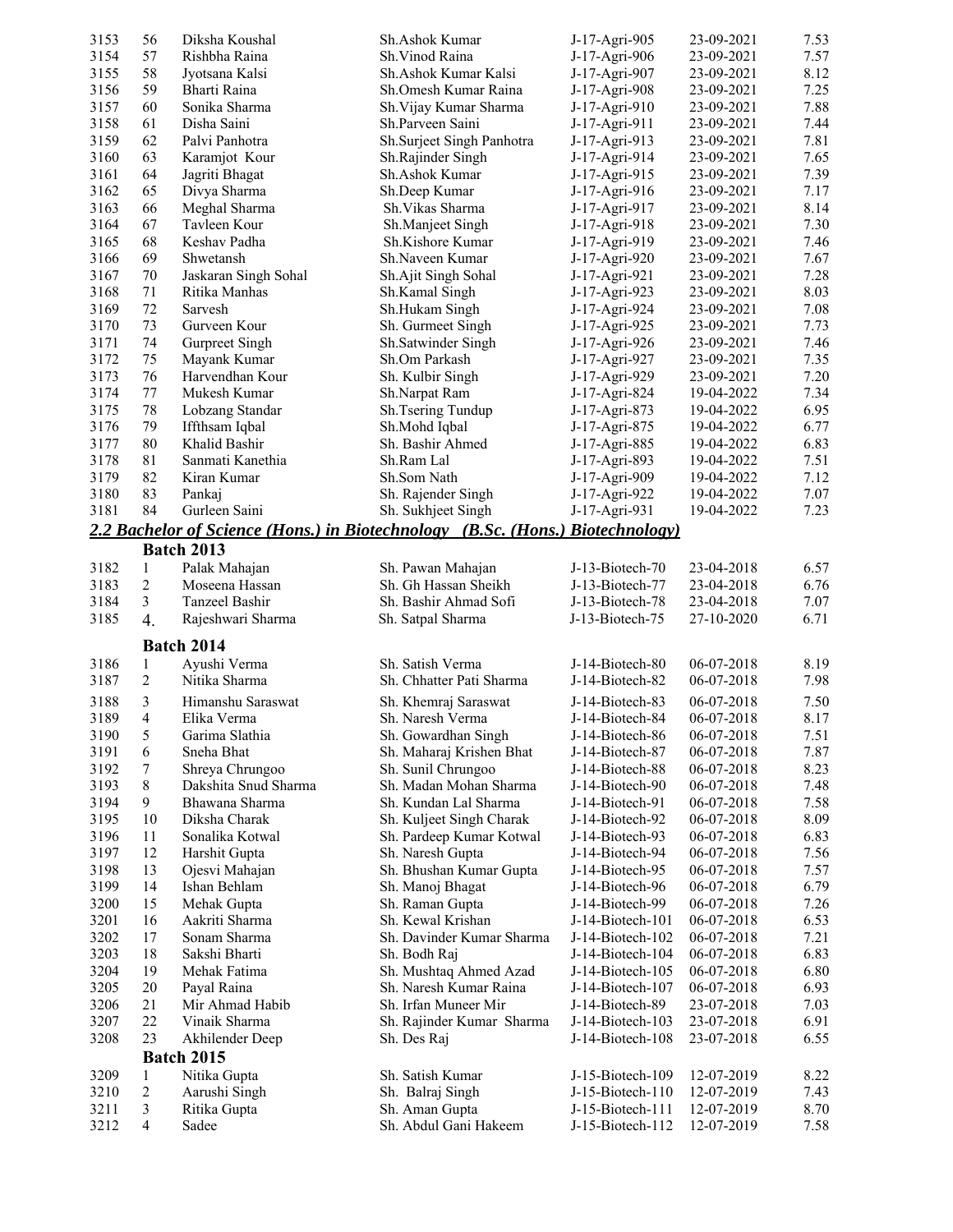| 3213         | 5              | <b>Baneet Kour</b>               | Sh. Tavinder Pal Singh                     | J-15-Biotech-113                     | 12-07-2019               | 7.62         |
|--------------|----------------|----------------------------------|--------------------------------------------|--------------------------------------|--------------------------|--------------|
| 3214         | 6              | Gursheen Kour                    | Sh. Zorawar Singh                          | J-15-Biotech-114                     | 12-07-2019               | 7.77         |
| 3215         | 7              | Megha Langar                     | Sh. Shakti Langar                          | $J-15-Biotech-116$                   | 12-07-2019               | 7.10         |
| 3216         | 8              | Akshita Sethi                    | Sh. Ashok Kumar                            | J-15-Biotech-117                     | 12-07-2019               | 7.01         |
| 3217         | 9              | Manmeet Kour                     | Sh. Surjeet Singh                          | J-15-Biotech-118                     | 12-07-2019               | 7.56         |
| 3218         | 10             | Deepali Sharma                   | Sh. Raman Kumar Sharma                     | J-15-Biotech-119                     | 12-07-2019               | 7.15         |
| 3219         | 11             | Bhumika Sharma                   | Sh. Dharinder Sharma                       | J-15-Biotech-120                     | 12-07-2019               | 7.01         |
| 3220         | 12             | Isha Magotra                     | Sh. Naresh Magotra                         | J-15-Biotech-121                     | 12-07-2019               | 6.56         |
| 3221         | 13             | Arshi Sharma                     | Sh. Kishore Kumar Sharma                   | J-15-Biotech-122                     | 12-07-2019               | 7.27         |
| 3222         | 14             | Risha Bharti                     | Sh. Vijay Kumar                            | J-15-Biotech-123                     | 12-07-2019               | 7.30         |
| 3223         | 15             | Aditee Gupta                     | Sh.Suresh Gupta                            | J-15-Biotech-124                     | 12-07-2019               | 7.04         |
| 3224         | 16             | Nitika Jojra                     | Sh. Ashok Kumar                            | J-15-Biotech-125                     | 12-07-2019               | 7.20         |
| 3225         | 17             | Prinkya Gupta                    | Sh. Sudesh Gupta                           | J-15-Biotech-127                     | 12-07-2019               | 7.60         |
| 3226<br>3227 | 18<br>19       | Deepshika Kour<br>Aashmeen Kaur  | Sh. Inderjeet Singh                        | J-15-Biotech-129<br>J-15-Biotech-130 | 12-07-2019<br>12-07-2019 | 8.12<br>8.61 |
| 3228         | 20             | Hridanshi Abrol                  | Sh.Jagmohan Singh<br>Sh.Sanjay Abrol       | J-15-Biotech-132                     | 12-07-2019               | 7.25         |
| 3229         | 21             | Tanu                             | Sh. Ashok Bakshi                           | J-15-Biotech-126                     | 22-07-2019               | 6.72         |
| 3230         | 22             | Siddharth Kumar                  | Sh. Murli Lal                              | J-15-Biotech-131                     | 22-07-2019               | 6.36         |
| 3231         | 23             | Asif Ali                         | Sh. Mushtaq Ahmed                          | J-15-Biotech-133                     | 22-07-2019               | 6.66         |
| 3232         | 24             | Jaspreet Kour                    | Sh. Manjeet Singh                          | J-15-Biotech-134                     | 22-07-2019               | 6.56         |
|              |                | <b>Batch 2016</b>                |                                            |                                      |                          |              |
|              |                |                                  |                                            |                                      |                          |              |
| 3233         | 1              | Taniya Khajuria                  | Sh. Ayodhaya Kumar<br>Khajuria             | J-16-Biotech-136                     | 29-07-2020               | 8.23         |
| 3234         | 2              | Shivani Langer                   | Sh. Rajinder Kumar                         | J-16-Biotech-137                     | 29-07-2020               | 8.36         |
| 3235         | 3              | Taniya Padwal                    | Sh. Jagdish Singh                          | J-16-Biotech-138                     | 29-07-2020               | 8.16         |
| 3236         | $\overline{4}$ | Anchal Tandon                    | Sh. Arun Tandon                            | J-16-Biotech-139                     | 29-07-2020               | 7.57         |
| 3237         | 5              | Yashasvi Khajuria                | Sh.Ravi Dutt Sharma                        | J-16-Biotech-140                     | 29-07-2020               | 8.28         |
| 3238         | 6              | Kajal                            | Sh.Shyam Lal                               | $J-16-Biotech-141$                   | 29-07-2020               | 7.60         |
| 3239         | $\tau$         | Ishwarya Arora                   | Sh.Kuldeep Singh                           | J-16-Biotech-142                     | 29-07-2020               | 8.02         |
| 3240         | 8              | Vishali Pandita                  | Sh. Vimal Krishan Pandita                  | J-16-Biotech-143                     | 29-07-2020               | 7.42         |
| 3241         | 9              | Jaimeet Kour Bakshi              | Sh. Bhupinder Singh Bakshi                 | J-16-Biotech-144                     | 29-07-2020               | 7.37         |
| 3242         | 10             | Komaljeet Gill                   | Sh.Gulzar Singh Gill                       | J-16-Biotech-146                     | 29-07-2020               | 7.30         |
| 3243         | 11             | Shivangi Sharma                  | Sh.Narinder Sharma                         | J-16-Biotech-148                     | 29-07-2020               | 6.81         |
| 3244         | 12             | Komal Khataia                    | Sh.Janak Raj                               | J-16-Biotech-149                     | 29-07-2020               | 7.57         |
| 3245         | 13             | <b>Bhavneet Kour</b>             | Sh.Mohinder Singh                          | J-16-Biotech-150                     | 29-07-2020               | 7.53         |
| 3246         | 14             | Kumari Reema                     | Sh.Ramesh Chib                             | J-16-Biotech-151                     | 29-07-2020               | 7.50         |
| 3247         | 15             | Vishalli Kumari                  | Sh.Rowail Singh Chib                       | J-16-Biotech-155                     | 29-07-2020               | 7.41         |
| 3248         | 16             | Tanvi Kotwal                     | Sh.Sudarshan Kotwal                        | J-16-Biotech-156                     | 29-07-2020               | 7.64         |
| 3249         | 17             | Saiyana Sharma                   | Sh.Kulbushan Sharma                        | J-16-Biotech-157                     | 29-07-2020               | 8.16         |
| 3250         | 18             | Niharika                         | Sh.Sham Kumar Gupta                        | J-16-Biotech-158                     | 29-07-2020               | 6.98         |
| 3251         | 19             | Anu Sharma                       | Sh.Mahesh Kumar Sharma                     | J-16-Biotech-159                     | 29-07-2020               | 7.94         |
| 3252         | $20\,$         | Ashish Choudhary                 | Sh.Sat Paul                                | J-16-Biotech-160                     | 29-07-2020               | 6.68         |
| 3253         | 21             | Rakshak Pandita                  | Sh.Bansi Lal Pandita                       | J-16-Biotech-161                     | 29-07-2020               | 6.64         |
| 3254         | 22             | Arun Kumar Sharma<br>Mehul Abrol | Sh.Yash Paul Sharma                        | J-16-Biotech-162                     | 29-07-2020               | 6.60         |
| 3255<br>3256 | 23<br>24       | Iftisam Niyaz                    | Sh. Rakesh Abrol<br>Sh. Sheikh Niyaz Ahmed | J-16-Biotech-147<br>J-16-Biotech-162 | 10-11-2020               | 6.29<br>6.81 |
| 3257         | 25             | Rahit Rayaz Mirza                | Sh. Mohd Rayaz Mirza                       | J-16-Biotech-164                     | 10-11-2020<br>23-09-2021 | 6.63         |
|              |                | <b>Batch 2017</b>                |                                            |                                      |                          |              |
| 3258         | 1              | Faheem Nisar Wani                | Sh. Nisar Ahmad Wani                       | J-17-Biotech-165                     | 23-09-2021               | 6.71         |
| 3259         | $\overline{2}$ | Sachin Sharma                    | Sh.Ram Bhajo                               | J-17-Biotech-166                     | 23-09-2021               | 7.70         |
| 3260         | 3              | Shreya Mangotra                  | Sh.Surinder Kumar                          | J-17-Biotech-167                     | 23-09-2021               | 7.59         |
| 3261         | $\overline{4}$ | Priyanka Verma                   | Sh.Dwarka Nath                             | J-17-Biotech-168                     | 23-09-2021               | 7.57         |
| 3262         | 5              | Iram Kohli                       | Sh.Fareed Ahmed                            | J-17-Biotech-169                     | 23-09-2021               | 7.54         |
| 3263         | 6              | Gourav Bhardwaj                  | Sh.Om Parkash Sharma                       | J-17-Biotech-170                     | 23-09-2021               | 7.83         |
| 3264         | 7              | Ankita                           | Sh.Davinder Kumar                          | J-17-Biotech-172                     | 23-09-2021               | 7.99         |
| 3265         | 8              | Pallvi Sharma                    | Sh. Suresh Kumar                           | J-17-Biotech-173                     | 23-09-2021               | 7.47         |
| 3266         | 9              | Jasmeet Kour                     | Sh.Saran Singh                             | J-17-Biotech-174                     | 23-09-2021               | 8.25         |
| 3267         | 10             | Aashima Khajuria                 | Sh. D N Khajuria                           | J-17-Biotech-175                     | 23-09-2021               | 7.82         |
| 3268         | 11             | Amrit Dhar                       | Sh. Verinder Ji Dhar                       | J-17-Biotech-176                     | 23-09-2021               | 6.47         |
| 3269         | 12             | Muskan Pakhetra                  | Sh. Vijay Gupta                            | J-17-Biotech-178                     | 23-09-2021               | 8.02         |
| 3270         | 13             |                                  | Sh.Sudesh Kumar Talgotra                   |                                      |                          | 6.89         |
|              |                | Latika Talgotra                  |                                            | J-17-Biotech-179                     | 23-09-2021               |              |
| 3271         | 14             | Pradeepta Mahajan                | Sh. Pradeep Mahajan                        | J-17-Biotech-180                     | 23-09-2021               | 7.76         |
| 3272         | 15             | Yasmeen Khalid                   | Sh.Mohd Khalid                             | J-17-Biotech-181                     | 23-09-2021               | 7.04         |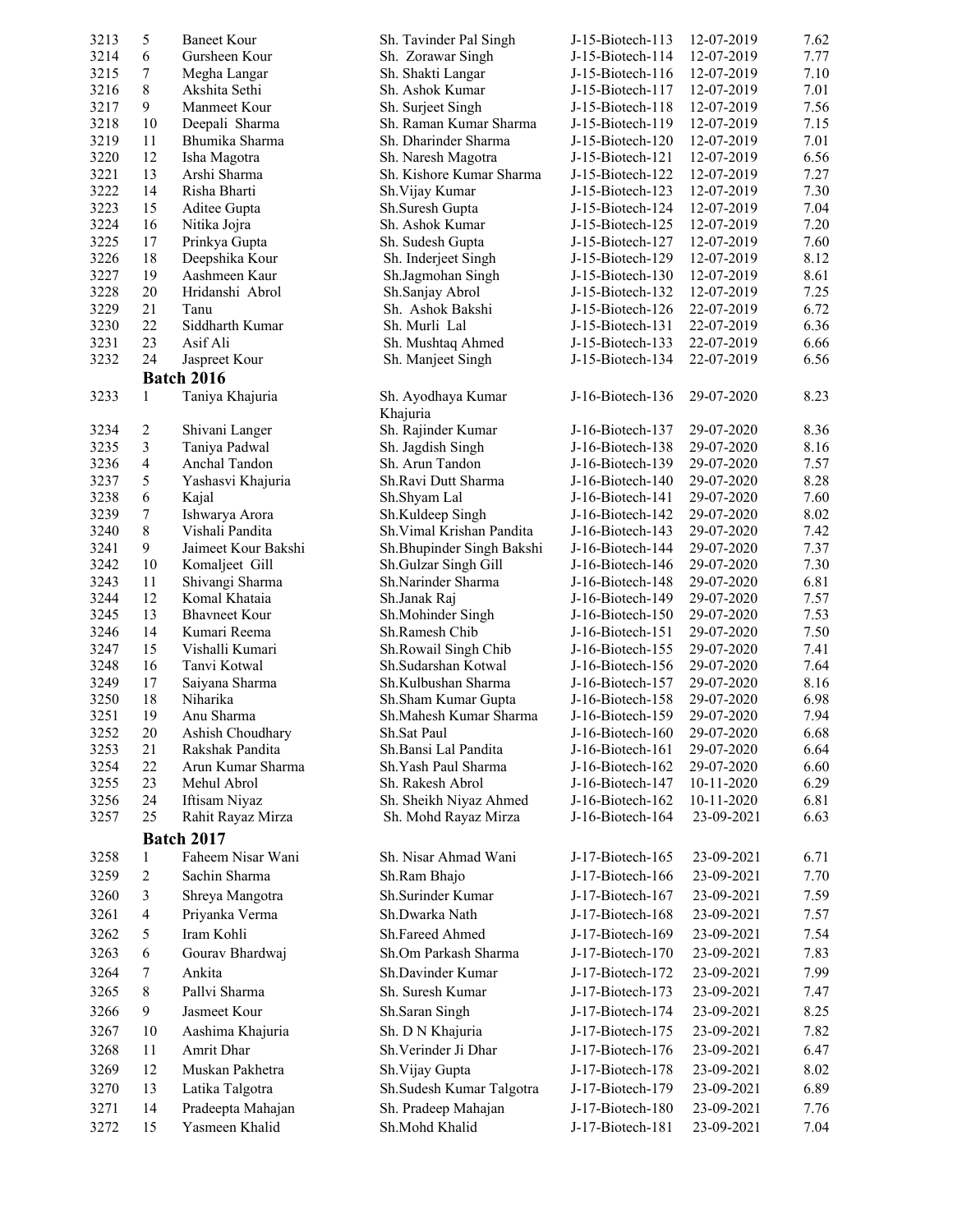| 3273                                                 | 16 | Komal Sharma       | Sh.Prem Nath Sharma    | J-17-Biotech-183 | 23-09-2021       | 7.44 |  |
|------------------------------------------------------|----|--------------------|------------------------|------------------|------------------|------|--|
| 3274                                                 | 17 | Sachneet Kour      | Sh.Surjeet Singh       | J-17-Biotech-185 | 23-09-2021       | 6.91 |  |
| 3275                                                 | 18 | Simranjeet Kour    | Sh.Harbajan Singh      | J-17-Biotech-186 | 23-09-2021       | 7.59 |  |
| 3276                                                 | 19 | Deepakshi          | Sh. Subash Chander     | J-17-Biotech-188 | 23-09-2021       | 6.84 |  |
| 3277                                                 | 20 | Privanka           | Sh.Mani Ram            | J-17-Biotech-189 | 23-09-2021       | 7.00 |  |
| 3278                                                 | 21 | Aakanksha Sharma   | Sh.Pawan Kumar         | J-17-Biotech-190 | 23-09-2021       | 7.37 |  |
| 3279                                                 | 22 | Deevanshu          | Sh.Subash Kumar        | J-17-Biotech-191 | 23-09-2021       | 6.99 |  |
| 3280                                                 | 23 | Aparna Koul        | Sh. T N Koul           | J-17-Biotech-193 | 23-09-2021       | 6.83 |  |
| 3281                                                 | 24 | Malik Zeema Zareen | Sh. Mohd Maqbool Malik | J-17-Biotech-187 | $30 - 03 - 2022$ | 6.80 |  |
| 3282                                                 | 25 | Samiksha           | Sh. Sham Sunder        | J-17-Biotech-194 | 30-03-2022       | 6.88 |  |
| 3. Faculty of Veterinary Sciences & Animal Husbandry |    |                    |                        |                  |                  |      |  |

## *3.1 Bachelor of Veterinary Science & Animal Husbandry (B.V.Sc. & A.H.)*

|              | S.<br>No.    | <b>Name</b>                          | Parentage                                     | Registration<br>No.        | <b>Result</b><br>Notified on 10.000 | <b>OGPA</b>    |
|--------------|--------------|--------------------------------------|-----------------------------------------------|----------------------------|-------------------------------------|----------------|
|              |              | <b>Batch-2009</b>                    |                                               |                            |                                     |                |
| 3283         | $\mathbf{1}$ | Aashiq Hussain Ganaie                | Sh. Habib Ullah Ganaie                        | J-09-BV-570                | 14-10-2019                          | 6.247          |
|              |              | <b>Batch-2011</b>                    |                                               |                            |                                     |                |
| 3284         | 1            | Inzamam Ul Haq                       | Sh. Mohd Hanief                               | J-11-BV-680                | 12-07-2018                          | 5.986          |
|              |              | <b>Batch-2012</b>                    |                                               |                            |                                     |                |
| 3285         | 1            | Mohd Rafiq Malik                     | Sh. Ab Rehman Malik                           | J-12-BV-718                | 12-07-2018                          | 6.755          |
| 3286         | 2            | Rusksar Choudhary                    | Sh. Mohd Shabir Choudhary                     | J-12-BV-729                | 12-07-2018                          | 6.165          |
| 3287         | 3            | Samriti Dogra                        | Sh. Sewa Ram                                  | J-12-BV-759                | 12-07-2018                          | 6.591          |
| 3288         | 4            | Mohd Umair Akhone                    | Sh. Mohd Ishaq Akhone                         | J-12-BV-719                | 24-07-2018                          | 7.026          |
| 3289         | 5            | Jahanzaib Ahmad Sirwal               | Sh. Shafi Ahmad Sirwal                        | J-12-BV-715                | 14-08-2020                          | 5.870          |
|              |              | <b>Batch-2013</b>                    |                                               |                            |                                     |                |
| 3290         | 1            | Shivam Jaggi                         | Sh. Dalip Kumar Jaggi                         | J-13-BV-772                | 12-07-2018                          | 7.364          |
| 3291         | 2            | Rajat Sharma                         | Sh. Darshan Lal Sharma                        | J-13-BV-773                | 12-07-2018                          | 6.350          |
| 3292         | 3            | Sandeep Singh                        | Sh. Raghbir Singh                             | J-13-BV-774                | 12-07-2018                          | 6.784          |
| 3293         | 4            | Viplove Sudan                        | Sh. Vijay Kumar Sudan                         | J-13-BV-775                | 12-07-2018                          | 7.822          |
| 3294         | 5            | Aamirul Islam                        | Sh. Mohammad Akbar Khan                       | J-13-BV-776                | 12-07-2018                          | 6.912          |
| 3295         | 6            | Amish Bali                           | Sh. Harvinder                                 | J-13-BV-778                | 12-07-2018                          | 7.142          |
| 3296         | 7            | Irafat Ali                           | Sh. Akbar Ali Malik                           | J-13-BV-780                | 12-07-2018                          | 6.436          |
| 3297         | 8            | Rajat Sharma                         | Sh. Kewal Krishan                             | J-13-BV-781                | 12-07-2018                          | 7.196          |
| 3298         | 9            | Sonali Padha                         | Sh. Rajinder Kumar                            | J-13-BV-782                | 12-07-2018                          | 7.660          |
| 3299         | 10           | Naveed Anjum Gures                   | Sh. Kayam Ud Din Gures                        | J-13-BV-783                | 12-07-2018                          | 7.516          |
| 3300         | 11           | Prabdeep Singh                       | Sh. Rangeel Singh                             | J-13-BV-784                | 12-07-2018                          | 6.750          |
| 3301         | 12           | Anuj Mahajan                         | Sh. Tilak Raj                                 | J-13-BV-785                | 12-07-2018                          | 7.835          |
| 3302         | 13           | Vaishali                             | Sh. Bishan Dass                               | J-13-BV-786                | 12-07-2018                          | 6.404          |
| 3303         | 14           | Sahil Kumar Angurana                 | Sh. Tilak Raj                                 | J-13-BV-787                | 12-07-2018                          | 6.851          |
| 3304         | 15           | Mohd Shafiq                          | Sh. Maqbool Hussain                           | J-13-BV-788                | 12-07-2018                          | 6.452          |
| 3305         | 16           | Nasreen Fatima                       | Sh. Mohd Elias                                | J-13-BV-789                | 12-07-2018                          | 7.469          |
| 3306         | 17           | Mansoor Ali                          | Sh. Ghulam Mehdi                              | J-13-BV-790                | 12-07-2018                          | 6.544          |
| 3307         | 18           | Gurjeet Kaur                         | Sh. Baldev Singh                              | J-13-BV-791                | 12-07-2018                          | 6.509          |
| 3308         | 19           | Umair Ul Islam                       | Sh. Hamid Ullah Ganai                         | J-13-BV-792                | 12-07-2018                          | 6.493          |
| 3309         | 20           | Ayaz Ahmed                           | Sh. Umar Din Frash                            | J-13-BV-793                | 12-07-2018                          | 6.915          |
| 3310         | 21           | Maninder Singh                       | Sh. Ajit Singh                                | J-13-BV-794                | 12-07-2018                          | 6.211          |
| 3311         | 22           | Qamer Maqbool                        | Sh. Maqbool Hussain                           | J-13-BV-795                | 12-07-2018                          | 6.433          |
| 3312         | 23           | Rohan Kumar Sharma                   | Sh. Surinder Kumar Sharma                     | J-13-BV-796                | 12-07-2018                          | 6.298          |
| 3313<br>3314 | 24<br>25     | Anamika Sharma                       | Sh. Varinder Kumar Sharma                     | J-13-BV-797<br>J-13-BV-802 | 12-07-2018<br>12-07-2018            | 7.114<br>7.423 |
| 3315         |              | Aastha Sharma<br>26 Abhishek Mahajan | Sh. Suresh Chander Sharma<br>Sh. Girdhari Lal | J-13-BV-803                | 12-07-2018                          | 7.492          |
| 3316         | 27           | Kashif Dawood Khan                   | Sh. Dawood Khan                               | J-13-BV-805                | 12-07-2018                          | 7.093          |
| 3317         | 28           | Shwetambari Jamwal                   | Sh. Jagdev Singh Jamwal                       | J-13-BV-806                | 12-07-2018                          | 8.022          |
| 3318         | 29           | Komal Chauhan                        | Sh. Suresh Kumar Chauhan                      | J-13-BV-807                | 12-07-2018                          | 7.847          |
| 3319         | 30           | Gagandeep Kour                       | Sh. Gurjeet Singh                             | J-13-BV-808                | 12-07-2018                          | 7.277          |
| 3320         | 31           | Anna Singh                           | Sh. Raj Paul Singh                            | J-13-BV-809                | 12-07-2018                          | 7.470          |
| 3321         | 32           | Ayushi Sawhney                       | Sh. Dev Raj Sawhney                           | J-13-BV-810                | 12-07-2018                          | 7.477          |
| 3322         | 33           | Harshveer Singh Grewal               | Sh. Harminder Singh Grewal                    | J-13-BV-812                | 12-07-2018                          | 6.850          |
| 3323         | 34           | Surbhi Gupta                         | Sh. Surinder Kumar                            | J-13-BV-813                | 12-07-2018                          | 8.021          |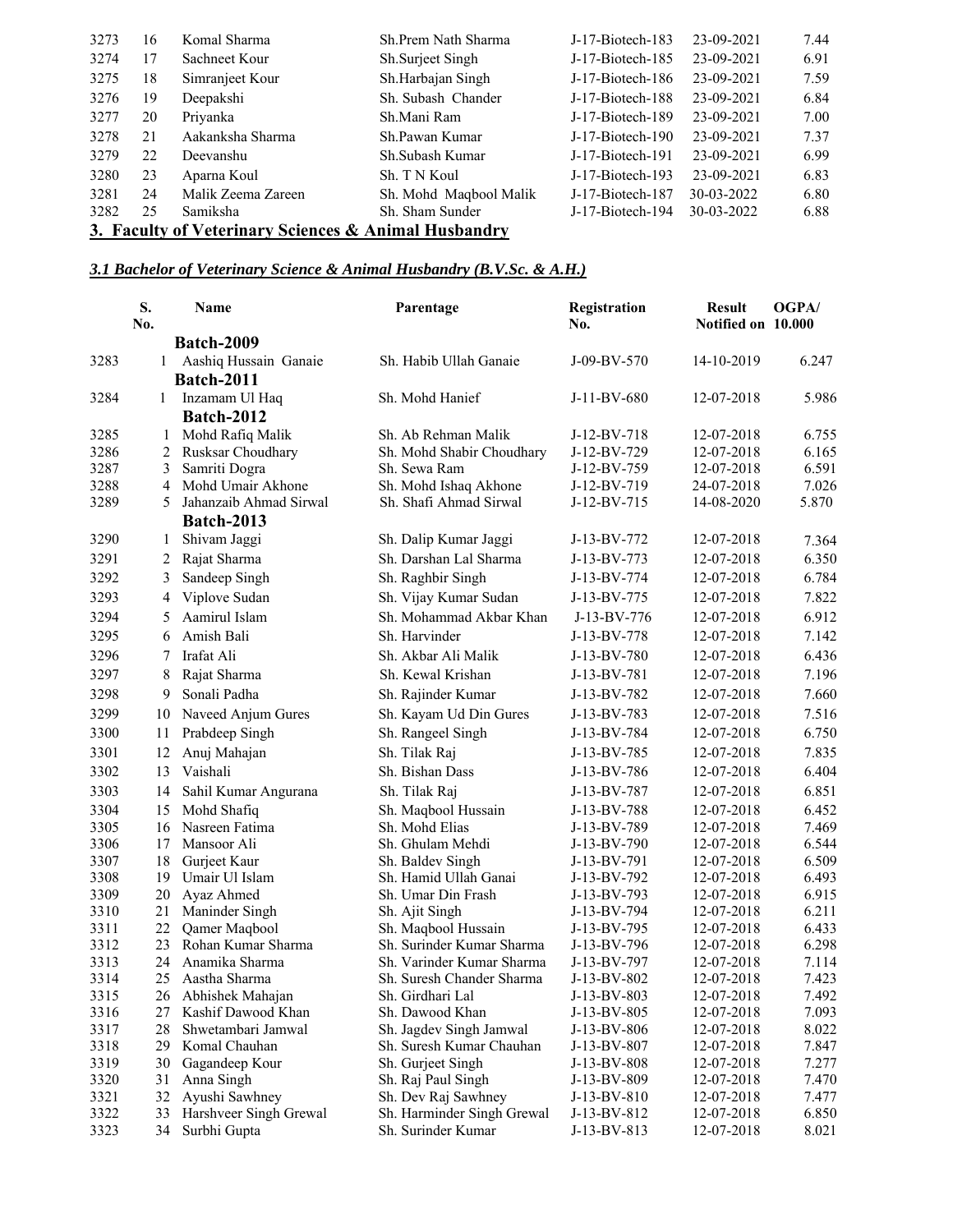| 3324 | 35 | Yadwinder Singh                    | Sh. Balwinder Singh       | J-13-BV-814 | 12-07-2018 | 6.344 |
|------|----|------------------------------------|---------------------------|-------------|------------|-------|
| 3325 | 36 | Jasleen Kour                       | Sh. Tej Bhadur Singh Law  | J-13-BV-815 | 12-07-2018 | 6.668 |
| 3326 | 37 | Harnoor Kaur                       | Sh. Balbir Singh          | J-13-BV-816 | 12-07-2018 | 6.760 |
| 3327 | 38 | Harvinder Jeet Kour                | Sh. Inder Jeet Singh      | J-13-BV-818 | 12-07-2018 | 7.735 |
| 3328 | 39 | Amrit Kaur                         | Sh. Gurpreet Singh        | J-13-BV-821 | 12-07-2018 | 7.392 |
| 3329 | 40 | Hardeep Singh                      | Sh. Daulat Ram            | J-13-BV-822 | 12-07-2018 | 7.003 |
| 3330 | 41 | Lingamdinne Kishore Kumar<br>Reddy | Sh. L Konda Reddy         | J-13-BV-823 | 12-07-2018 | 6.693 |
| 3331 | 42 | Rajpreet Kour                      | Sh. Chanchal Singh Sodhi  | J-13-BV-824 | 12-07-2018 | 7.909 |
| 3332 |    | 43 Fariha Saleem                   | Sh. Saleem Ur Rehman      | J-13-BV-825 | 12-07-2018 | 8.262 |
| 3333 | 44 | Dilshad Kour                       | Sh. Paramjit Singh        | J-13-BV-828 | 12-07-2018 | 7.782 |
| 3334 | 45 | Gurleen Kaur                       | Sh. Pavel Singh           | J-13-BV-832 | 12-07-2018 | 7.218 |
| 3335 | 46 | Savleen Kour                       | Sh. Dilbagh Singh         | J-13-BV-833 | 12-07-2018 | 7.548 |
| 3336 |    | 47 Karanvir Singh                  | Sh. Baljinder Singh       | J-13-BV-835 | 12-07-2018 | 6.304 |
| 3337 | 48 | Surpreet Singh Dhillon             | Sh. Vinod Singh Dhillon   | J-13-BV-836 | 12-07-2018 | 6.772 |
| 3338 | 49 | Anukirti                           | Sh. Bijender Singh        | J-13-BV-839 | 12-07-2018 | 6.328 |
| 3339 | 50 | Karman Kour                        | Sh. Bikram Singh          | J-13-BV-840 | 12-07-2018 | 6.719 |
| 3340 | 51 | Siddharth Mahajan                  | Sh. Narinder Kumar Gupta  | J-13-BV-841 | 12-07-2018 | 8.301 |
| 3341 | 52 | Komal Bharti                       | Sh. Mohan Lal             | J-14-BV-912 | 12-07-2018 | 7.096 |
| 3342 | 53 | Abhinav Thappa                     | Sh. Tilak Raj             | J-14-BV-913 | 12-07-2018 | 6.985 |
| 3343 | 54 | Shabnam Manhas                     | Sh. Mohd Ayoub Manhas     | J-14-BV-914 | 12-07-2018 | 7.313 |
| 3344 | 55 | Payal Surekha                      | Sh. Maghdev Raj           | J-14-BV-915 | 12-07-2018 | 6.999 |
| 3345 |    | 56 Rahul Sharma                    | Sh. Vijay Kumar           | J-13-BV-798 | 24-07-2018 | 6.593 |
| 3346 | 57 | Prabhat Banu                       | Sh. Kewal Krishan         | J-13-BV-817 | 24-07-2018 | 6.306 |
| 3347 | 58 | Vanshika Sharma                    | Sh. Shamsher Chander      | J-13-BV-801 | 10-07-2019 | 6.606 |
| 3348 | 59 | Satinderbir Singh Sangha           | Sh. Baldev Singh Sangha   | J-13-BV-827 | 10-07-2019 | 6.853 |
| 3349 | 60 | Kaveesh Chahal                     | Sh. Kalyan Singh Chahal   | J-13-BV-829 | 10-07-2019 | 6.435 |
| 3350 | 61 | Imanbir Singh                      | Sh. Baljit Singh          | J-13-BV-830 | 10-07-2019 | 6.521 |
| 3351 | 62 | Amarinder Singh Gill               | Sh. Jagdev Singh          | J-13-BV-834 | 10-07-2019 | 6.595 |
| 3352 | 63 | Amandeep Kour                      | Sh. Harbhajan Singh       | J-13-BV-838 | 10-07-2019 | 6.735 |
| 3353 |    | 64 Vikram Singh                    | Sh. Bhuri Singh           | J-13-BV-799 | 30-07-2020 | 5.878 |
| 3354 | 65 | Manjot Singh Randhawa              | Sh. Avtar Singh Randhawa  | J-13-BV-819 | 30-07-2020 | 6.235 |
| 3355 | 66 | Sazzy Jindal                       | Sh. Parshotam Dass Jindal | J-13-BV-826 | 30-07-2020 | 6.048 |
| 3356 | 67 | Jagmohan Singh                     | Sh. Tejinder Singh        | J-13-BV-831 | 30-07-2020 | 6.119 |
| 3357 | 68 | Inzamam Ul Hamid                   | Sh. Mohd Hamid Khattana   | J-13-BV-777 | 03-11-2021 | 6.147 |
|      |    | <b>Batch-2014</b>                  |                           |             |            |       |
| 3358 | 1  | Vipul Chandyal                     | Sh. Vinod Kumar           | J-14-BV-842 | 10-07-2019 | 6.767 |
| 3359 | 2  | Shilpa Gujral                      | Sh. Gulshan Kumar         | J-14-BV-843 | 10-07-2019 | 7.646 |
| 3360 | 3  | Simran Kaur                        | Sh. Gurdeep Singh         | J-14-BV-844 | 10-07-2019 | 8.319 |
| 3361 | 4  | Sachin Singh Katoch                | Sh. Bodh Raj Katoch       | J-14-BV-845 | 10-07-2019 | 6.289 |
| 3362 | 5  | Amardeep Singh                     | Sh. Jatinder Singh        | J-14-BV-846 | 10-07-2019 | 7.424 |
| 3363 | 6  | Naseer Ahamed                      | Sh. Mohd Rafiq Sohil      | J-14-BV-847 | 10-07-2019 | 6.408 |
| 3364 | 7  | Jagriti Sharma                     | Sh. Ashwani Kumar         | J-14-BV-848 | 10-07-2019 | 7.593 |
| 3365 | 8  | Sunit Kotwal                       | Sh. Sundesh Kumar Kotwal  | J-14-BV-849 | 10-07-2019 | 6.787 |
| 3366 | 9  | Surbhi Sharma                      | Sh. Madan Lal             | J-14-BV-850 | 10-07-2019 | 7.866 |
| 3367 | 10 | Divyanshu                          | Sh. Balbir Singh Manhas   | J-14-BV-851 | 10-07-2019 | 7.448 |
| 3368 | 11 | Ishani Sharma                      | Sh. Udhay K Sharma        | J-14-BV-852 | 10-07-2019 | 7.461 |
| 3369 | 12 | Shakshi Gupta                      | Sh. Om Prakash Gupta      | J-14-BV-853 | 10-07-2019 | 8.231 |
| 3370 | 13 | Lenesha Manhas                     | Sh. Ravi Kant Singh       | J-14-BV-854 | 10-07-2019 | 6.416 |
| 3371 | 14 | Ayushi                             | Sh. Sham Lal              | J-14-BV-856 | 10-07-2019 | 6.944 |
| 3372 | 15 | Praney Slathia                     | Sh. Shampal Singh Slathia | J-14-BV-857 | 10-07-2019 | 7.528 |
| 3373 | 16 | Mohammad Shaheem Butt              | Sh. Abdul Rashid Butt     | J-14-BV-858 | 10-07-2019 | 6.439 |
| 3374 | 17 | Mahak                              | Sh. Yash Paul Kundal      | J-14-BV-859 | 10-07-2019 | 6.623 |
| 3375 | 18 | Nisha Bharti                       | Sh. Sat Paul              | J-14-BV-860 | 10-07-2019 | 7.530 |
| 3376 | 19 | Apurva                             | Sh. Chander Parkash       | J-14-BV-861 | 10-07-2019 | 7.476 |
| 3377 | 20 | Firdous Kouser                     | Sh. Abdul Majeed          | J-14-BV-863 | 10-07-2019 | 7.405 |
| 3378 | 21 | Stanzin Angmo                      | Sh. Tsewang Rafstan       | J-14-BV-864 | 10-07-2019 | 7.687 |
| 3379 | 22 | Haroon Rashid                      | Sh. Abdul Rashid          | J-14-BV-866 | 10-07-2019 | 7.459 |
| 3380 | 23 | Harpreet Singh                     | Sh. S Surjit Singh        | J-14-BV-867 | 10-07-2019 | 7.285 |
| 3381 | 24 | Priya Sharma                       | Sh. Vasdev Sharma         | J-14-BV-868 | 10-07-2019 | 7.313 |
| 3382 | 25 | Simran Nag                         | Sh. Angrez Singh          | J-14-BV-870 | 10-07-2019 | 7.310 |
| 3383 | 26 | Asif Ali                           | Sh. Shoket Ali            | J-14-BV-871 | 10-07-2019 | 6.640 |
| 3384 | 27 | Simranjit Kour                     | Sh. Attar Singh           | J-14-BV-872 | 10-07-2019 | 7.603 |
| 3385 | 28 | Shazia Zaffer                      | Sh. Zaffer Medhi          | J-14-BV-874 | 10-07-2019 | 7.405 |
| 3386 | 29 | Ajeet Singh                        | Sh. Kaka Ram              | J-14-BV-875 | 10-07-2019 | 6.876 |
| 3387 | 30 | Sutikshan Sharma                   | Sh. Raman Sharma          | J-14-BV-876 | 10-07-2019 | 6.214 |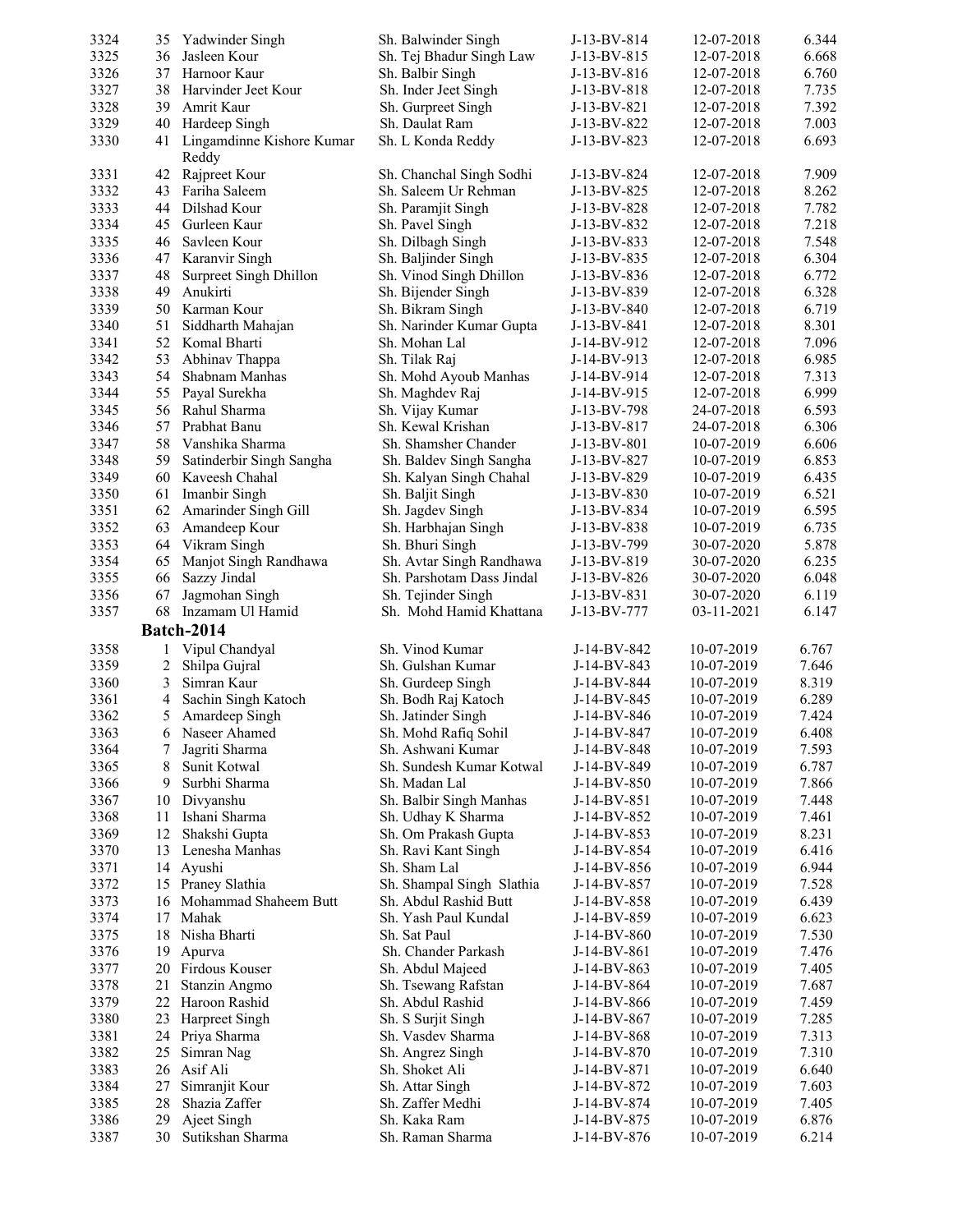| 3388 | 31 | Kavya Gupta                 | Sh. Surinder Gupta                       | J-14-BV-877 | 10-07-2019 | 6.504 |
|------|----|-----------------------------|------------------------------------------|-------------|------------|-------|
| 3389 | 32 | <b>Puneet Singh</b>         | Sh. Ravinder Singh                       | J-14-BV-878 | 10-07-2019 | 6.226 |
| 3390 | 33 | Juhi Gupta                  | Sh. Rashpal Gupta                        | J-14-BV-879 | 10-07-2019 | 7.906 |
| 3391 | 34 | Salman Sajjad               | Sh. Sajjad Hussain                       | J-14-BV-880 | 10-07-2019 | 7.052 |
| 3392 | 35 | Aadil Lone                  | Sh. Nasir Ahmed Lone                     | J-14-BV-881 | 10-07-2019 | 6.445 |
| 3393 | 36 | Shipra Gupta                | Sh. Balbir Kumar Gupta                   | J-14-BV-882 | 10-07-2019 | 7.997 |
| 3394 | 37 | Harinder Deep Singh         | Sh. Gurmeet Singh                        | J-14-BV-883 | 10-07-2019 | 7.221 |
| 3395 | 38 | Suhail Ahmed Butt           | Sh. Javed Ahmed Butt                     | J-14-BV-884 | 10-07-2019 | 6.429 |
| 3396 | 39 | Arjun Sharma                | Sh. Rakesh Kumar                         | J-14-BV-886 | 10-07-2019 | 7.417 |
| 3397 | 40 | Shefali                     | Sh. Madan Lal                            | J-14-BV-887 | 10-07-2019 | 7.202 |
| 3398 | 41 | Parmvir Singh               | Sh. Kabal Singh Chib                     | J-14-BV-888 | 10-07-2019 | 6.698 |
| 3399 | 42 | Ashwarya                    | Sh. Ashwani Kumar Pandoh                 | J-14-BV-889 | 10-07-2019 | 8.151 |
| 3400 | 43 | Arvinderpal Singh           | Sh. Jarnail Singh                        | J-14-BV-891 | 10-07-2019 | 7.587 |
| 3401 | 44 | Hafsa Imtiyaz Chisti        | Sh. Imtiyaz Ali Chisti                   | J-14-BV-892 | 10-07-2019 | 7.341 |
| 3402 | 45 | Snehdeep Singh              | Sh. Varinder Singh                       | J-14-BV-894 | 10-07-2019 | 7.163 |
| 3403 | 46 | Inderpal Singh              | Sh. Pritam Singh                         | J-14-BV-895 | 10-07-2019 | 6.837 |
| 3404 | 47 | Andleeb Qadir Lone          | Sh. Gh Qadir Lone                        | J-14-BV-897 | 10-07-2019 | 7.518 |
|      | 48 | Sara Kaushal                | Sh. Om Prakash Kaushal                   |             |            |       |
| 3405 |    |                             |                                          | J-14-BV-898 | 10-07-2019 | 7.643 |
| 3406 | 49 | Harneet Kour                | Sh. Ranjit Singh                         | J-14-BV-899 | 10-07-2019 | 7.811 |
| 3407 | 50 | Sukhnandan Singh            | Sh. Dilbag Singh                         | J-14-BV-900 | 10-07-2019 | 6.947 |
| 3408 | 51 | Jobandeep Singh Dhaliwal    | Sh. Gurdip Singh                         | J-14-BV-901 | 10-07-2019 | 6.151 |
| 3409 |    | 52 Pahulpreet Singh Purewal | Sh. Amarjit Singh Purewal                | J-14-BV-902 | 10-07-2019 | 7.328 |
| 3410 | 53 | Navtej Singh Bhullar        | Sh. Harbhajan Singh Bhullar              | J-14-BV-906 | 10-07-2019 | 6.439 |
| 3411 | 54 | Unni S Kumar                | Sh. Sreekumar K P                        | J-14-BV-907 | 10-07-2019 | 6.864 |
| 3412 | 55 | Arshdeep Singh              | Sh. Anokh Singh                          | J-14-BV-909 | 10-07-2019 | 6.859 |
| 3413 |    | 56 Navdeep                  | Sh. Baljinder Singh                      | J-14-BV-910 | 10-07-2019 | 6.158 |
| 3414 | 57 | Palak Gupta                 | Sh. Prem Kumar Gupta                     | J-14-BV-911 | 10-07-2019 | 7.383 |
| 3415 | 58 | Navroop Randhawa            | Sh. Narinderpal Singh                    | J-14-BV-893 | 30-07-2020 | 6.216 |
|      |    |                             | Randhawa                                 |             |            |       |
| 3416 | 59 | Jobendeep Singh Kundal      | Sh. Abilash Kumar                        | J-14-BV-903 | 30-07-2020 | 5.939 |
| 3417 | 60 | Harmanbir Singh             | Sh. Paramjeet Singh Randhawa J-14-BV-904 |             | 30-07-2020 | 6.354 |
| 3418 | 61 | Amarbir Singh               | Sh. Ravinder Pal Singh                   | J-14-BV-908 | 30-07-2020 | 6.405 |
| 3419 | 62 | Mohd Abid Malik             | Sh. Fazal Din                            | J-14-BV-890 | 14-08-2020 | 6.012 |
| 3420 | 63 | Ambika Meenia               | Sh. Ram Krishan                          | J-15-BV-986 | 10-07-2019 | 7.614 |
| 3421 | 64 | Gishali Khullar             | Sh. Raju Khullar                         | J-15-BV-987 | 10-07-2019 | 6.829 |
| 3422 | 65 | Anil Kumar                  | Sh. Rattal Lal                           | J-15-BV-988 | 10-07-2019 | 7.073 |
| 3423 | 66 | Sunil Kumar                 | Sh. Paras Ram                            | J-15-BV-989 | 10-07-2019 | 7.035 |
| 3424 |    | 67 Dheeraj Shavan           | Sh. Ashok Kumar Shavan                   | J-15-BV-990 | 10-07-2019 | 7.733 |
|      |    | <b>Batch-2015</b>           |                                          |             |            |       |
| 3425 |    | 1 Mageshwar Singh Slathia   | Sh. Bhupinder Singh Slathia              | J-15-BV-918 | 30-07-2020 | 7.155 |
| 3426 |    | 2 Shubam Gupta              | Sh. Sham Lal Gupta                       | J-15-BV-919 | 30-07-2020 | 7.768 |
| 3427 |    | 3 Ramandeep Kour            | Sh. Bhopinder Singh                      | J-15-BV-920 | 30-07-2020 | 7.157 |
| 3428 |    | 4 Manoj Sharma              | Sh. Tej Raj Sharma                       | J-15-BV-924 | 30-07-2020 | 7.436 |
| 3429 |    | 5 Mudaser Rashid Khateeb    | Sh. Abdul Rashid Khateeb                 | J-15-BV-926 | 30-07-2020 | 6.581 |
| 3430 |    | 6 Aaqib Rashid Khan         | Sh. Abdul Rashid Khan                    | J-15-BV-927 | 30-07-2020 | 6.852 |
| 3431 | 7  | Shimona Parihar             | Sh. Nirdosh Parihar                      | J-15-BV-928 | 30-07-2020 | 7.965 |
| 3432 |    | 8 Madhumeet Kour            | Sh. Bikram Singh                         | J-15-BV-929 | 30-07-2020 | 7.372 |
| 3433 |    | 9 Veeru Manhas              | Sh. Ravinder Singh Manhas                | J-15-BV-931 | 30-07-2020 | 8.040 |
| 3434 |    | 10 Vishal Kotwal            | Sh. Kishore Kumar Kotwal                 | J-15-BV-932 | 30-07-2020 | 7.601 |
| 3435 |    | 11 Ankit Malik              | Sh. Madan Lal                            | J-15-BV-933 | 30-07-2020 | 7.454 |
| 3436 |    | 12 Shefali Kasiv            | Sh. Joginder Paul                        | J-15-BV-935 | 30-07-2020 | 6.879 |
| 3437 |    | 13 Sajied Ahmed             | Sh. Mohd Sharief                         | J-15-BV-937 | 30-07-2020 | 7.807 |
| 3438 |    | 14 Mohd Ishfaq Lone         | Sh. Gh Nabi Lone                         | J-15-BV-938 | 30-07-2020 | 6.885 |
| 3439 |    | 15 Farwa Kousar             | Sh. Mohd Ali                             | J-15-BV-939 | 30-07-2020 | 7.247 |
| 3440 |    | 16 Vishal Verma             | Sh. Shori Lal                            | J-15-BV-940 | 30-07-2020 | 7.246 |
| 3441 |    | 17 Bhubesh Thakur           | Sh. Sham Singh                           | J-15-BV-941 | 30-07-2020 | 7.796 |
| 3442 |    | 18 Waqar Ahmed              | Sh. Mohd Razaq                           | J-15-BV-942 | 30-07-2020 | 6.964 |
| 3443 | 19 | Ganesh Singh Thakur         | Sh. Saij Singh                           | J-15-BV-943 | 30-07-2020 | 6.669 |
| 3444 | 20 | Antriksh Jamwal             | Sh. Jugesh Chander                       | J-15-BV-946 | 30-07-2020 | 7.044 |
| 3445 |    | 21 Snobi Sharma             | Sh. Ashok Kumar                          | J-15-BV-947 | 30-07-2020 | 7.785 |
| 3446 |    | 22 Simran Mahajan           | Sh. Raman Kumar                          | J-15-BV-948 | 30-07-2020 | 7.606 |
| 3447 |    | 23 Mohd Umer Butt           | Sh. Farooq Ahmed Butt                    | J-15-BV-949 | 30-07-2020 | 6.840 |
| 3448 |    | 24 Bhanu Pratap Singh       | Sh. Virender Singh                       | J-15-BV-950 | 30-07-2020 | 7.872 |
| 3449 |    | 25 Aditi Gupta              | Sh. Anil Kumar Gupta                     | J-15-BV-951 | 30-07-2020 | 7.753 |
| 3450 |    | 26 Isheeta                  | Sh. Satish Kumar                         | J-15-BV-954 | 30-07-2020 | 8.099 |
| 3451 |    | 27 Yaser Mushtaq Wani       | Sh. Mushtaq Ahmad Wani                   | J-15-BV-955 | 30-07-2020 | 6.697 |
|      |    |                             |                                          |             |            |       |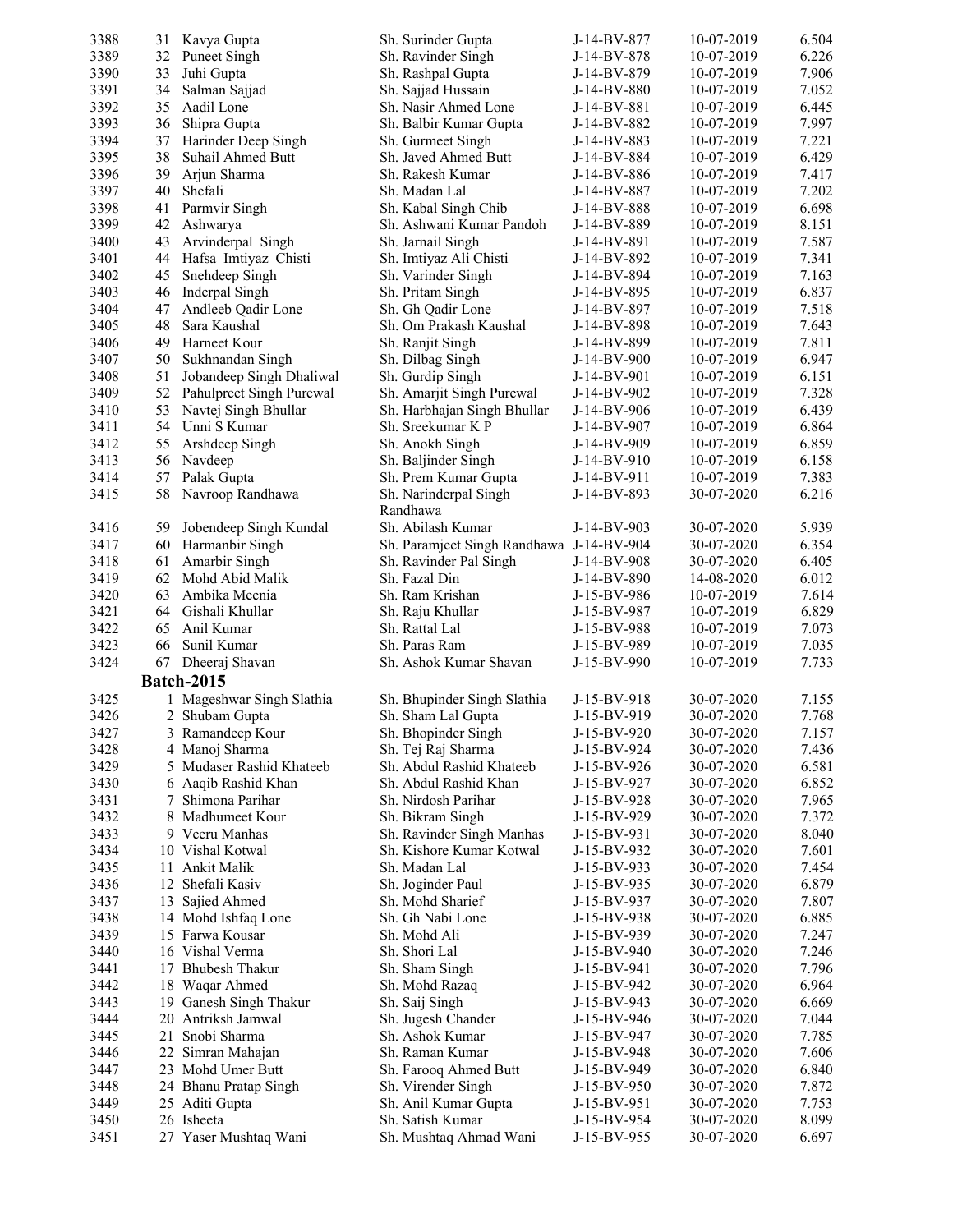| 3452 |              | 28 Antra Gupta             | Sh. Ashwani Kumar Gupta     | J-15-BV-956  | 30-07-2020 | 8.160 |
|------|--------------|----------------------------|-----------------------------|--------------|------------|-------|
| 3453 |              | 29 Sumanmeet Kour          | Sh. Iqbal Singh             | J-15-BV-957  | 30-07-2020 | 7.979 |
| 3454 |              | 30 Aamir Hijazi Mir        | Sh. Haji Ab Gani Mir        | J-15-BV-959  | 30-07-2020 | 7.493 |
| 3455 |              | 31 Srijna Sharma           | Sh. Ajay Kumar              | J-15-BV-960  | 30-07-2020 | 7.618 |
| 3456 |              | 32 Pavneet Kour            | Sh. Kultar Singh            | J-15-BV-961  | 30-07-2020 | 7.785 |
| 3457 |              | 33 Harsimar Preet Kour     | Sh. Rajinder Pal Singh      | J-15-BV-962  | 30-07-2020 | 7.633 |
| 3458 |              | 34 Mithleshwar Thakur      | Sh. Bhushan Thakur          | J-15-BV-963  | 30-07-2020 | 7.302 |
| 3459 |              | 35 Kashish                 | Sh. Kartar Chand            | J-15-BV-964  | 30-07-2020 | 6.908 |
| 3460 |              | 36 Tavleen Kaur Dhillon    | Sh. Narinder Singh          | J-15-BV-967  | 30-07-2020 | 6.862 |
| 3461 |              | 37 Deesha Gupta            | Sh. Suraj Prakash Gupta     | J-15-BV-969  | 30-07-2020 | 7.821 |
| 3462 |              | 38 Abishek Verma           | Sh. Rajinder Verma          | J-15-BV-970  | 30-07-2020 | 7.218 |
| 3463 |              | 39 Harneet Kour            | Sh. Davinder Singh          | J-15-BV-972  | 30-07-2020 | 6.995 |
| 3464 |              | 40 Maansi Soodan           | Sh. Yash Paul Soodan        | J-15-BV-973  | 30-07-2020 | 7.453 |
| 3465 |              | 41 Ipsa Sharma             | Sh. Mohinder Parkash Sharma | J-15-BV-974  | 30-07-2020 | 7.710 |
| 3466 |              | 42 Jaspinder Kaur          | Sh. Darshan Singh           | J-15-BV-975  | 30-07-2020 | 6.805 |
| 3467 |              | 43 Suriya Pathania         | Sh. Vipan Chander Pathania  | J-15-BV-976  | 30-07-2020 | 6.487 |
| 3468 |              | 44 Mehakdeep Kaur          | Sh. Jatinder Singh          | J-15-BV-977  | 30-07-2020 | 7.954 |
| 3469 |              | 45 Abhneet Kaur            | Sh. Satnam Singh            | J-15-BV-978  | 30-07-2020 | 7.664 |
| 3470 |              | 46 Ravneet Kaur            | Sh. Harpreet Singh          | J-15-BV-979  | 30-07-2020 | 7.082 |
| 3471 |              | 47 Simarpreet Kaur         | Sh. Joga Singh              | J-15-BV-980  | 30-07-2020 | 6.379 |
| 3472 |              | 48 Mangaboini Madju Vamsi  | Sh. M Gopal                 | J-15-BV-982  | 30-07-2020 | 6.468 |
|      |              | Krishna                    |                             |              |            |       |
| 3473 |              | 49 Baltej Singh            | Sh. Paramjit Singh          | J-15-BV-983  | 30-07-2020 | 7.872 |
| 3474 |              | 50 Shavinder Singh         | Sh. Tarseem Singh           | J-15-BV-991  | 30-07-2020 | 6.326 |
| 3475 |              | 51 Nayeem Shahzad          | Sh. Anayat Ullah Sheikh     | J-15-BV-922  | 14-08-2020 | 5.993 |
| 3476 |              | 52 Mohammad Ahmad          | Sh. Naseer Ahmad Ahanger    | J-15-BV-953  | 14-08-2020 | 6.775 |
| 3477 |              | 53 Gursimardeep Singh      | Sh. Prem Singh              | J-15-BV-971  | 14-08-2020 | 7.127 |
| 3478 |              | 54 Sahil Raina             | Sh. Gouri Dutt Raina        | J-15-BV-958  | 07-09-2020 | 5.896 |
| 3479 |              | 55 Mohd Sameer Mirza       | Sh .Mohd Arshad Mirza       | J-15-BV-944  | 03-11-2021 | 6.523 |
| 3480 |              | 56 Shabnam Kosser          | Sh .Mohd Aslam Baig         | J-15-BV-945  | 03-11-2021 | 7.162 |
| 3481 |              | 57 Noorjot Singh Randhawa  | Sh .Avtar Singh Randhawa    | J-15-BV-968  | 03-11-2021 | 6.918 |
| 3482 |              | 58 Karandeep Singh Dhindsa | Sh .Hardeep Singh           | J-15-BV-981  | 03-11-2021 | 6.547 |
| 3483 |              | 59 Hemant                  | Sh .Rohtas Verma            | J-15-BV-984  | 03-11-2021 | 6.251 |
| 3484 |              | 60 Bisma Yousuf            | Sh .Mohammad Yousuf         | J-15-BV-985  | 03-11-2021 | 6.748 |
|      |              |                            | Khan                        |              |            |       |
|      |              | <b>Batch-2016</b>          |                             |              |            |       |
| 3485 | $\mathbf{1}$ | Junaid Mehraj Lone         | Sh .Mehraj Ud din Lone      | J-16-BV-993  | 15-01-2022 | 7.368 |
| 3486 | 2            | Sachin Kumar Sharma        | Sh .C R Sharma              | J-16-BV-994  | 15-01-2022 | 7.688 |
| 3487 | 3            | Rayees Ahmad Bhat          | Sh Bashir Ahmad Bhat        | J-16-BV-995  | 15-01-2022 | 7.653 |
| 3488 | 4            | Chakshu Sharma             | Sh .Inderjeet Sharma        | J-16-BV-996  | 15-01-2022 | 8.190 |
| 3489 | 5            | Haneet Singh               | Sh. Varinder Singh          | J-16-BV-997  | 15-01-2022 | 6.969 |
| 3490 | 6            | Surinder Dutta             | Sh .Roshan Lal              | J-16-BV-998  | 15-01-2022 | 7.595 |
| 3491 | 7            | Gorave Singh Shan          | Sh .Roshan Lal Shan         | J-16-BV-1001 | 15-01-2022 | 7.439 |
| 3492 | 8            | Smeeksha Deep Kour Bali    | Sh .Jaspal Singh Bali       | J-16-BV-1002 | 15-01-2022 | 8.059 |
| 3493 | 9            | Mohd Akram                 | Sh .Mohd Akbar              | J-16-BV-1004 | 15-01-2022 | 7.155 |
| 3494 | 10           | Dimple Bhat                | Sh .Dalip Kumar Bhat        | J-16-BV-1005 | 15-01-2022 | 6.454 |
| 3495 | 11           | Irfan Qasim                | Sh .Mohd Qasim              | J-16-BV-1007 | 15-01-2022 | 7.255 |
| 3496 | 12           | Abhay Singh                | Sh .Major Singh             | J-16-BV-1008 | 15-01-2022 | 6.886 |
| 3497 | 13           | Sudeepti Kadotra           | Sh .Surinder Kumar          | J-16-BV-1009 | 15-01-2022 | 7.160 |
| 3498 | 14           | Shivani Devi               | Sh .Ajeet Kumar             | J-16-BV-1010 | 15-01-2022 | 8.122 |
| 3499 | 15           | Sunil Kumar Bhardwaj       | Sh .Suram Chand             | J-16-BV-1011 | 15-01-2022 | 6.908 |
| 3500 | 16           | Aftab Rubine               | Sh .Qalam Din               | J-16-BV-1013 | 15-01-2022 | 7.101 |
| 3501 | 17           | Hussain Khan               | Sh .Sher Khan               | J-16-BV-1014 | 15-01-2022 | 7.073 |
| 3502 | 18           | Prerna                     | Sh Rakesh Kumar             | J-16-BV-1015 | 15-01-2022 | 7.584 |
| 3503 | 19           | Rahul Verma                | Sh .Jagdish Kumar           | J-16-BV-1016 | 15-01-2022 | 6.980 |
| 3504 | 20           | Abu Imran Niazi            | Sh .Raj Mohd                | J-16-BV-1017 | 15-01-2022 | 8.077 |
| 3505 | 21           | Sunil Singh                | Sh .Romesh Chander          | J-16-BV-1018 | 15-01-2022 | 7.789 |
| 3506 | 22           | Shaista Akhter             | Sh .Gulam Qadir Wani        | J-16-BV-1019 | 15-01-2022 | 7.673 |
| 3507 | 23           | Mukesh Singh               | Sh .Karnail Singh           | J-16-BV-1020 | 15-01-2022 | 7.220 |
| 3508 | 24           | Khalid Abass               | Sh .Zaheer Abass Khan       | J-16-BV-1023 | 15-01-2022 | 7.643 |
| 3509 | 25           | Akash Jaggi                | Sh .Dalip Kumar             | J-16-BV-1026 | 15-01-2022 | 7.806 |
| 3510 | 26           | Ridham                     | Sh .Romesh Magotra          | J-16-BV-1027 | 15-01-2022 | 7.844 |
| 3511 | 27           | Pranav Koushal             | Sh .Yash Paul Sharma        | J-16-BV-1028 | 15-01-2022 | 8.235 |
| 3512 | 28           | Varun Gupta                | Sh .Kewal Krishan           | J-16-BV-1029 | 15-01-2022 | 7.667 |
| 3513 | 29           | Ravneet Kaur               | Sh .Ramnik Singh            | J-16-BV-1030 | 15-01-2022 | 7.911 |
| 3514 | 30           | Deepali Sharma             | Sh .Raj Kumar               | J-16-BV-1031 | 15-01-2022 | 7.998 |
|      |              |                            |                             |              |            |       |